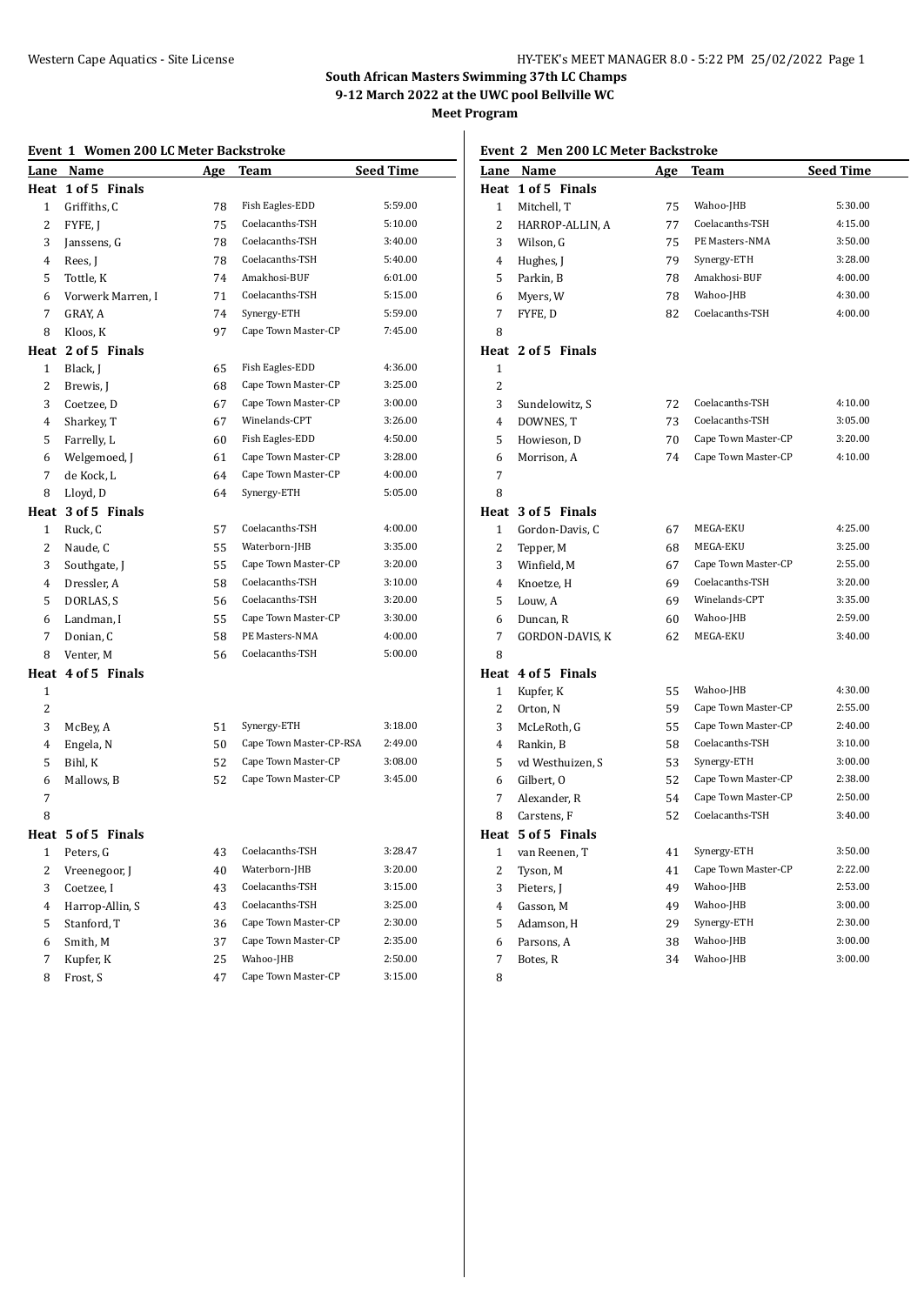# **Event 3 Women 50 LC Meter Breaststroke**

| Lane           | <b>HAMMON</b> ON BOTHOLD<br>Name | <u>Age</u> | <b>DI CHOLOGI OIL</b><br>Team | <b>Seed Time</b> |
|----------------|----------------------------------|------------|-------------------------------|------------------|
|                | Heat 1 of 10 Finals              |            |                               |                  |
| $\mathbf{1}$   |                                  |            |                               |                  |
| $\overline{c}$ |                                  |            |                               |                  |
| 3              | Zundorf, L                       | 78         | Cape Town Master-CP           | 1:05.00          |
| 4              | Saunders, W                      | 87         | Synergy-ETH                   | 2:14.00          |
| 5              | Kloos, K                         | 97         | Cape Town Master-CP           | 2:05.00          |
| 6              |                                  |            |                               |                  |
| 7              |                                  |            |                               |                  |
| 8              |                                  |            |                               |                  |
|                | Heat 2 of 10 Finals              |            |                               |                  |
| $\mathbf{1}$   | FERREIRA, M                      | 73         | Wahoo-JHB                     | 1:11.00          |
| 2              | Godfrey, C                       | 73         | Cape Town Master-CP           | 57.00            |
| 3              | Thatcher, A                      | 70         | Synergy-ETH                   | 47.00            |
| 4              |                                  |            | Fish Eagles-EDD               | 55.00            |
|                | Orren, M                         | 70         | PE Masters-NMA                | 58.00            |
| 5              | Benjamin, L                      | 71         | Coelacanths-TSH               |                  |
| 6              | HURWITZ, S                       | 80         |                               | 59.00            |
| 7              | Hulley, J                        | 80         | Phoenix-JHB                   | 2:00.00          |
| 8              |                                  |            |                               |                  |
|                | Heat 3 of 10 Finals              |            |                               |                  |
| 1              |                                  |            |                               |                  |
| 2              |                                  |            |                               |                  |
| 3              | Donnelly, C                      | 65         | Cape Town Master-CP           | 51.00            |
| 4              | Matley, T                        | 65         | Cape Town Master-CP           | 43.00            |
| 5              | ALDER, E                         | 65         | Wahoo-JHB                     | 49.00            |
| 6              | LEDBITTER, L                     | 63         | Coelacanths-TSH               | 1:20.00          |
| 7              |                                  |            |                               |                  |
| 8              |                                  |            |                               |                  |
|                | Heat 4 of 10 Finals              |            |                               |                  |
| $\mathbf{1}$   | Gibson, K                        | 61         | Coelacanths-TSH               | 1:00.00          |
| 2              | Winfield, M                      | 61         | Cape Town Master-CP           | 50.00            |
| 3              | FOSTER, K                        | 63         | Coelacanths-TSH               | 50.00            |
| 4              | Trusler, I                       | 63         | Coelacanths-TSH               | 44.00            |
| 5              | <b>VERRYN, S</b>                 | 61         | Coelacanths-TSH               | 45.00            |
| 6              | Jv Vuuren, H                     | 63         | Coelacanths-TSH               | 50.00            |
| 7              | MOLLER, H                        | 63         | Coelacanths-TSH               | 59.40            |
| 8              | Keys, E                          | 63         | Coelacanths-TSH               | 1:05.00          |
|                | Heat 5 of 10 Finals              |            |                               |                  |
| $\mathbf{1}$   | Pietrobon, C                     | 55         | Fish Eagles-EDD               | 49.00            |
| $\overline{c}$ | Dressler, A                      | 58         | Coelacanths-TSH               | 45.00            |
| 3              | Landman, I                       | 55         | Cape Town Master-CP           | 45.00            |
| 4              | Samson, J                        | 56         | FO-Marlins-FOR-NAM            | 42.00            |
| 5              | van Bassen, C                    | 58         | Synergy-ETH                   | 45.00            |
| 6              | Mason, C                         | 59         | Waterborn-JHB                 | 45.00            |
| 7              | Smith, R                         | 58         | Waterborn-JHB                 | 47.00            |
| 8              | Fuchs, M                         | 58         | Cape Town Master-CP           | 50.00            |

|                | Heat 6 of 10 Finals  |    |                         |         |
|----------------|----------------------|----|-------------------------|---------|
| 1              | Struwig, N           | 50 | Coelacanths-TSH         | 48.00   |
| $\overline{c}$ | Bihl, K              | 52 | Cape Town Master-CP     | 41.00   |
| 3              |                      |    |                         |         |
| 4              | Labuschagne, P       | 50 | Curro-EZD               | 39.00   |
| 5              | Viljoen, S           | 51 | PE Masters-NMA          | 42.00   |
| 6              | Venter, K            | 48 | Coelacanths-TSH         | 50.00   |
| 7              | van Niekerk, C       | 49 | Aqua Ahlete-JHB         | 58.00   |
| 8              |                      |    |                         |         |
|                | Heat 7 of 10 Finals  |    |                         |         |
| 1              | Macaskill, M         | 47 | Coelacanths-TSH         | 47.00   |
| $\overline{c}$ | Young, M             | 48 | PE Masters-NMA          | 45.00   |
| 3              | Cairns, J            | 49 | Coelacanths-TSH         | 44.00   |
| 4              | Van Breda, B         | 47 | Cape Town Master-CP-RSA | 38.00   |
| 5              | Ralfe, S             | 49 | Synergy-ETH             | 38.00   |
| 6              | Osborne, T           | 49 | Fish Eagles-EDD         | 44.00   |
| 7              | Louw, W              | 45 | Ellisras-WB             | 45.00   |
| 8              | Botha, I             | 45 | Coelacanths-TSH         | 47.00   |
|                | Heat 8 of 10 Finals  |    |                         |         |
| 1              | Van Deventer, H      | 40 | Winelands-CPT           | 56.00   |
| 2              | Nurse, K             | 43 | Cape Town Master-CP     | 40.00   |
| 3              | Harrop-Allin, S      | 43 | Coelacanths-TSH         | 38.00   |
| $\overline{4}$ | Ambrose, N           | 42 | Waterborn-JHB           | 45.00   |
| 5              | Theron, S            | 38 | Coelacanths-TSH         | 49.00   |
| 6              | Conradie, M          | 36 | Coelacanths-TSH         | 40.00   |
| 7              | Maritz, J            | 37 | Synergy-ETH             | 41.00   |
| 8              | Foot, L              | 39 | Wahoo-JHB               | 50.00   |
|                | Heat 9 of 10 Finals  |    |                         |         |
| 1              |                      |    |                         |         |
| 2              | Shead, M             | 34 | Cape Town Master-CP     | 2:00.00 |
| 3              | Westphal, J          | 31 | Amakhosi-BUF            | 47.00   |
| $\overline{4}$ | Bester, E            | 34 | Coelacanths-TSH         | 40.00   |
| 5              | Botes, N             | 33 | Wahoo-JHB               | 43.00   |
| 6              | McFarlane, R         | 33 | Cape Town Master-CP     | 55.00   |
| 7              |                      |    |                         |         |
| 8              |                      |    |                         |         |
|                | Heat 10 of 10 Finals |    |                         |         |
| $\mathbf{1}$   |                      |    |                         |         |
| $\overline{c}$ | Barit, C             | 27 | Wahoo-JHB               | 50.00   |
| 3              | Gillis, N            | 27 | Wahoo-JHB               | 42.00   |
| 4              | Wolff, M             | 29 | Coelacanths-TSH         | 42.00   |
| 5              | Ledbitter, D         | 29 | Wahoo-JHB               | 47.00   |
| 6              | Levin, A             | 23 | Wahoo-JHB               | 43.00   |

- -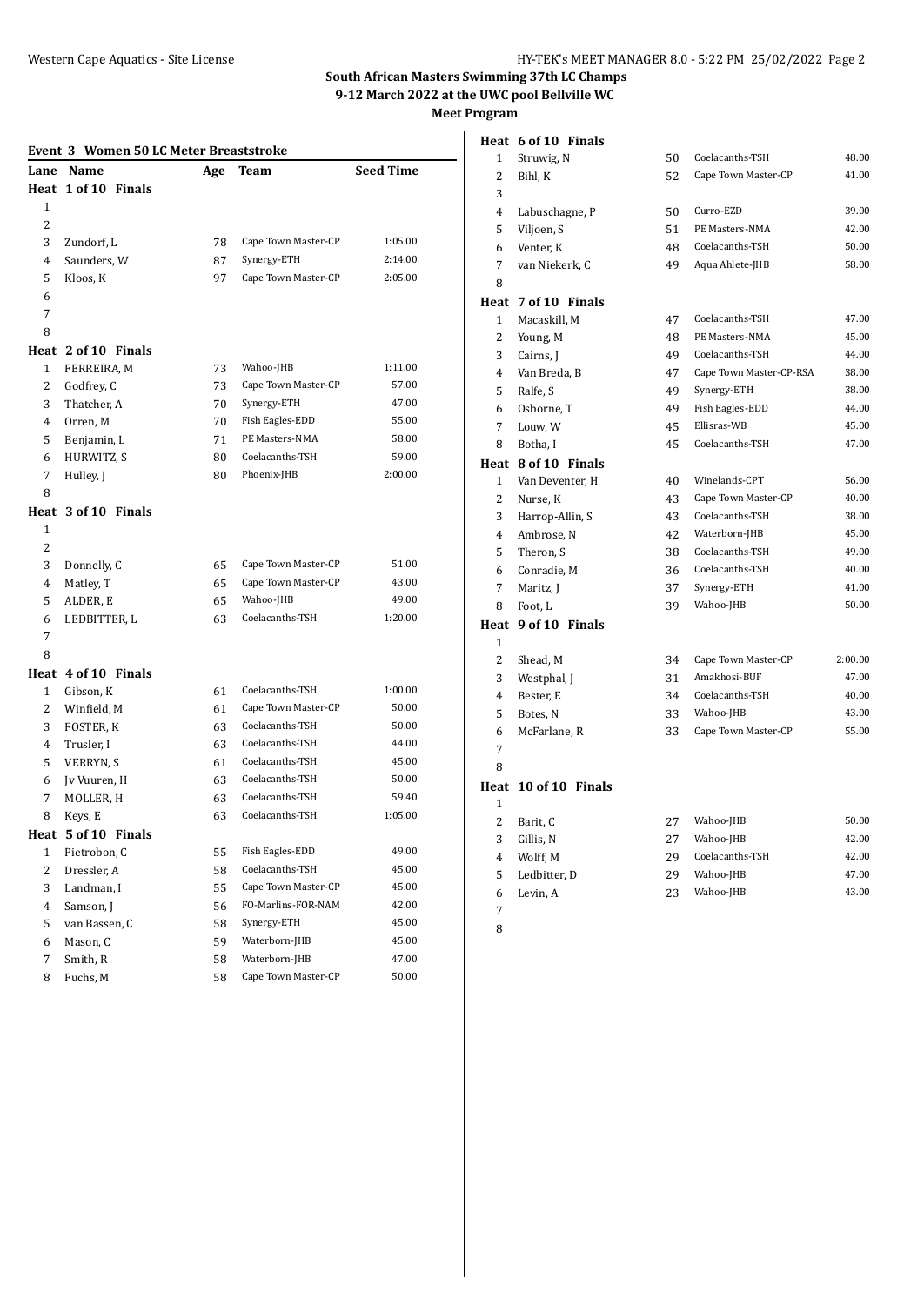| Event 4 Men 50 LC Meter Breaststroke |                     |     |                     |                  |
|--------------------------------------|---------------------|-----|---------------------|------------------|
| Lane                                 | Name                | Age | Team                | <b>Seed Time</b> |
| Heat                                 | 1 of 11 Finals      |     |                     |                  |
| 1                                    |                     |     |                     |                  |
| 2                                    |                     |     |                     |                  |
| 3                                    | WOLPE, R            | 85  | Phoenix-JHB         | 1:30.00          |
| 4                                    | Romer, J            | 91  | Cape Town Master-CP | 1:50.00          |
| 5                                    | Hills, D            | 90  | PE Masters-NMA      | 1:42.00          |
| 6                                    |                     |     |                     |                  |
| 7                                    |                     |     |                     |                  |
| 8                                    |                     |     |                     |                  |
|                                      | Heat 2 of 11 Finals |     |                     |                  |
| 1                                    | HARROP-ALLIN, A     | 77  | Coelacanths-TSH     | 1:24.00          |
| 2                                    | McDonald, M         | 77  | Fish Eagles-EDD     | 59.00            |
| 3                                    | PETERSEN, J         | 77  | Phoenix-JHB         | 54.00            |
| 4                                    | Du Toit, F          | 75  | Cape Town Master-CP | 46.00            |
| 5                                    | Parkin, B           | 78  | Amakhosi-BUF        | 59.00            |
| 6                                    | Jennings, R         | 77  | Coelacanths-TSH     | 1:15.00          |
| 7                                    |                     |     |                     |                  |
| 8                                    |                     |     |                     |                  |
|                                      | Heat 3 of 11 Finals |     |                     |                  |
| $\mathbf{1}$                         |                     |     |                     |                  |
| 2                                    |                     |     |                     |                  |
| 3                                    | Cheadle, H          | 73  | Cape Town Master-CP | 45.00            |
| 4                                    | Shead, T            | 70  | Cape Town Master-CP | 36.00            |
| 5                                    | Tozer, T            | 72  | Cape Town Master-CP | 42.00            |
| 6                                    | Miller, M           | 70  | Wahoo-JHB           | 48.00            |
| 7                                    |                     |     |                     |                  |
| 8                                    |                     |     |                     |                  |
|                                      | Heat 4 of 11 Finals |     |                     |                  |
| 1                                    |                     |     |                     |                  |
| $\overline{2}$                       | Coetzer, H          | 67  | Coelacanths-TSH     | 1:30.00          |
| 3                                    | Gordon-Davis, C     | 67  | MEGA-EKU            | 56.00            |
| 4                                    | Knoetze, H          | 69  | Coelacanths-TSH     | 50.00            |
| 5                                    | Kloos, R            | 67  | Cape Town Master-CP | 55.00            |
| 6                                    | Jv Vuuren, C        | 67  | Coelacanths-TSH     | 57.00            |
| 7                                    |                     |     |                     |                  |
| 8                                    |                     |     |                     |                  |
|                                      | Heat 5 of 11 Finals |     |                     |                  |
| 1                                    | Stevens, D          | 61  | Cape Town Master-CP | 50.00            |
| $\overline{c}$                       | O'Brien, G          | 62  | Aqua Ahlete-JHB     | 47.00            |
| 3                                    | Fechter, W          | 61  | Synergy-ETH         | 40.14            |
| $\overline{4}$                       | van Dyk, e          | 60  | Coelacanths-TSH     | 36.00            |
| 5                                    | Mc Lellan, N        | 63  | Fish Eagles-EDD     | 40.00            |
| 6                                    | Hendricks, N        | 64  | Cape Town Master-CP | 41.00            |
| 7                                    | Kok, J              | 60  | Fish Eagles-EDD     | 48.00            |

|      | Heat 6 of 11 Finals  |    |                     |         |
|------|----------------------|----|---------------------|---------|
| 1    | Kupfer, K            | 55 | Wahoo-JHB           | 1:00.00 |
| 2    | Grobler, S           | 58 | PE Masters-NMA      | 49.00   |
| 3    | Olivier, M           | 59 | Cape Town Master-CP | 45.00   |
| 4    | Davy, K              | 59 | Wahoo-JHB           | 45.00   |
| 5    | GREAVES, G           | 56 | Phoenix-JHB         | 55.00   |
| 6    | Raccanello, G        | 52 | MEGA-EKU            | 45.00   |
| 7    | Duffy, P             | 52 | PE Masters-NMA      | 40.00   |
| 8    | CROWTHER, B          | 53 | Wahoo-JHB           | 50.00   |
|      | Heat 7 of 11 Finals  |    |                     |         |
| 1    | Uitenweerde, L       | 58 | Coelacanths-TSH     | 44.00   |
| 2    | Smith, D             | 55 | Waterborn-JHB       | 42.00   |
| 3    | Vd Merwe, J          | 57 | Cape Town Master-CP | 38.00   |
| 4    | Kruger, H            | 55 | Cape Town Master-CP | 35.06   |
| 5    | Seale, M             | 58 | Cape Town Master-CP | 37.00   |
| 6    | Orton, N             | 59 | Cape Town Master-CP | 40.00   |
| 7    | Young, R             | 58 | Cape Town Master-CP | 42.00   |
| 8    | Morgan, C            | 56 | Coelacanths-TSH     | 45.00   |
|      | Heat 8 of 11 Finals  |    |                     |         |
| 1    | vd Westhuizen, S     | 53 | Synergy-ETH         | 38.00   |
| 2    | Fubbs, M             | 50 | Wahoo-JHB           | 37.00   |
| 3    | vd Westhuizen, T     | 50 | Curro-EZD           | 35.00   |
| 4    | Baleka Bey, S        | 52 | FO-Marlins-FOR-NAM  | 31.00   |
| 5    | Gilbert, O           | 52 | Cape Town Master-CP | 35.00   |
| 6    | van der Merwe, A     | 51 | MEGA-EKU            | 36.00   |
| 7    | Bradshaw, G          | 53 | Waterborn-JHB       | 38.00   |
| 8    | Theron, H            | 51 | Coelacanths-TSH     | 39.00   |
|      | Heat 9 of 11 Finals  |    |                     |         |
| 1    |                      |    |                     |         |
| 2    | Burger, J            | 49 | Cape Town Master-CP | 42.00   |
| 3    | Gasson, M            | 49 | Wahoo-JHB           | 36.00   |
| 4    | Allan, M             | 45 | Synergy-ETH         | 33.00   |
| 5    | Richards, J          | 45 | Cape Town Master-CP | 34.00   |
| 6    | Ford, A              | 47 | Wahoo-JHB           | 37.00   |
| 7    | Swart, M             | 46 | Coelacanths-TSH     | 45.00   |
| 8    |                      |    |                     |         |
|      | Heat 10 of 11 Finals |    |                     |         |
| 1    | Parsons, A           | 38 | Wahoo-JHB           | 39.00   |
| 2    | O'Rahilly. R         | 36 | Cape Town Master-CP | 37.00   |
| 3    | Geldenhuys, J        | 36 | Cape Town Master-CP | 33.00   |
| 4    | Lalin, L             | 39 | Cape Town Master-CP | 34.00   |
| 5    | Kok, C               | 35 | Coelacanths-TSH     | 39.00   |
| 6    | Allan, B             | 41 | Synergy-ETH         | 38.00   |
| 7    | Parkin, T            | 42 | Wahoo-JHB           | 33.00   |
| 8    | Gerber, E            | 44 | Fish Eagles-EDD     | 40.00   |
| Heat | 11 of 11 Finals      |    |                     |         |
| 1    |                      |    |                     |         |
| 2    | Adamson, H           | 29 | Synergy-ETH         | 37.00   |
| 3    | Bowers, M            | 27 | Cape Town Master-CP | 35.00   |
| 4    | Rothschild, B        | 29 | Wahoo-JHB           | 34.00   |
| 5    | Winfield, P          | 28 | Cape Town Master-CP | 37.00   |
| 6    | Dellieu, P           | 24 | Wahoo-JHB           | 30.00   |
| 7    |                      |    |                     |         |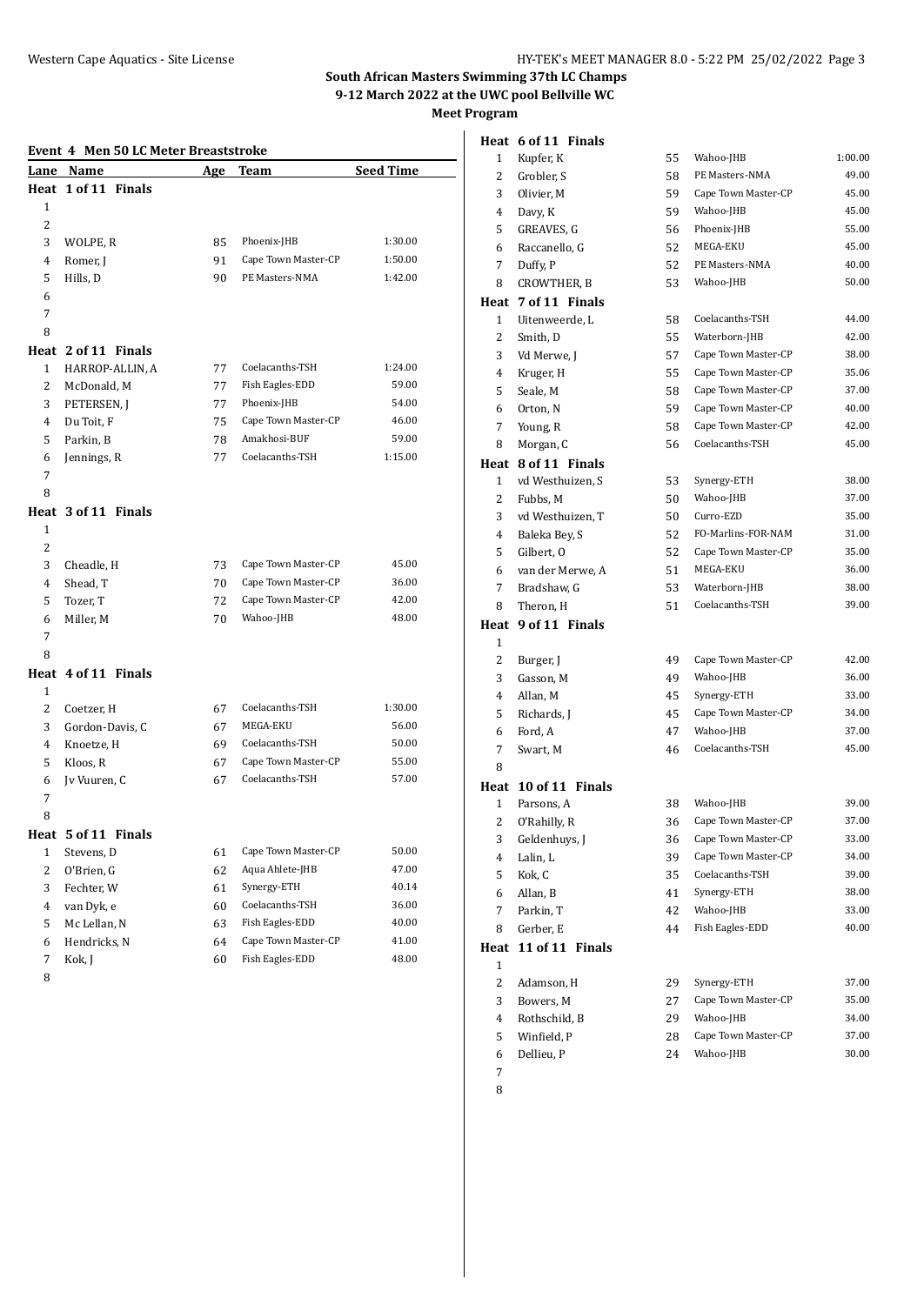#### **Event 5 Women 100 LC Meter Butterfly**

| Lan <u>e</u>   | <b>Name</b>        | Age | Team                | <b>Seed Time</b> |
|----------------|--------------------|-----|---------------------|------------------|
|                | Heat 1 of 4 Finals |     |                     |                  |
| $\mathbf{1}$   |                    |     |                     |                  |
| 2              |                    |     |                     |                  |
| 3              | CRAWFORD, L        | 72  | Phoenix-JHB         | 2:10.00          |
| 4              | <b>IRELAND, J</b>  | 72  | Synergy-ETH         | 1:58.00          |
| 5              | Lawless, H         | 73  | Wahoo-JHB           | 2:10.00          |
| 6              | Craig, E           | 77  | PE Masters-NMA      | 2:10.00          |
| 7              |                    |     |                     |                  |
| 8              |                    |     |                     |                  |
|                | Heat 2 of 4 Finals |     |                     |                  |
| $\mathbf{1}$   | BAILEY, C          | 68  | Synergy-ETH         | 1:59.00          |
| 2              | Lion-Cachet, A     | 67  | Aqua Ahlete-JHB     | 1:51.00          |
| 3              | Hayselden, J       | 66  | PE Masters-NMA      | 1:40.00          |
| 4              | Reen, P            | 65  | PE Masters-NMA      | 1:53.00          |
| 5              | Farrelly, L        | 60  | Fish Eagles-EDD     | 2:20.00          |
| 6              | Stanford, C        | 61  | Cape Town Master-CP | 1:17.00          |
| 7              | O'Brien, C         | 62  | Aqua Ahlete-JHB     | 2:00.00          |
| 8              | BRIDGES, C         | 60  | Wahoo-JHB           | 2:30.00          |
| Heat           | 3 of 4 Finals      |     |                     |                  |
| $\mathbf{1}$   |                    |     |                     |                  |
| $\overline{2}$ | Burbidge, F        | 58  | Amakhosi-BUF        | 4:25.00          |
| 3              | Donian, C          | 58  | PE Masters-NMA      | 2:00.00          |
| 4              | DORLAS, S          | 56  | Coelacanths-TSH     | 1:26.00          |
| 5              | Sheehy, J          | 58  | Fish Eagles-EDD     | 1:37.00          |
| 6              | Breitenbach, M     | 58  | Cape Town Master-CP | 2:10.00          |
| 7              |                    |     |                     |                  |
| 8              |                    |     |                     |                  |
|                | Heat 4 of 4 Finals |     |                     |                  |
| $\mathbf{1}$   | Cairns, J          | 49  | Coelacanths-TSH     | 1:37.00          |
| $\overline{2}$ | Troup, B           | 48  | Wahoo-JHB           | 1:20.00          |
| 3              | King, S            | 42  | Cape Town Master-CP | 1:20.00          |
| 4              | Vreenegoor, J      | 40  | Waterborn-JHB       | 1:50.00          |
| 5              | Egner, K           | 26  | Cape Town Master-CP | 1:25.00          |
| 6              | McBey, A           | 51  | Synergy-ETH         | 1:44.00          |
| 7              | Henderson, D       | 34  | PE Masters-NMA      | 1:15.00          |
| 8              |                    |     |                     |                  |

## **Event 6 Men 100 LC Meter Butterfly**

|   | Lane Name          | Age | Team                | <b>Seed Time</b> |
|---|--------------------|-----|---------------------|------------------|
|   | Heat 1 of 4 Finals |     |                     |                  |
|   |                    |     |                     |                  |
|   | Brinkman, C        | 60  | FO-Marlins-FOR-NAM  | 1:30.00          |
| 3 | Holshausen, R      | 64  | Cape Town Master-CP | 1:20.00          |
| 4 | LARCOMBE, P        | 75  | Synergy-ETH         | 2:00.00          |
| 5 | Neu-Ner. M         | 75  | Wahoo-JHB           | 2:40.00          |
| 6 |                    |     |                     |                  |

- 
- 

|   | Heat 2 of 4 Finals |    |                     |         |
|---|--------------------|----|---------------------|---------|
| 1 | ARBUTHNOT, D       | 69 | Coelacanths-TSH     | 1:40.00 |
| 2 | Semple, M          | 65 | MEGA-EKU            | 1:17.00 |
| 3 | Steynberg, A       | 66 | Cape Town Master-CP | 1:10.00 |
| 4 | Roothman, A        | 68 | Cape Town Master-CP | 1:15.00 |
| 5 | Salamon, G         | 66 | FO-Marlins-FOR-NAM  | 1:30.00 |
| 6 |                    |    |                     |         |
| 7 |                    |    |                     |         |
| 8 |                    |    |                     |         |
|   | Heat 3 of 4 Finals |    |                     |         |
| 1 | Papadopoulos, T    | 50 | Coelacanths-TSH     | 1:30.00 |
| 2 | Clark, T           | 51 | Cape Town Master-CP | 1:16.00 |
| 3 | Taylor, R          | 53 | Cape Town Master-CP | 1:03.00 |
| 4 | Riccardi. R        | 50 | MEGA-EKU            | 1:12.00 |

| 2 | Clark, T           | 51 | Cape Town Master-CP | 1:16.00 |
|---|--------------------|----|---------------------|---------|
| 3 | Taylor, R          | 53 | Cape Town Master-CP | 1:03.00 |
| 4 | Riccardi, R        | 50 | MEGA-EKU            | 1:12.00 |
| 5 | Bradshaw, G        | 53 | Waterborn-JHB       | 1:20.00 |
| 6 | Smith, D           | 55 | Waterborn-JHB       | 1:42.00 |
| 7 | Olivier, M         | 59 | Cape Town Master-CP | 1:39.00 |
| 8 | Skidmore, K        | 56 | Amakhosi-BUF        | 1:50.00 |
|   | Heat 4 of 4 Finals |    |                     |         |
|   |                    |    |                     |         |
| 1 | van Reenen, T      | 41 | Synergy-ETH         | 1:40.00 |
| 2 | Sassen, G          | 40 | Synergy-ETH         | 1:20.00 |
| 3 | Kok, C             | 35 | Coelacanths-TSH     | 1:11.00 |
| 4 | Iv Vuuren, I       | 39 | BLSS-MAN-MA         | 1:23.00 |
| 5 | Bowers. M          | 27 | Cape Town Master-CP | 1:15.00 |
| 6 | Allan, M           | 45 | Synergy-ETH         | 58.00   |

#### **Event 7 Women 100 LC Meter Freestyle**

| Lane           | Name                | Age | <b>Team</b>         | <b>Seed Time</b> |
|----------------|---------------------|-----|---------------------|------------------|
|                | Heat 1 of 15 Finals |     |                     |                  |
| 1              |                     |     |                     |                  |
| $\overline{2}$ |                     |     |                     |                  |
| 3              | Dixon, J            | 81  | Fish Eagles-EDD     | 2:23.00          |
| 4              | Rosser, W           | 82  | PE Masters-NMA      | 1:39.00          |
| 5              | Hulley, J           | 80  | Phoenix-JHB         | 2:10.00          |
| 6              | Saunders, W         | 87  | Synergy-ETH         | 2:39.00          |
| 7              |                     |     |                     |                  |
| 8              |                     |     |                     |                  |
|                | Heat 2 of 15 Finals |     |                     |                  |
| 1              |                     |     |                     |                  |
| 2              | Hughes, D           | 76  | Synergy-ETH         | 2:50.00          |
| 3              | Rees, J             | 78  | Coelacanths-TSH     | 1:59.00          |
| 4              | Pieters, L          | 75  | Wahoo-JHB           | 1:50.00          |
| 5              | Zundorf, L          | 78  | Cape Town Master-CP | 1:50.00          |
| 6              | FYFE, J             | 75  | Coelacanths-TSH     | 2:08.00          |
| 7              |                     |     |                     |                  |
| 8              |                     |     |                     |                  |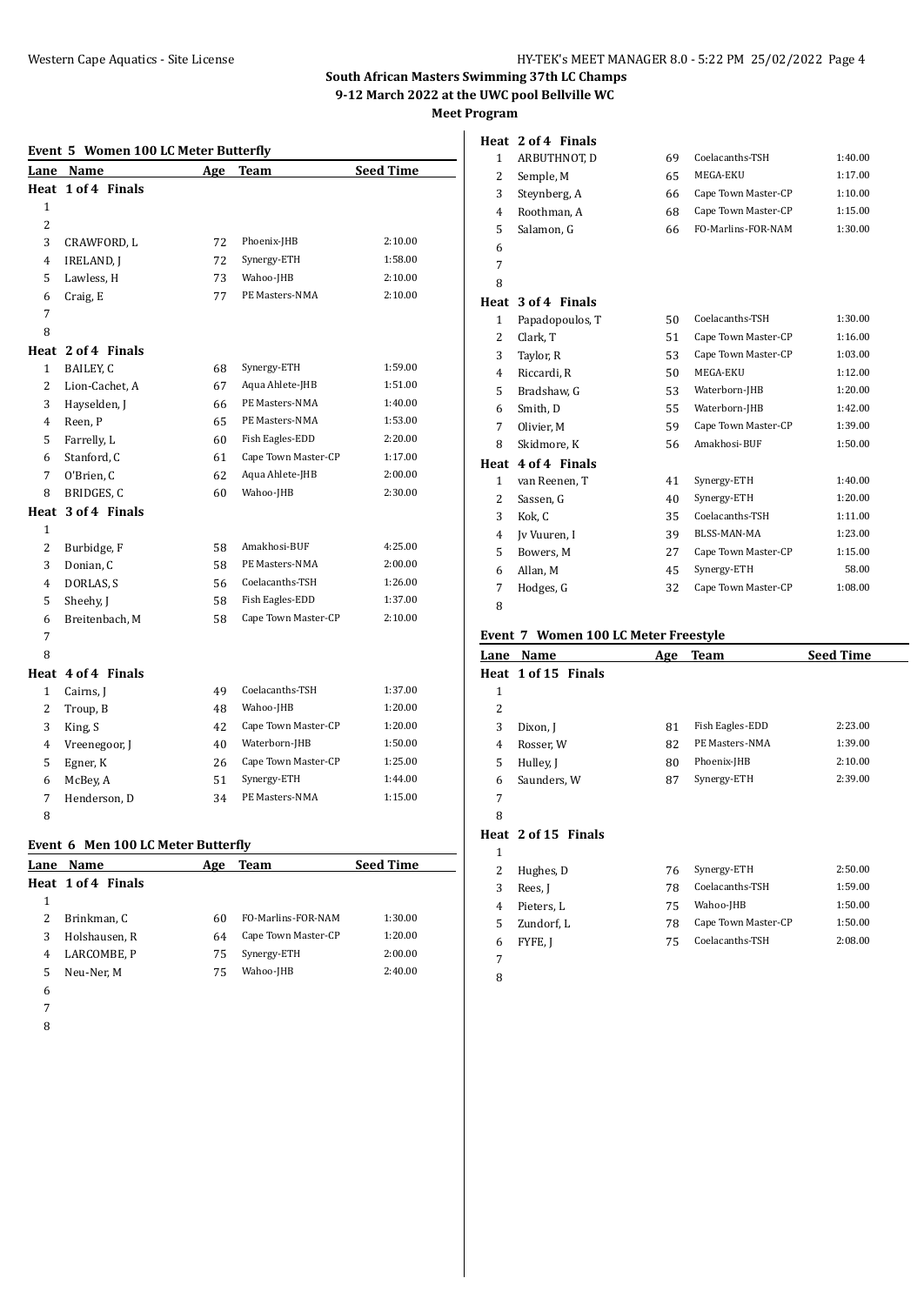|                | Heat 3 Finals (#7 Women 100 LC Meter Freestyle) |    |                     |         |
|----------------|-------------------------------------------------|----|---------------------|---------|
| 1              | Tottle, K                                       | 74 | Amakhosi-BUF        | 2:58.00 |
| 2              | CLARK, R                                        | 74 | Synergy-ETH         | 1:42.00 |
| 3              | Orren, M                                        | 70 | Fish Eagles-EDD     | 1:32.00 |
| 4              | Kruger, S                                       | 73 | Cape Town Master-CP | 1:15.00 |
| 5              | Thatcher, A                                     | 70 | Synergy-ETH         | 1:29.00 |
| 6              | CRAWFORD, L                                     | 72 | Phoenix-JHB         | 1:35.00 |
| 7              | Meaker, J                                       | 74 | MEGA-EKU            | 2:00.00 |
| 8              |                                                 |    |                     |         |
|                |                                                 |    |                     |         |
| $\mathbf{1}$   | Heat 4 of 15 Finals                             |    |                     |         |
| 2              | Harington, R                                    | 69 | PE Masters-NMA      | 2:00.00 |
| 3              | Griffiths, B                                    | 68 | Synergy-ETH         | 1:54.00 |
| 4              |                                                 | 65 | Cape Town Master-CP | 1:40.00 |
|                | Matley, T                                       |    | Coelacanths-TSH     | 1:40.00 |
| 5              | vd Berg, E                                      | 66 | Phoenix-JHB         |         |
| 6              | Vorster, M                                      | 66 |                     | 1:55.00 |
| 7              |                                                 |    |                     |         |
| 8              |                                                 |    |                     |         |
|                | Heat 5 of 15 Finals                             |    |                     |         |
| $\mathbf{1}$   | FOSTER, N                                       | 65 | Cape Town Master-CP | 1:32.00 |
| 2              | Hayselden, J                                    | 66 | PE Masters-NMA      | 1:30.00 |
| 3              | Sharkey, T                                      | 67 | Winelands-CPT       | 1:25.00 |
| 4              | Lion-Cachet, A                                  | 67 | Aqua Ahlete-JHB     | 1:19.00 |
| 5              | Reen, P                                         | 65 | PE Masters-NMA      | 1:23.00 |
| 6              | Donnelly, C                                     | 65 | Cape Town Master-CP | 1:30.00 |
| 7              | ALDER, E                                        | 65 | Wahoo-JHB           | 1:30.00 |
| 8              | BAILEY, C                                       | 68 | Synergy-ETH         | 1:35.00 |
|                | Heat 6 of 15 Finals                             |    |                     |         |
| 1              | Lloyd, D                                        | 64 | Synergy-ETH         | 2:19.00 |
| 2              | Murray, S                                       | 62 | Wahoo-JHB           | 1:55.00 |
| 3              | Gibson, K                                       | 61 | Coelacanths-TSH     | 1:50.00 |
| 4              | Winfield, M                                     | 61 | Cape Town Master-CP | 1:36.00 |
| 5              | de Kock, L                                      | 64 | Cape Town Master-CP | 1:45.00 |
| 6              | Jv Vuuren, H                                    | 63 | Coelacanths-TSH     | 1:50.00 |
| 7              | MOLLER, H                                       | 63 | Coelacanths-TSH     | 1:56.00 |
| 8              |                                                 |    |                     |         |
|                | Heat 7 of 15 Finals                             |    |                     |         |
| $\mathbf{1}$   | FOSTER, K                                       | 63 | Coelacanths-TSH     | 1:30.00 |
| 2              | Bruining, C                                     | 62 | Coelacanths-TSH     | 1:28.00 |
| 3              | Clarke, J                                       | 61 | Cape Town Master-CP | 1:25.00 |
| 4              | Trusler, I                                      | 63 | Coelacanths-TSH     | 1:11.00 |
| 5              | VERRYN, S                                       | 61 | Coelacanths-TSH     | 1:15.00 |
| 6              | Fitzpatrick, M                                  | 60 | FO-Marlins-FOR-NAM  | 1:26.00 |
| 7              | O'Brien, C                                      | 62 | Aqua Ahlete-JHB     | 1:30.00 |
| 8              | Wallace, M                                      | 61 | Fish Eagles-EDD     | 1:35.00 |
| Heat           | 8 of 15 Finals                                  |    |                     |         |
| 1              | vd Merwe, R                                     | 58 | Coelacanths-TSH     | 2:00.00 |
| $\overline{c}$ | Fuchs, M                                        | 58 | Cape Town Master-CP | 1:45.00 |
| 3              | Boden, T                                        | 57 | PE Masters-NMA      | 1:25.00 |
| 4              | Grobler, J                                      | 57 | Coelacanths-TSH     | 1:30.00 |
| 5              | Pietrobon, C                                    | 55 | Fish Eagles-EDD     | 1:52.00 |
| 6              | Rouessart, T                                    | 52 | Waterborn-JHB       | 1:40.00 |
| 7              | Jankelow, K                                     | 52 | Wahoo-JHB           | 1:40.00 |
| 8              | Munnik, E                                       | 54 | Coelacanths-TSH     | 2:05.00 |
|                |                                                 |    |                     |         |

|              | Heat 9 of 15 Finals  |    |                         |         |
|--------------|----------------------|----|-------------------------|---------|
| $\mathbf{1}$ | Mason, C             | 59 | Waterborn-JHB           | 1:20.00 |
| 2            | Naude, C             | 55 | Waterborn-JHB           | 1:16.00 |
| 3            | Strauss, M           | 58 | Cape Town Master-CP     | 1:15.00 |
| 4            | Ottermann, E         | 56 | Cape Town Master-CP     | 1:07.00 |
| 5            | Fraatz, B            | 56 | Coelacanths-TSH         | 1:12.00 |
| 6            | Samson, J            | 56 | FO-Marlins-FOR-NAM      | 1:15.00 |
| 7            | Ruck, C              | 57 | Coelacanths-TSH         | 1:20.00 |
| 8            | van Bassen, C        | 58 | Synergy-ETH             | 1:21.00 |
| Heat         | 10 of 15 Finals      |    |                         |         |
| $\mathbf{1}$ | Hayes, A             | 53 | Wahoo-JHB               | 1:30.00 |
| 2            | Dreyer, L            | 54 | Amakhosi-BUF            | 1:23.00 |
| 3            | Louw, L              | 54 | FO-Marlins-FOR-NAM      | 1:16.00 |
| 4            | Engela, N            | 50 | Cape Town Master-CP-RSA | 1:06.00 |
| 5            | Bihl, K              | 52 | Cape Town Master-CP     | 1:14.00 |
| 6            | Viljoen, S           | 51 | PE Masters-NMA          | 1:18.00 |
| 7            | Mallows, B           | 52 | Cape Town Master-CP     | 1:25.00 |
| 8            | Martin, T            | 53 | Waterborn-JHB           | 1:30.00 |
| Heat         | 11 of 15 Finals      |    |                         |         |
| $\mathbf{1}$ | Venter, K            | 48 | Coelacanths-TSH         | 1:40.00 |
| 2            | Louw, W              | 45 | Ellisras-WB             | 1:25.00 |
| 3            | Fagan, J             | 47 | Wahoo-JHB               | 1:07.00 |
| 4            | Cadiz, P             | 46 | Cape Town Master-CP-RSA | 1:06.00 |
| 5            | Ralfe, S             | 49 | Synergy-ETH             | 1:06.00 |
| 6            | Jacobs, T            | 46 | Cape Town Master-CP     | 1:12.00 |
| 7            | Botha, I             | 45 | Coelacanths-TSH         | 1:27.00 |
| 8            |                      |    |                         |         |
| Heat         | 12 of 15 Finals      |    |                         |         |
| 1            |                      |    |                         |         |
| 2            | Van Deventer, H      | 40 | Winelands-CPT           | 1:20.00 |
| 3            | Saporta, A           | 42 | PE Masters-NMA          | 1:11.00 |
| 4            | Bruwer, C            | 42 | FO-Marlins-FOR-NAM      | 1:06.00 |
| 5            | Harrop-Allin, S      | 43 | Coelacanths-TSH         | 1:08.00 |
| 6            | Ambrose, N           | 42 | Waterborn-JHB           | 1:15.00 |
| 7            | Peters, G            | 43 | Coelacanths-TSH         | 1:20.64 |
| 8            |                      |    |                         |         |
|              | Heat 13 of 15 Finals |    |                         |         |
| 1            | Foot, L              | 39 | Wahoo-JHB               | 1:40.00 |
| 2            | Hudson, S            | 36 | Coelacanths-TSH         | 1:25.00 |
| 3            | Conradie, M          | 36 | Coelacanths-TSH         | 1:15.00 |
| 4            | Strydom, C           | 35 | Wahoo-JHB               | 1:02.00 |
| 5            | Wolmarans, L         | 35 | Cape Town Master-CP     | 1:05.00 |
| 6            | Maritz, J            | 37 | Synergy-ETH             | 1:19.00 |
| 7            | Theron, S            | 38 | Coelacanths-TSH         | 1:25.00 |
| 8            |                      |    |                         |         |
| Heat         | 14 of 15 Finals      |    |                         |         |
| $\mathbf{1}$ |                      |    |                         |         |
| 2            |                      |    |                         |         |
| 3            | Enslin, D            | 30 | Coelacanths-TSH         | 1:29.00 |
| 4            | Bester, E            | 34 | Coelacanths-TSH         | 1:08.00 |
| 5            | Henderson, D         | 34 | PE Masters-NMA          | 1:10.00 |
| 6            | McFarlane, R         | 33 | Cape Town Master-CP     | 1:35.00 |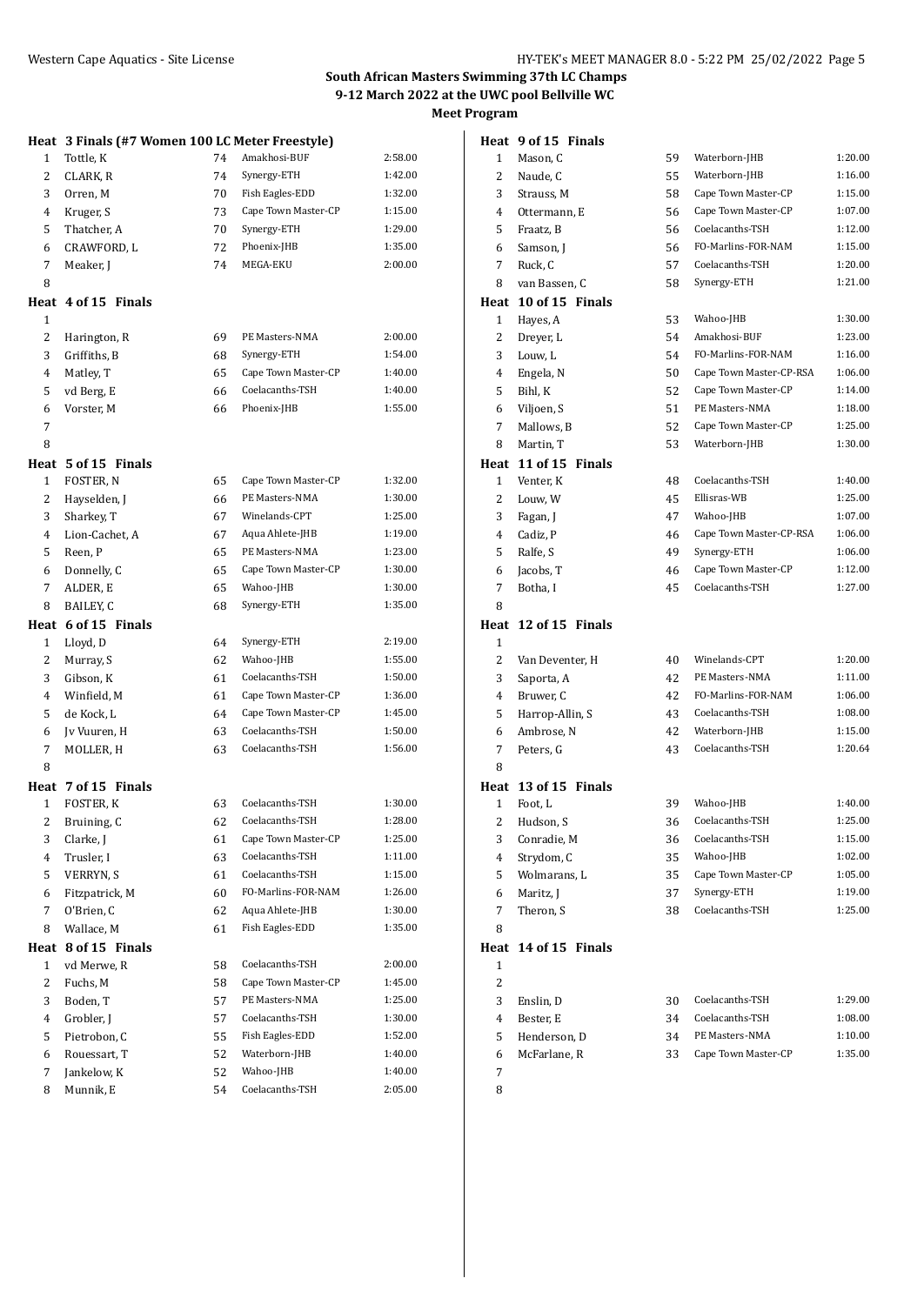# **Heat 15 Finals (#7 Women 100 LC Meter Freestyle)**

|   | Barit, C  | 27 | Wahoo-JHB           | 1:30.00 |
|---|-----------|----|---------------------|---------|
| 2 | Wolff. M  | 29 | Coelacanths-TSH     | 1:23.00 |
| 3 | Gillis, N | 27 | Wahoo-JHB           | 1:12.00 |
| 4 | Kupfer, K | 25 | Wahoo-JHB           | 1:05.00 |
| 5 | Egner, K  | 26 | Cape Town Master-CP | 1:09.00 |
| 6 | Botha. C  | 27 | Cape Town Master-CP | 1:17.00 |
| 7 | Msomi, T  | 26 | Synergy-ETH         | 1:29.00 |
| 8 | Levin. A  | 23 | Wahoo-JHB           | 1:20.00 |

#### **Event 8 Men 100 LC Meter Freestyle**

| Lane           | Name                | Age | Team                | <b>Seed Time</b> |
|----------------|---------------------|-----|---------------------|------------------|
|                | Heat 1 of 14 Finals |     |                     |                  |
| 1              | Borstlap, B         | 89  | Fish Eagles-EDD     | 2:45.00          |
| $\overline{c}$ | Saunders, J         | 85  | Synergy-ETH         | 2:30.00          |
| 3              | McLachlan, D        | 85  | Cape Town Master-CP | 1:45.00          |
| 4              | WOLPE, R            | 85  | Phoenix-JHB         | 2:30.00          |
| 5              | Schwartz, R         | 83  | Wahoo-JHB           | 4:00.00          |
| 6              | FYFE, D             | 82  | Coelacanths-TSH     | 1:35.00          |
| $\overline{7}$ | WALLACE, R          | 81  | Waterborn-JHB       | 1:51.00          |
| 8              |                     |     |                     |                  |
| Heat           | 2 of 14 Finals      |     |                     |                  |
| 1              | McDonald, M         | 77  | Fish Eagles-EDD     | 1:55.00          |
| $\overline{c}$ | Hughes, J           | 79  | Synergy-ETH         | 1:30.00          |
| 3              | PETERSEN, J         | 77  | Phoenix-JHB         | 1:30.00          |
| 4              | Matisonn, C         | 77  | Cape Town Master-CP | 1:25.00          |
| 5              | Wilson, D           | 75  | Cape Town Master-CP | 1:26.00          |
| 6              | Du Toit, F          | 75  | Cape Town Master-CP | 1:30.00          |
| $\overline{7}$ | MALTBY, D           | 75  | Phoenix-JHB         | 1:40.00          |
| 8              | Jennings, R         | 77  | Coelacanths-TSH     | 2:05.00          |
|                | Heat 3 of 14 Finals |     |                     |                  |
| $\mathbf{1}$   | SWANEPOEL, P        | 73  | Coelacanths-TSH     | 1:40.00          |
| $\overline{c}$ | Selmer-Olsen, S     | 70  | Wahoo-JHB           | 1:32.00          |
| 3              | Bolstridge, M       | 73  | Synergy-ETH         | 1:20.00          |
| $\overline{4}$ | Tozer, T            | 72  | Cape Town Master-CP | 1:05.00          |
| 5              | DOWNES, T           | 73  | Coelacanths-TSH     | 1:08.00          |
| 6              | Howieson, D         | 70  | Cape Town Master-CP | 1:20.00          |
| 7              | Pieterse, T         | 73  | Fish Eagles-EDD     | 1:33.00          |
| 8              | O'Brien, G          | 62  | Aqua Ahlete-JHB     | 1:25.00          |
|                | Heat 4 of 14 Finals |     |                     |                  |
| $\mathbf{1}$   | GORDON-DAVIS, B     | 69  | MEGA-EKU            | 1:50.00          |
| $\overline{c}$ | Harker, G           | 67  | Wahoo-JHB           | 1:25.00          |
| 3              | van Niekerk, J      | 69  | Coelacanths-TSH     | 1:19.00          |
| $\overline{4}$ | Bennetto, P         | 69  | Cape Town Master-CP | 1:15.00          |
| 5              | Kloos, R            | 67  | Cape Town Master-CP | 1:18.00          |
| 6              | Knoetze, H          | 69  | Coelacanths-TSH     | 1:20.00          |
| 7              | Hodges, M           | 69  | Cape Town Master-CP | 1:40.00          |
| 8              | GORDON-DAVIS, K     | 62  | MEGA-EKU            | 1:25.00          |

| 1            | Winfield, M             | 67       | Cape Town Master-CP             | 1:12.00            |
|--------------|-------------------------|----------|---------------------------------|--------------------|
| 2            | Spies, I                | 68       | Cape Town Master-CP             | 1:07.00            |
| 3            | Roothman, A             | 68       | Cape Town Master-CP             | 1:06.00            |
| 4            | Steynberg, A            | 66       | Cape Town Master-CP             | 1:03.00            |
| 5            | Semple, M               | 65       | MEGA-EKU                        | 1:06.00            |
| 6            | Cones, K                | 67       | Cape Town Master-CP             | 1:06.00            |
| 7            | Upneck, R               | 66       | Synergy-ETH                     | 1:08.00            |
| 8            | Salamon, G              | 66       | FO-Marlins-FOR-NAM              | 1:15.00            |
|              | Heat 6 of 14 Finals     |          |                                 |                    |
| $\mathbf{1}$ | Fechter, W              | 61       | Synergy-ETH                     | 1:21.00            |
| 2            | Stevens, D              | 61       | Cape Town Master-CP             | 1:15.00            |
| 3            | Hendricks, N            | 64       | Cape Town Master-CP             | 1:12.00            |
| 4            | Duncan, R               | 60       | Wahoo-JHB                       | 1:05.00            |
| 5            | Brinkman, C             | 60       | FO-Marlins-FOR-NAM              | 1:12.00            |
| 6            | Swart, X                | 62       | Coelacanths-TSH                 | 1:14.00            |
| 7            | Wallace, C              | 63       | Fish Eagles-EDD                 | 1:20.00            |
| 8            | Kok, J                  | 60       | Fish Eagles-EDD                 | 1:23.00            |
| Heat         | 7 of 14 Finals          |          |                                 |                    |
| $\mathbf{1}$ | Kupfer, K               | 55       | Wahoo-JHB                       | 1:50.00            |
| 2            | Uitenweerde, L          | 58       | Coelacanths-TSH                 | 1:25.00            |
| 3            | Davy, K                 | 59       | Wahoo-JHB                       | 1:16.00            |
| 4            | Grobler, S              | 58       | PE Masters-NMA                  | 1:45.00            |
| 5            | Swart, M                | 46       | Coelacanths-TSH                 | 1:30.00            |
| 6            | van Olst, M             | 47       | Waterborn-JHB                   | 1:08.00            |
| 7            | Burger, J               | 49       | Cape Town Master-CP             | 1:15.00            |
| 8            |                         |          |                                 |                    |
|              | Heat 8 of 14 Finals     |          |                                 |                    |
| 1            | Young, R                | 58       | Cape Town Master-CP             | 1:10.00            |
| 2            | Vd Merwe, J             | 57       | Cape Town Master-CP             | 1:01.00            |
| 3            | von Bardeleben, T       | 58       | Wahoo-JHB                       | 1:00.00            |
| 4            | Ruck, H                 | 57       | Coelacanths-TSH                 | 58.00              |
| 5            | Kruger, H               | 55       | Cape Town Master-CP             | 59.23              |
| 6            | McLeRoth, G             | 55       | Cape Town Master-CP             | 1:00.00            |
| 7            | Clark, D                | 55       | Synergy-ETH                     | 1:07.00            |
| 8            | Rankin, B               | 58       | Coelacanths-TSH                 | 1:11.00            |
|              | Heat 9 of 14 Finals     |          |                                 |                    |
| $\mathbf{1}$ | <b>CROWTHER, B</b>      | 53       | Wahoo-JHB                       | 1:19.00            |
| 2            | Theissen, A             | 52       | FO-Marlins-FOR-NAM              | 1:11.00            |
| 3            | Thompson, G             | 51       | Aqua Ahlete-JHB                 | 1:07.00            |
| 4            | Riccardi, R             | 50       | MEGA-EKU                        | 1:05.00            |
| 5            | Clark, T                | 51       | Cape Town Master-CP             | 1:06.00            |
| 6            | Grobler, F              | 54       | Waterborn-JHB                   | 1:10.00            |
| 7            |                         |          |                                 |                    |
| 8            |                         |          |                                 |                    |
|              | Weideman, A             | 51       | Fish Eagles-EDD                 | 1:14.00            |
|              | Carstens, F             | 52       | Coelacanths-TSH                 | 1:20.00            |
| Heat         | 10 of 14 Finals         |          |                                 |                    |
| 1            | Raccanello, G           | 52       | MEGA-EKU                        | 1:03.00            |
| 2            | du Plessis, T           | 52       | Synergy-ETH                     | 1:02.00            |
| 3            | Taylor, R               | 53       | Cape Town Master-CP             | 59.00              |
| 4            | Baleka Bey, S           | 52       | FO-Marlins-FOR-NAM              | 56.00              |
| 5            | Cloete-Hopkins, A       | 51       | Cape Town Master-CP-RSA         | 58.00              |
| 6            | van der Merwe, A        | 51       | MEGA-EKU                        | 1:01.00            |
| 7<br>8       | Duffy, P<br>Bradshaw, G | 52<br>53 | PE Masters-NMA<br>Waterborn-JHB | 1:03.00<br>1:05.00 |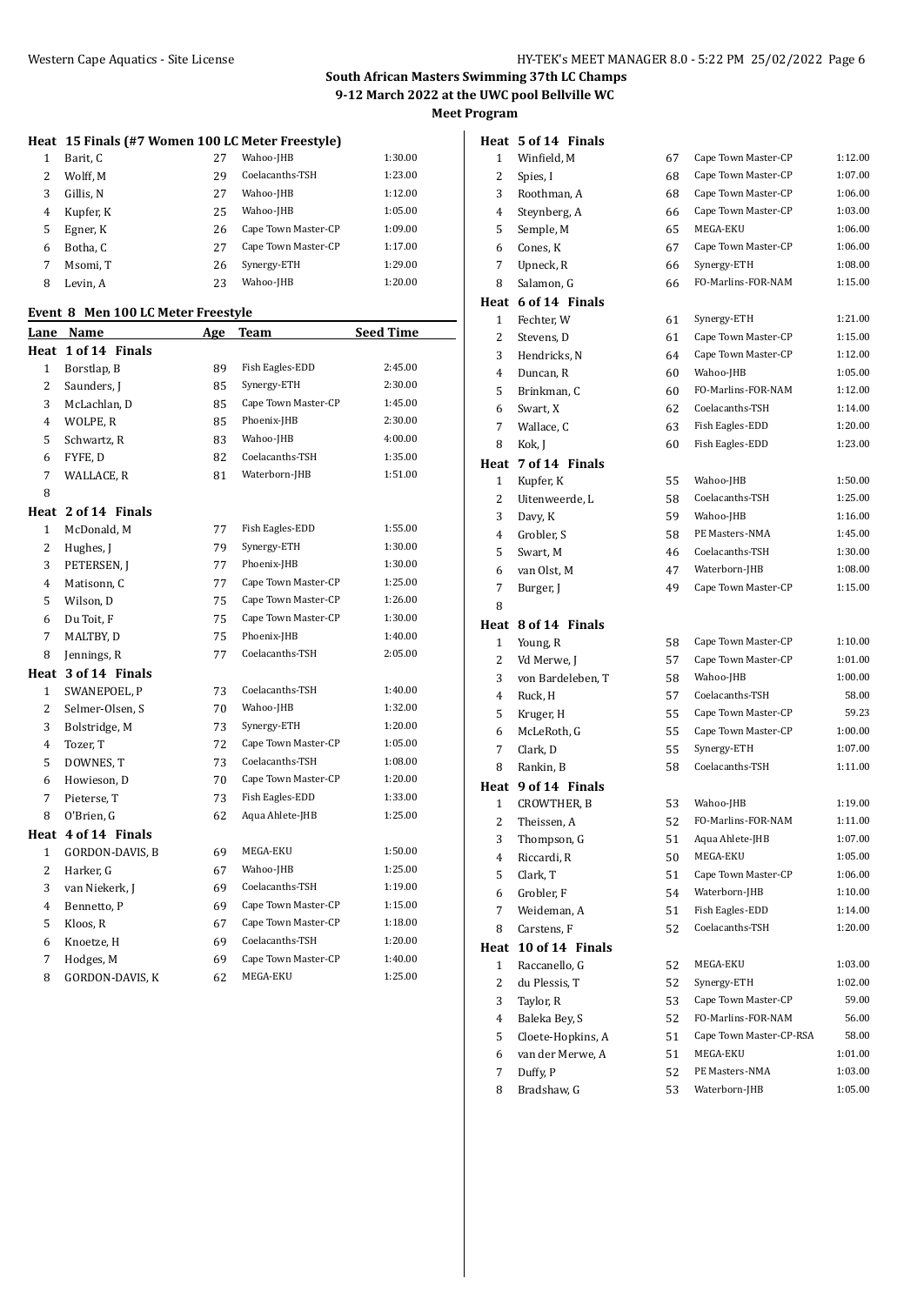| Heat           | 11 Finals (#8 Men 100 LC Meter Freestyle) |    |                         |         |
|----------------|-------------------------------------------|----|-------------------------|---------|
| $\mathbf{1}$   | Steenkamp, N                              | 45 | Cape Town Master-CP     | 1:05.00 |
| 2              | Gasson, M                                 | 49 | Wahoo-JHB               | 1:03.00 |
| 3              | Pieters, J                                | 49 | Wahoo-JHB               | 1:02.00 |
| 4              | Allan, M                                  | 45 | Synergy-ETH             | 54.00   |
| 5              | Markgraaff, R                             | 48 | Wahoo-JHB               | 57.00   |
| 6              | Mastenbroek, R                            | 46 | Cape Town Master-CP     | 1:02.00 |
| 7              | Groenevelt, J                             | 46 | Cape Town Master-CP     | 1:05.00 |
| 8              | Ford, A                                   | 47 | Wahoo-JHB               | 1:07.00 |
| Heat           | 12 of 14 Finals                           |    |                         |         |
| $\mathbf{1}$   | Sassen, G                                 | 40 | Synergy-ETH             | 1:10.00 |
| $\overline{c}$ | Allan, B                                  | 41 | Synergy-ETH             | 1:05.00 |
| 3              | Tyson, M                                  | 41 | Cape Town Master-CP     | 58.00   |
| 4              | WOODS, D                                  | 44 | Cape Town Master-CP-RSA | 1:02.00 |
| 5              | Gerber, E                                 | 44 | Fish Eagles-EDD         | 1:10.00 |
| 6              | Parsons, A                                | 38 | Wahoo-JHB               | 1:10.00 |
| $\overline{7}$ | Krull, R                                  | 35 | Waterborn-JHB           | 1:40.00 |
| 8              |                                           |    |                         |         |
| Heat           | 13 of 14 Finals                           |    |                         |         |
| $\mathbf{1}$   | Jv Vuuren, I                              | 39 | BLSS-MAN-MA             | 1:09.00 |
| 2              | Kok, C                                    | 35 | Coelacanths-TSH         | 1:03.00 |
| 3              | Louw, D                                   | 39 | FO-Marlins-FOR-NAM      | 1:01.00 |
| 4              | Lalin, L                                  | 39 | Cape Town Master-CP     | 59.00   |
| 5              | Geldenhuys, J                             | 36 | Cape Town Master-CP     | 1:00.00 |
| 6              | Prodehl, M                                | 36 | Cape Town Master-CP     | 1:02.00 |
| 7              | O'Rahilly, R                              | 36 | Cape Town Master-CP     | 1:03.00 |
| 8              | Honiball, M                               | 39 | FO-Marlins-FOR-NAM      | 1:10.00 |
| Heat           | 14 of 14 Finals                           |    |                         |         |
| $\mathbf{1}$   |                                           |    |                         |         |
| $\overline{c}$ | Tallie, F                                 | 29 | Fish Eagles-EDD         | 1:10.00 |
| 3              | Opperman, N                               | 29 | Cape Town Master-CP     | 55.00   |
| 4              | Winfield, P                               | 28 | Cape Town Master-CP     | 1:03.00 |
| 5              | Dellieu, P                                | 24 | Wahoo-JHB               | 1:00.00 |
| 6              | Weideman, R                               | 24 | Fish Eagles-EDD         | 1:14.00 |
| $\overline{7}$ | Hodges, G                                 | 32 | Cape Town Master-CP     | 59.00   |
| 8              |                                           |    |                         |         |

#### **Event 9 Women 400 LC Meter IM**

| Lane | Name               | Age | <b>Team</b>   | <b>Seed Time</b> |
|------|--------------------|-----|---------------|------------------|
|      | Heat 1 of 3 Finals |     |               |                  |
| 1    |                    |     |               |                  |
| 2    |                    |     |               |                  |
| 3    | Burbidge, F        | 58  | Amakhosi-BUF  | 12:34.00         |
| 4    | Louw, N            | 67  | Winelands-CPT | 9:30.00          |
| 5    | Lawless, H         | 73  | Wahoo-JHB     | 9:40.00          |
| 6    |                    |     |               |                  |
| 7    |                    |     |               |                  |

#### **Heat 2 of 3 Finals**

| 1            | Westphal, J       | 31 | Amakhosi-BUF            | 9:29.00 |
|--------------|-------------------|----|-------------------------|---------|
| 2            | Craig, E          | 77 | PE Masters-NMA          | 8:50.00 |
| 3            | Breitenbach, M    | 58 | Cape Town Master-CP     | 8:20.00 |
| 4            | Donian, C         | 58 | PE Masters-NMA          | 8:08.00 |
| 5            | <b>IRELAND, I</b> | 72 | Synergy-ETH             | 8:10.00 |
| 6            | Smith, R          | 58 | Waterborn-JHB           | 8:30.00 |
| 7            | Black, J          | 65 | Fish Eagles-EDD         | 9:20.00 |
| 8            | BRIDGES, C        | 60 | Wahoo-JHB               | 9:30.00 |
| Heat         | 3 of 3 Finals     |    |                         |         |
| $\mathbf{1}$ | Sheehy, J         | 58 | Fish Eagles-EDD         | 7:30.00 |
| 2            | Troup, B          | 48 | Wahoo-JHB               | 6:15.00 |
| 3            | Smith, M          | 37 | Cape Town Master-CP     | 6:00.00 |
| 4            | Stanford, T       | 36 | Cape Town Master-CP     | 5:30.00 |
| 5            | Stanford, C       | 61 | Cape Town Master-CP     | 5:57.00 |
| 6            | Van Breda, B      | 47 | Cape Town Master-CP-RSA | 6:00.00 |
| 7            | McBey, A          | 51 | Synergy-ETH             | 7:10.00 |
|              |                   |    |                         |         |

## **Event 10 Men 400 LC Meter IM**

| Lane | Name               | Age | Team                | <b>Seed Time</b> |
|------|--------------------|-----|---------------------|------------------|
|      | Heat 1 of 2 Finals |     |                     |                  |
| 1    |                    |     |                     |                  |
| 2    | LARCOMBE, P        | 75  | Synergy-ETH         | 9:30.00          |
| 3    | Olivier, M         | 59  | Cape Town Master-CP | 7:33.00          |
| 4    | Louw, A            | 69  | Winelands-CPT       | 7:28.00          |
| 5    | Skidmore, K        | 56  | Amakhosi-BUF        | 7:30.00          |
| 6    | van Reenen, T      | 41  | Synergy-ETH         | 8:30.00          |
| 7    | Neu-Ner, M         | 75  | Wahoo-JHB           | 10:00.00         |
| 8    |                    |     |                     |                  |
|      | Heat 2 of 2 Finals |     |                     |                  |
| 1    | Frost, D           | 64  | Winelands-CPT       | 7:20.00          |
| 2    | STANTON, C         | 54  | Coelacanths-TSH     | 6:40.00          |
| 3    | Fubbs, M           | 50  | Wahoo-JHB           | 6:20.00          |
| 4    | Parkin, T          | 42  | Wahoo-JHB           | 4:50.00          |
| 5    | Shead, T           | 70  | Cape Town Master-CP | 6:00.00          |
| 6    | Papadopoulos, T    | 50  | Coelacanths-TSH     | 6:30.00          |
| 7    | Tepper, M          | 68  | MEGA-EKU            | 7:00.00          |
| 8    | ARBUTHNOT, D       | 69  | Coelacanths-TSH     | 7:25.00          |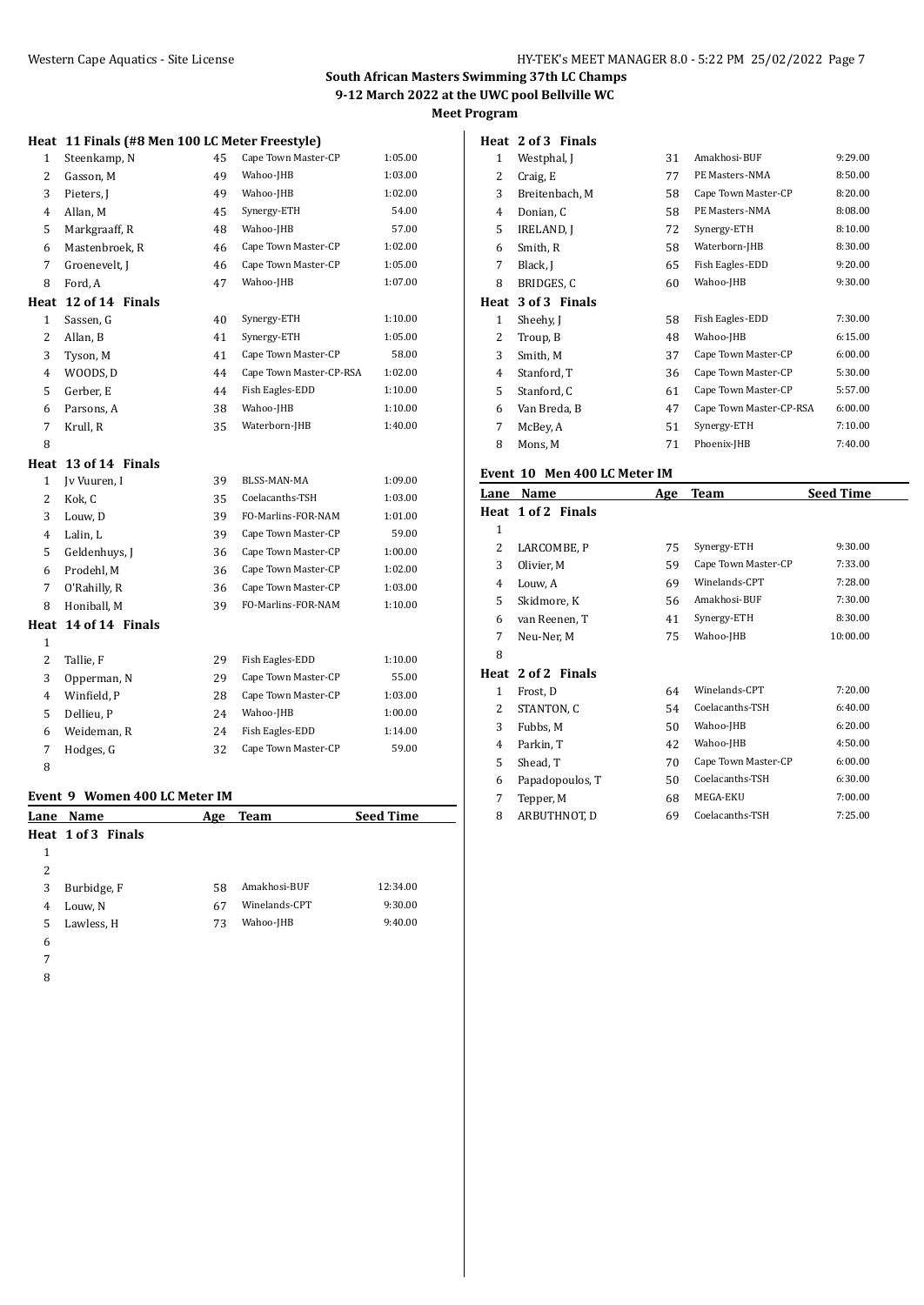| Event 11 Mixed 4x100 LC Meter Freestyle Relay |                                     |      |                                      |                  |  |
|-----------------------------------------------|-------------------------------------|------|--------------------------------------|------------------|--|
| Lane                                          | Team                                |      | <b>Relay</b>                         | <b>Seed Time</b> |  |
| Heat                                          | 1 of 4 Finals                       |      |                                      |                  |  |
| 1                                             | Waterborn-JHB                       | X200 | B-RSA                                | 7:56.00          |  |
|                                               | 1) WALLACE, R M81                   |      | 2) Rouessart, T W52                  |                  |  |
|                                               | 3) Smith, R W58                     |      | 4) Krull, R M35                      |                  |  |
| 2                                             | Synergy-ETH                         | X280 | <b>B-RSA</b>                         | 6:41.00          |  |
|                                               | 1) van Bassen, C W58                |      | 2) CLARK, R W74                      |                  |  |
|                                               | 3) LARCOMBE, P M75                  |      | 4) Bolstridge, M M73                 |                  |  |
| 3                                             | Wahoo-JHB                           | X200 | H-RSA                                | 6:30.00          |  |
|                                               | 1) Neu-Ner, M M75                   |      | 2) Kupfer, K M55                     |                  |  |
|                                               | 3) Botes, N W33                     |      | 4) Murray, SW62                      |                  |  |
| 4                                             | Coelacanths-TSH                     |      | X160 A-RSA                           | 5:45.00          |  |
|                                               | 1) Uitenweerde, L M58               |      | 2) Hudson, S W36                     |                  |  |
|                                               | 3) Swart, M M46                     |      | 4) Dressler, A W58                   |                  |  |
| 5                                             | Wahoo-JHB                           | X280 | C-RSA                                | 6:15.00          |  |
|                                               | 1) ALDER, E W65                     |      | 2) Lawless, H W73                    |                  |  |
|                                               | 3) Myers, W M78                     |      | 4) Harker, G M67                     |                  |  |
| 6                                             | Wahoo-JHB                           |      | X200 I-RSA                           | 6:30.00          |  |
|                                               | 1) Pieters, LW75                    |      | 2) FERREIRA, M W73                   |                  |  |
| 7                                             | 3) Botes, R M34<br>Coelacanths-TSH  | X280 | 4) CROWTHER, B M53<br><b>B-RSA</b>   | 7:07.00          |  |
|                                               | 1) Knoetze, H M69                   |      | 2) Rees, J W78                       |                  |  |
|                                               | 3) vd Berg, E W66                   |      | 4) Sundelowitz, SM72                 |                  |  |
| 8                                             |                                     |      |                                      |                  |  |
|                                               | Heat 2 of 4 Finals                  |      |                                      |                  |  |
| 1                                             | Synergy-ETH                         |      | X280 A-RSA                           | 5:43.00          |  |
|                                               | 1) Hughes, J M79                    |      | 2) Thatcher, A W70                   |                  |  |
|                                               | 3) BAILEY, C W68                    |      | 4) Upneck, R M66                     |                  |  |
| 2                                             | Coelacanths-TSH                     | X280 | A-RSA                                | 5:31.00          |  |
|                                               | 1) Trusler, I W63                   |      | 2) FYFE, D M82                       |                  |  |
|                                               | 3) Bruining, C W62                  |      | 4) DOWNES, T M73                     |                  |  |
| 3                                             | Coelacanths-TSH                     |      | X200 A-RSA                           | 5:13.00          |  |
|                                               | 1) STANTON, C M54                   |      | 2) Cairns, J W49                     |                  |  |
|                                               | 3) Macaskill, M W47                 |      | 4) Swart, X M62                      |                  |  |
| 4                                             | Synergy-ETH                         | X160 | <b>B-RSA</b>                         | 5:06.00          |  |
|                                               | 1) McBey, A W51                     |      | 2) Msomi, T W26                      |                  |  |
|                                               | 3) Allan, B M41                     |      | 4) du Plessis, TM52                  |                  |  |
| 5                                             | Wahoo-JHB                           | X120 | G-RSA                                | 5:10.00          |  |
|                                               | 1) Ledbitter, D W29                 |      | 2) Barit, C W27                      |                  |  |
|                                               | 3) Pieters, J M49                   |      | 4) Parsons, A M38                    |                  |  |
| 6                                             | Fish Eagles-EDD                     | X200 | A-RSA                                | 5:30.00          |  |
|                                               | 1) Pieterse, TM73                   |      | 2) Farrelly, L W60                   |                  |  |
|                                               | 3) Osborne, TW49                    |      | 4) Gerber, E M44<br>C-RSA            |                  |  |
| 7                                             | Waterborn-JHB                       | X200 |                                      | 5:40.00          |  |
|                                               | 1) Smith, D M55<br>3) Martin, T W53 |      | 2) Mason, C W59<br>4) Grobler, F M54 |                  |  |
| 8                                             | Wahoo-JHB                           | X240 | D-RSA                                | 5:45.00          |  |
|                                               | 1) Jankelow, KW52                   |      | 2) BRIDGES, C W60                    |                  |  |
|                                               | 3) Selmer-Olsen, SM70               |      | 4) Duncan, R M60                     |                  |  |
|                                               |                                     |      |                                      |                  |  |

|      | Heat 3 of 4 Finals                      |      |                                       |         |
|------|-----------------------------------------|------|---------------------------------------|---------|
| 1    | Wahoo-JHB                               | X160 | E-RSA                                 | 4:45.00 |
|      | 1) Gasson, M M49                        |      | 2) Fubbs, M M50                       |         |
|      | 3) Fagan, J W47                         |      | 4) Hayes, A W53                       |         |
| 2    | Waterborn-JHB                           | X160 | A-RSA                                 | 4:44.00 |
|      | 1) Vreenegoor, J W40                    |      | 2) Bradshaw, G M53                    |         |
|      | 3) Ambrose, N W42                       |      | 4) van Olst, M M47                    |         |
| 3    | Cape Town Master-CP                     | X240 | A-RSA                                 | 4:35.00 |
|      | 1) Steynberg, A M66                     |      | 2) Roothman, A M68                    |         |
|      | 3) Bihl, KW52                           |      | 4) Strauss, M W58                     |         |
| 4    | Wahoo-JHB                               | X100 | <b>B-RSA</b>                          | 4:30.00 |
|      | 1) Strydom, C W35                       |      | 2) Kupfer, K W25                      |         |
|      | 3) Markgraaff, R M48                    |      | 4) Parkin, T M42                      |         |
| 5    | Coelacanths-TSH                         | X120 | A-RSA                                 | 4:33.00 |
|      | 1) Carstens, F M52                      |      | 2) Bester, E W34                      |         |
|      | 3) Conradie, M W36                      |      | 4) Kok, C M35                         |         |
| 6    | Cape Town Master-CP                     | X280 | <b>B-RSA</b>                          | 4:40.00 |
|      | 1) Shead, T M70                         |      | 2) Tozer, T M72                       |         |
|      | 3) Kruger, SW73                         |      | 4) Brewis, J W68                      |         |
| 7    | Wahoo-JHB                               | X160 | F-RSA                                 | 4:45.00 |
|      | 1) Foot, L W39                          |      | 2) Troup, B W48                       |         |
|      | 3) Ford, A M47                          |      | 4) von Bardeleben, TM58               |         |
| 8    | Coelacanths-TSH                         | X240 | A-RSA                                 | 5:04.00 |
|      | 1) VERRYN, SW61                         |      | 2) van Niekerk, J M69                 |         |
|      | 3) Rankin, B M58                        |      | 4) Fraatz, B W56                      |         |
| Heat | 4 of 4 Finals                           |      |                                       |         |
| 1    | Cape Town Master-CP                     | X160 | <b>B-RSA</b>                          | 4:25.00 |
|      | 1) Geldenhuys, J M36                    |      | 2) Gilbert, O M52                     |         |
|      | 3) King, S W42                          |      | 4) Frost, S W47                       |         |
| 2    | Cape Town Master-CP                     | X100 | A-RSA                                 | 4:20.00 |
|      | 1) Winfield, P M28                      |      | 2) Opperman, N M29                    |         |
|      | 3) Botha, C W27                         |      | 4) Egner, K W26                       |         |
| 3    | Cape Town Master-CP                     | X160 | A-RSA                                 | 4:13.00 |
|      | 1) McLeRoth, G M55                      |      | 2) Lalin, L M39                       |         |
|      | 3) Van Breda, B W47                     |      | 4) Cadiz, P W46                       |         |
| 4    | Winelands-CPT                           |      | X240 A-RSA                            | 2:27.00 |
|      | 1) Frost, D M64                         |      | 2) Louw, A M69                        |         |
|      | 3) Sharkey, T W67                       |      | 4) Van Deventer, H W40                |         |
| 5    | Cape Town Master-CP                     | X120 | A-RSA                                 | 4:08.00 |
|      | 1) Hodges, G M32                        |      | 2) Tyson, M M41                       |         |
|      | 3) Wolmarans, L W35                     |      | 4) Smith, M W37<br><b>B-RSA</b>       |         |
| 6    | Cape Town Master-CP                     | X200 |                                       | 4:13.00 |
|      | 1) Cloete-Hopkins, A M51                |      | 2) Kruger, H M55                      |         |
|      | 3) Jacobs, T W46                        |      | 4) Engela, N W50                      |         |
| 7    | Synergy-ETH                             | X160 | A-RSA                                 | 4:23.00 |
|      | 1) Maritz, J W37                        |      | 2) Ralfe, S W49                       |         |
|      | 3) Adamson, H M29                       |      | 4) Allan, M M45<br>A-RSA              | 4:30.00 |
| 8    | Wahoo-JHB                               | X100 |                                       |         |
|      | 1) Levin, A W23<br>3) Rothschild, B M29 |      | 2) Gillis, N W27<br>4) Dellieu, P M24 |         |
|      |                                         |      |                                       |         |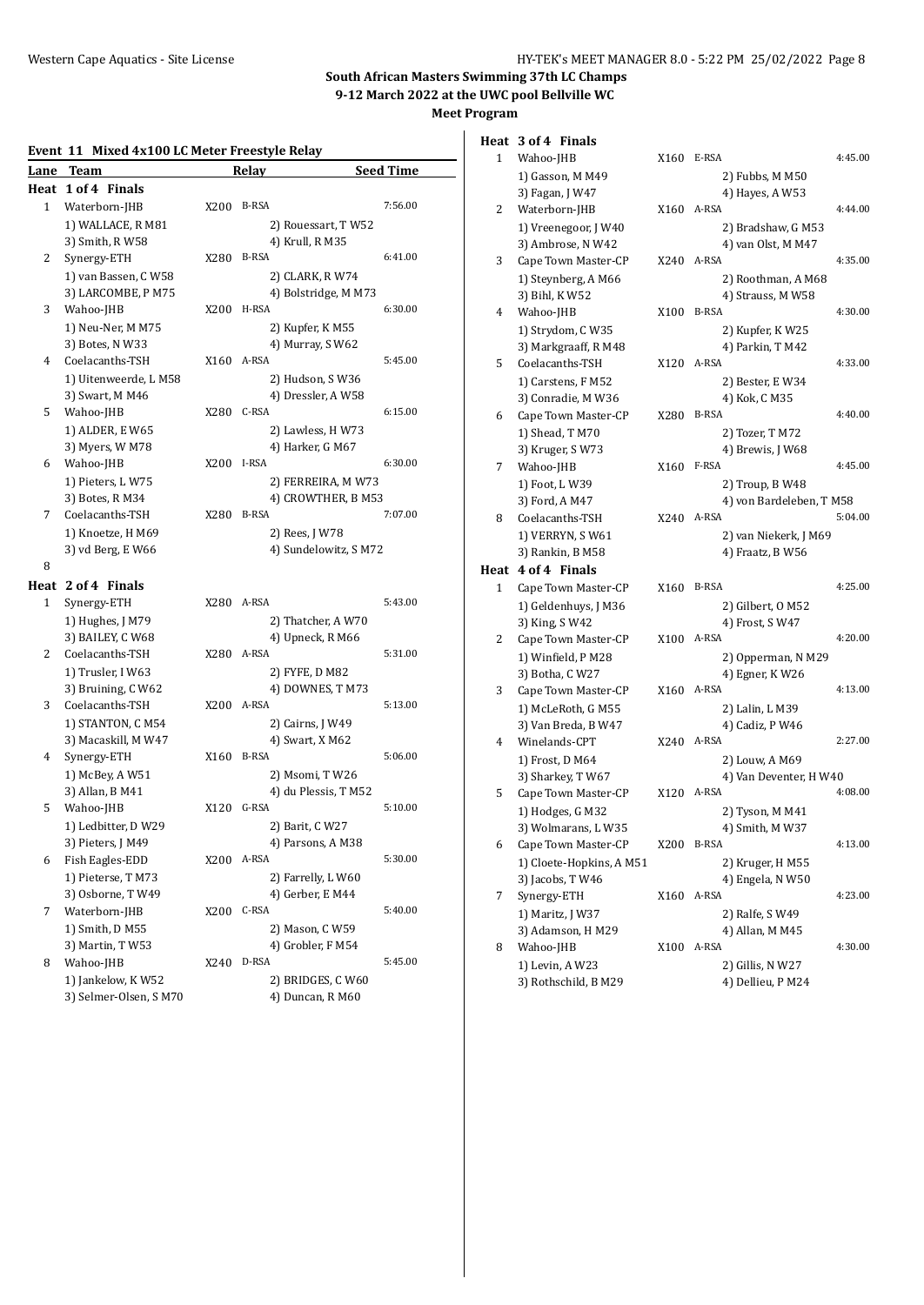**Heat 6 of 10 Finals**

|  |  |  | Event 12 Men 100 LC Meter Backstroke |
|--|--|--|--------------------------------------|
|  |  |  |                                      |

| Lane           | Name                | <u>Age</u> | Team                | <b>Seed Time</b> |
|----------------|---------------------|------------|---------------------|------------------|
|                | Heat 1 of 10 Finals |            |                     |                  |
| $\mathbf{1}$   | Schwartz, R         | 83         | Wahoo-JHB           | 4:00.00          |
| 2              | WALLACE, R          | 81         | Waterborn-JHB       | 2:10.00          |
| 3              | FYFE, D             | 82         | Coelacanths-TSH     | 1:55.00          |
| $\overline{4}$ | Duncombe, B         | 80         | Coelacanths-TSH     | 2:20.00          |
| 5              | Hills, D            | 90         | PE Masters-NMA      | 3:18.00          |
| 6              | Romer, J            | 91         | Cape Town Master-CP | 4:40.00          |
| 7              | Borstlap, B         | 89         | Fish Eagles-EDD     | 2:50.00          |
| 8              | Saunders, J         | 85         | Synergy-ETH         | 2:58.00          |
| Heat           | 2 of 10 Finals      |            |                     |                  |
| 1              |                     |            |                     |                  |
| 2              | Parkin, B           | 78         | Amakhosi-BUF        | 2:00.00          |
| 3              | HARROP-ALLIN, A     | 77         | Coelacanths-TSH     | 1:45.00          |
| 4              | Hughes, J           | 79         | Synergy-ETH         | 1:36.00          |
| 5              | Wilson, D           | 75         | Cape Town Master-CP | 1:40.00          |
| 6              | Wilson, G           | 75         | PE Masters-NMA      | 1:50.00          |
| 7              | McDonald, M         | 77         | Fish Eagles-EDD     | 2:00.00          |
| 8              |                     |            |                     |                  |
| Heat           | 3 of 10 Finals      |            |                     |                  |
| $\mathbf{1}$   |                     |            |                     |                  |
| $\overline{c}$ | Miller, M           | 70         | Wahoo-JHB           | 1:58.00          |
| 3              | Howieson, D         | 70         | Cape Town Master-CP | 1:35.00          |
| 4              | Shead, T            | 70         | Cape Town Master-CP | 1:15.00          |
| 5              | DOWNES, T           | 73         | Coelacanths-TSH     | 1:30.00          |
| 6              | Morrison, A         | 74         | Cape Town Master-CP | 1:49.00          |
| 7              |                     |            |                     |                  |
| 8              |                     |            |                     |                  |
| Heat           | 4 of 10 Finals      |            |                     |                  |
| $\mathbf{1}$   | Gordon-Davis, C     | 67         | MEGA-EKU            | 2:15.00          |
| $\overline{2}$ | Bennetto, P         | 69         | Cape Town Master-CP | 2:00.00          |
| 3              | Knoetze, H          | 69         | Coelacanths-TSH     | 1:30.00          |
| 4              | Steynberg, A        | 66         | Cape Town Master-CP | 1:10.00          |
| 5              | Winfield, M         | 67         | Cape Town Master-CP | 1:15.00          |
| 6              | Tepper, M           | 68         | MEGA-EKU            | 1:32.00          |
| 7              | Jv Vuuren, C        | 67         | Coelacanths-TSH     | 2:10.00          |
| 8              |                     |            |                     |                  |
| Heat           | 5 of 10 Finals      |            |                     |                  |
| $\mathbf{1}$   |                     |            |                     |                  |
| 2              |                     |            |                     |                  |
| 3              | GORDON-DAVIS, K     | 62         | MEGA-EKU            | 1:45.00          |
| $\overline{4}$ | Duncan, R           | 60         | Wahoo-JHB           | 1:30.00          |
| 5              | Schoombie, E        | 64         | Fish Eagles-EDD     | 1:35.00          |
| 6              | Fechter, W          | 61         | Synergy-ETH         | 1:46.00          |
| 7              |                     |            |                     |                  |

| 1              | Kupfer, K            | 55 | Wahoo-JHB           | 2:30.00 |
|----------------|----------------------|----|---------------------|---------|
| 2              | Orton, N             | 59 | Cape Town Master-CP | 1:18.00 |
| 3              | Ruck, H              | 57 | Coelacanths-TSH     | 1:08.00 |
| 4              | McLeRoth, G          | 55 | Cape Town Master-CP | 1:11.00 |
| 5              | Rankin, B            | 58 | Coelacanths-TSH     | 1:23.00 |
| 6              | <b>CROWTHER, B</b>   | 53 | Wahoo-JHB           | 1:48.00 |
| 7              | Carstens, F          | 52 | Coelacanths-TSH     | 1:40.00 |
| 8              | Muller, J            | 52 | Aqua Ahlete-JHB     | 1:50.00 |
| Heat           | 7 of 10 Finals       |    |                     |         |
| 1              | Thompson, G          | 51 | Aqua Ahlete-JHB     | 1:25.00 |
| 2              | Alexander, R         | 54 | Cape Town Master-CP | 1:20.00 |
| 3              | Gilbert, O           | 52 | Cape Town Master-CP | 1:16.00 |
| $\overline{4}$ | Clark, T             | 51 | Cape Town Master-CP | 1:14.00 |
| 5              | vd Westhuizen, S     | 53 | Synergy-ETH         | 1:15.00 |
| 6              | du Plessis, T        | 52 | Synergy-ETH         | 1:17.00 |
| 7              | Theissen, A          | 52 | FO-Marlins-FOR-NAM  | 1:20.00 |
| 8              | STANTON, C           | 54 | Coelacanths-TSH     | 1:30.00 |
|                | Heat 8 of 10 Finals  |    |                     |         |
| $\mathbf{1}$   |                      |    |                     |         |
| 2              |                      |    |                     |         |
| 3              | Pieters, J           | 49 | Wahoo-JHB           | 1:16.00 |
| 4              | Richards, J          | 45 | Cape Town Master-CP | 1:07.00 |
| 5              | Groenevelt, J        | 46 | Cape Town Master-CP | 1:15.00 |
| 6              | Gasson, M            | 49 | Wahoo-JHB           | 1:22.00 |
| 7              |                      |    |                     |         |
| 8              |                      |    |                     |         |
|                | Heat 9 of 10 Finals  |    |                     |         |
| 1              |                      |    |                     |         |
| 2              | Jv Vuuren, I         | 39 | BLSS-MAN-MA         | 1:23.00 |
| 3              | Geldenhuys, J        | 36 | Cape Town Master-CP | 1:07.00 |
| 4              | Lalin, L             | 39 | Cape Town Master-CP | 1:06.00 |
| 5              | Parsons, A           | 38 | Wahoo-JHB           | 1:21.00 |
| 6              | Tyson, M             | 41 | Cape Town Master-CP | 1:05.00 |
| 7              | Parkin, T            | 42 | Wahoo-JHB           | 1:15.00 |
| 8              |                      |    |                     |         |
|                | Heat 10 of 10 Finals |    |                     |         |
| 1              |                      |    |                     |         |
| 2              | Winfield, P          | 28 | Cape Town Master-CP | 1:20.00 |
| 3              | Opperman, N          | 29 | Cape Town Master-CP | 1:05.00 |
| $\overline{4}$ | Adamson, H           | 29 | Synergy-ETH         | 1:10.00 |
| 5              | van Wyk, J           | 30 | Coelacanths-TSH     | 58.00   |
| 6              | Botes, R             | 34 | Wahoo-JHB           | 1:25.00 |
| 7              | Dellieu, P           | 24 | Wahoo-JHB           | 1:45.00 |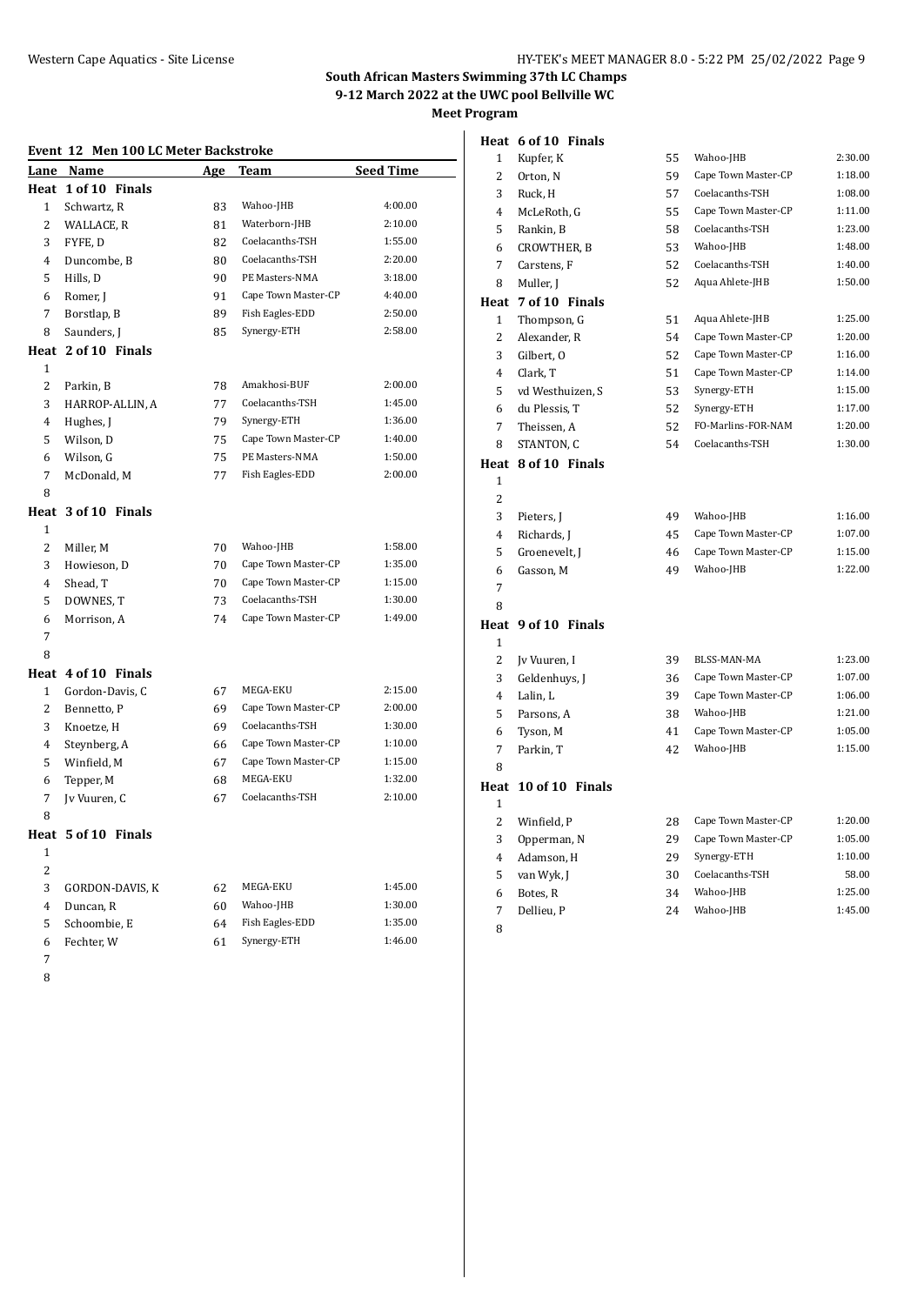**Heat 6 of 9 Finals**

|  | Event 13 Women 100 LC Meter Backstroke |  |
|--|----------------------------------------|--|

|                | ∸<br>women 100 nd meter backstrone |            |                     |                  |
|----------------|------------------------------------|------------|---------------------|------------------|
|                | Lane Name                          | <u>Age</u> | Team                | <b>Seed Time</b> |
|                | Heat 1 of 9 Finals                 |            |                     |                  |
| 1              |                                    |            |                     |                  |
| 2              | Griffiths, C                       | 78         | Fish Eagles-EDD     | 2:30.00          |
| 3              | Pieters, L                         | 75         | Wahoo-JHB           | 2:10.00          |
| 4              | Janssens, G                        | 78         | Coelacanths-TSH     | 1:42.00          |
| 5              | Zundorf, L                         | 78         | Cape Town Master-CP | 1:51.00          |
| 6              | FYFE, J                            | 75         | Coelacanths-TSH     | 2:28.00          |
| 7              | Rosser, W                          | 82         | PE Masters-NMA      | 1:54.00          |
| 8              |                                    |            |                     |                  |
| Heat           | 2 of 9 Finals                      |            |                     |                  |
| 1              |                                    |            |                     |                  |
| $\overline{c}$ |                                    |            |                     |                  |
| 3              | GRAY, A                            | 74         | Synergy-ETH         | 2:46.00          |
| 4              | <b>IRELAND, J</b>                  | 72         | Synergy-ETH         | 1:50.00          |
| 5              | Kruger, S                          | 73         | Cape Town Master-CP | 1:50.00          |
| 6              | Harington, R                       | 69         | PE Masters-NMA      | 2:30.00          |
| 7              |                                    |            |                     |                  |
| 8              |                                    |            |                     |                  |
|                | Heat 3 of 9 Finals                 |            |                     |                  |
| 1              | FOSTER, N                          | 65         | Cape Town Master-CP | 1:53.00          |
| 2              | BAILEY, C                          | 68         | Synergy-ETH         | 1:42.00          |
| 3              | ALDER, E                           | 65         | Wahoo-JHB           | 1:40.00          |
| 4              | Coetzee, D                         | 67         | Cape Town Master-CP | 1:30.00          |
| 5              | Sharkey, T                         | 67         | Winelands-CPT       | 1:35.00          |
| 6              | Brewis, J                          | 68         | Cape Town Master-CP | 1:40.00          |
| 7              | Lion-Cachet, A                     | 67         | Aqua Ahlete-JHB     | 1:42.00          |
| 8              | Black, J                           | 65         | Fish Eagles-EDD     | 2:15.00          |
|                | Heat 4 of 9 Finals                 |            |                     |                  |
| 1              |                                    |            |                     |                  |
| 2              | Farrelly, L                        | 60         | Fish Eagles-EDD     | 2:10.00          |
| 3              | Welgemoed, J                       | 61         | Cape Town Master-CP | 1:40.00          |
| 4              | Stanford, C                        | 61         | Cape Town Master-CP | 1:20.00          |
| 5              | de Kock, L                         | 64         | Cape Town Master-CP | 2:10.00          |
| 6              | Venter, M                          | 56         | Coelacanths-TSH     | 2:10.00          |
| 7              |                                    |            |                     |                  |
| 8              |                                    |            |                     |                  |
|                | Heat 5 of 9 Finals                 |            |                     |                  |
| T              | Breitenbach, M                     | 58         | Cape Town Master-CP | 1:50.00          |
| $\overline{c}$ | DORLAS, S                          | 56         | Coelacanths-TSH     | 1:33.00          |
| 3              | Dressler, A                        | 58         | Coelacanths-TSH     | 1:30.00          |
| 4              | Southgate, J                       | 55         | Cape Town Master-CP | 1:29.00          |
| 5              | Fraatz, B                          | 56         | Coelacanths-TSH     | 1:29.00          |
| 6              | Ruck, C                            | 57         | Coelacanths-TSH     | 1:30.00          |
| 7              | Landman, I                         | 55         | Cape Town Master-CP | 1:35.00          |
| 8              | Donian, C                          | 58         | PE Masters-NMA      | 2:00.00          |

| ┸ |                    |    |                         |         |
|---|--------------------|----|-------------------------|---------|
| 2 | Mallows, B         | 52 | Cape Town Master-CP     | 1:38.00 |
| 3 | Louw, L            | 54 | FO-Marlins-FOR-NAM      | 1:30.00 |
| 4 | Engela, N          | 50 | Cape Town Master-CP-RSA | 1:15.00 |
| 5 | Bihl, K            | 52 | Cape Town Master-CP     | 1:24.00 |
| 6 | McBey, A           | 51 | Synergy-ETH             | 1:36.00 |
| 7 | Martin, T          | 53 | Waterborn-JHB           | 1:50.00 |
| 8 |                    |    |                         |         |
|   | Heat 7 of 9 Finals |    |                         |         |
| 1 |                    |    |                         |         |
|   |                    |    |                         |         |
| 2 | Osborne, T         | 49 | Fish Eagles-EDD         | 1:40.00 |
| 3 | Jacobs, T          | 46 | Cape Town Master-CP     | 1:35.00 |
| 4 | Cadiz, P           | 46 | Cape Town Master-CP-RSA | 1:15.00 |
| 5 | Frost, S           | 47 | Cape Town Master-CP     | 1:30.00 |

## 

# **Heat 8 of 9 Finals**

| $\mathbf{1}$ |                    |    |                     |         |
|--------------|--------------------|----|---------------------|---------|
| 2            | Vreenegoor, J      | 40 | Waterborn-JHB       | 1:45.00 |
| 3            | Peters, G          | 43 | Coelacanths-TSH     | 1:37.67 |
| 4            | Harrop-Allin, S    | 43 | Coelacanths-TSH     | 1:23.00 |
| 5            | King, S            | 42 | Cape Town Master-CP | 1:25.00 |
| 6            | Van Deventer, H    | 40 | Winelands-CPT       | 1:40.00 |
| 7            |                    |    |                     |         |
| 8            |                    |    |                     |         |
|              | Heat 9 of 9 Finals |    |                     |         |
| 1            | Wolmarans, L       | 35 | Cape Town Master-CP | 1:18.00 |
| 2            | Strydom, C         | 35 | Wahoo-JHB           | 1:11.00 |
| 3            | Stanford, T        | 36 | Cape Town Master-CP | 1:11.00 |
| 4            | Smith, M           | 37 | Cape Town Master-CP | 1:13.00 |
| 5            | Botha, C           | 27 | Cape Town Master-CP | 1:29.00 |
| 6            | Kupfer, K          | 25 | Wahoo-JHB           | 1:15.00 |
| 7            | Gillis, N          | 27 | Wahoo-JHB           | 1:18.00 |
| 8            | Ledbitter. D       | 29 | Wahoo-JHB           | 2:10.00 |

## **Event 14 Men 400 LC Meter Freestyle**

|   | Lane Name          | Age | <b>Team</b>     | <b>Seed Time</b> |
|---|--------------------|-----|-----------------|------------------|
|   | Heat 1 of 7 Finals |     |                 |                  |
| 1 |                    |     |                 |                  |
| 2 | Duncombe, B        | 80  | Coelacanths-TSH | 11:00.00         |
| 3 | WOLPE, R           | 85  | Phoenix-JHB     | 10:00.00         |
| 4 | Neu-Ner, M         | 75  | Wahoo-JHB       | 9:00.00          |
| 5 | WALLACE, R         | 81  | Waterborn-JHB   | 9:35.00          |
| 6 | Jennings, R        | 77  | Coelacanths-TSH | 10:10.00         |
| 7 |                    |     |                 |                  |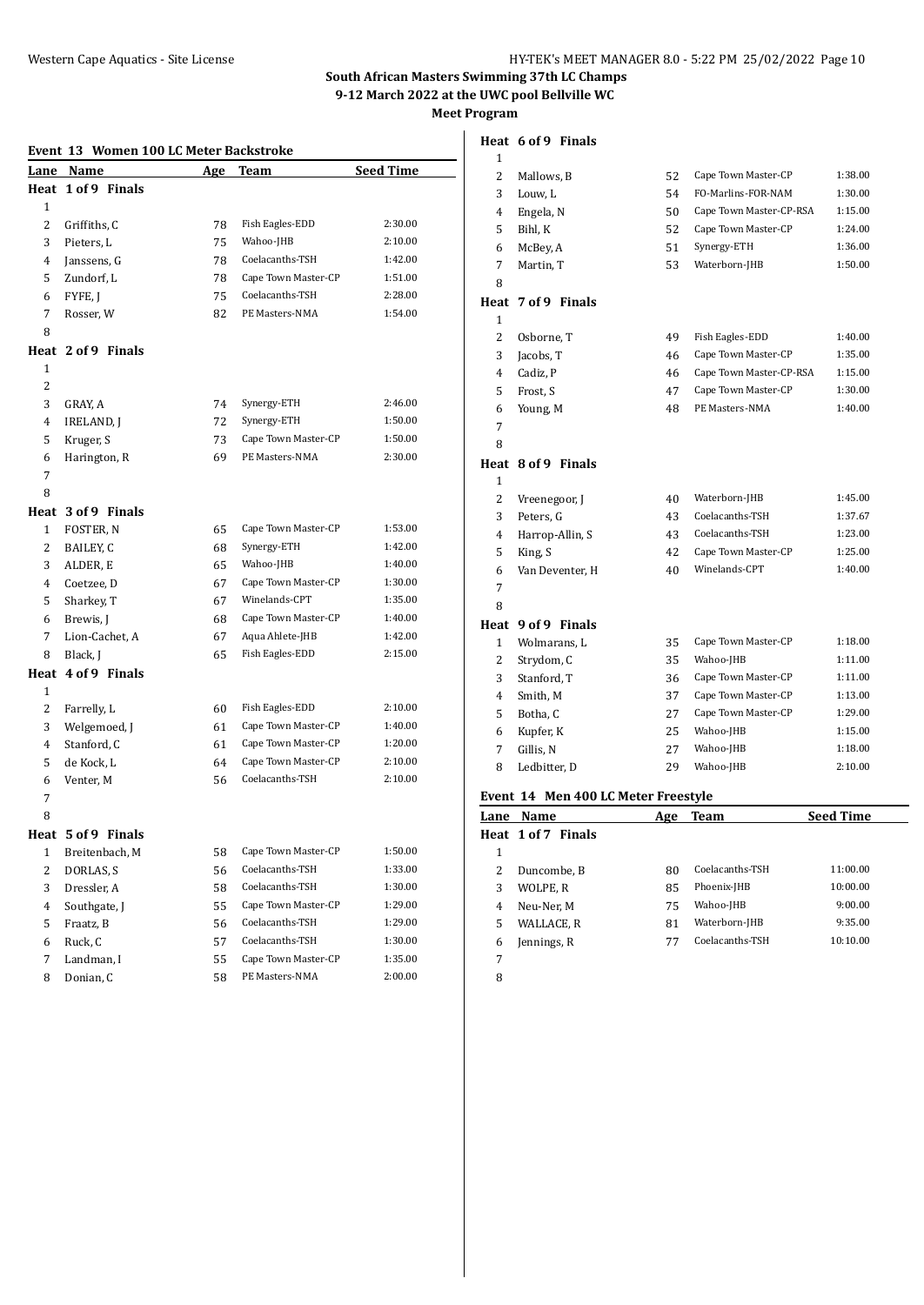**Meet Program**

|                | Heat 2 Finals (#14 Men 400 LC Meter Freestyle) |    |                                    |         |
|----------------|------------------------------------------------|----|------------------------------------|---------|
| 1              | McLachlan, D                                   | 85 | Cape Town Master-CP                | 8:20.00 |
| $\overline{c}$ | Krull, R                                       | 35 | Waterborn-JHB                      | 8:00.00 |
| 3              | Swart, M                                       | 46 | Coelacanths-TSH                    | 8:00.00 |
| 4              | Pieterse, T                                    | 73 | Fish Eagles-EDD                    | 7:45.00 |
| 5              | Myers, W                                       | 78 | Wahoo-JHB                          | 8:00.00 |
| 6              | Muller, J                                      | 52 | Aqua Ahlete-JHB                    | 8:00.00 |
| 7              | SWANEPOEL, P                                   | 73 | Coelacanths-TSH                    | 8:00.00 |
| 8              | Selmer-Olsen, S                                | 70 | Wahoo-JHB                          | 8:30.00 |
| Heat           | 3 of 7 Finals                                  |    |                                    |         |
| 1              | MALTBY, D                                      | 75 | Phoenix-JHB                        | 7:30.00 |
| $\overline{c}$ | Sundelowitz, S                                 | 72 | Coelacanths-TSH                    | 7:10.00 |
| 3              | LARCOMBE, P                                    | 75 | Synergy-ETH                        | 7:00.00 |
| 4              | GREAVES, G                                     | 56 | Phoenix-JHB                        | 6:55.00 |
| 5              | Bennetto, P                                    | 69 | Cape Town Master-CP                | 6:55.00 |
| 6              | Grobler, S                                     | 58 | PE Masters-NMA                     | 7:01.00 |
| 7              | van Niekerk, J                                 | 69 | Coelacanths-TSH                    | 7:14.00 |
| 8              | Harker, G                                      | 67 | Wahoo-JHB                          | 7:30.00 |
|                | Heat 4 of 7 Finals                             |    |                                    |         |
| 1              | Swart, X                                       | 62 | Coelacanths-TSH                    | 6:45.00 |
| 2              | Salamon, G                                     | 66 | FO-Marlins-FOR-NAM                 | 6:30.00 |
| 3              | Howieson, D                                    | 70 | Cape Town Master-CP                | 6:15.00 |
| 4              | Morgan, C                                      | 56 | Coelacanths-TSH                    | 6:10.00 |
| 5              | Bolstridge, M                                  | 73 | Synergy-ETH                        | 6:15.00 |
| 6              | O'Brien, G                                     | 62 | Aqua Ahlete-JHB                    | 6:15.00 |
| 7              | Wallace, C                                     | 63 | Fish Eagles-EDD                    | 6:36.00 |
| 8              | Mitchell, T                                    | 75 | Wahoo-JHB                          | 6:55.00 |
|                |                                                |    |                                    |         |
|                |                                                |    |                                    |         |
|                | Heat 5 of 7 Finals                             |    |                                    |         |
| 1              | Skidmore, K                                    | 56 | Amakhosi-BUF                       | 6:00.00 |
| 2              | Holshausen, R                                  | 64 | Cape Town Master-CP                | 5:50.00 |
| 3              | van Olst, M                                    | 47 | Waterborn-JHB                      | 5:45.00 |
| 4              | Allan, B                                       | 41 | Synergy-ETH                        | 5:40.00 |
| 5              | Clark, D                                       | 55 | Synergy-ETH                        | 5:40.00 |
| 6              | Stevens, D                                     | 61 | Cape Town Master-CP                | 5:45.00 |
| 7              | Theunissen, B                                  | 52 | Cape Town Master-CP                | 6:00.00 |
| 8              | Louw, D                                        | 39 | FO-Marlins-FOR-NAM                 | 6:08.00 |
|                | Heat 6 of 7 Finals                             |    |                                    |         |
| 1              | Steenkamp, N                                   | 45 | Cape Town Master-CP                | 5:35.00 |
| 2              | Young, R                                       | 58 | Cape Town Master-CP                | 5:30.00 |
| 3              | Semple, M                                      | 65 | MEGA-EKU                           | 5:20.00 |
| 4              | Spies, I                                       | 68 | Cape Town Master-CP                | 5:15.00 |
| 5              | Collins, T                                     | 55 | Waterborn-JHB                      | 5:20.00 |
| 6              | Riccardi, R                                    | 50 | MEGA-EKU                           | 5:22.00 |
| 7              | Finn, J                                        | 61 | Wahoo-JHB                          | 5:30.00 |
| 8              | Frost, D                                       | 64 | Winelands-CPT                      | 5:40.00 |
| Heat           | 7 of 7 Finals                                  |    |                                    |         |
| 1              | Rothschild, B                                  | 29 | Wahoo-JHB                          | 5:15.00 |
| 2              | Duffy, P                                       | 52 | PE Masters-NMA                     | 5:00.00 |
| 3              | Ford, C                                        | 48 | Coelacanths-TSH                    | 4:55.00 |
| 4              | Markgraaff, R                                  | 48 | Wahoo-JHB                          | 4:40.00 |
| 5              | Hodges, G                                      | 32 | Cape Town Master-CP                | 4:48.00 |
| 6              | Botes, R                                       | 34 | Wahoo-JHB                          | 5:00.00 |
| 7              | O'Rahilly, R                                   | 36 | Cape Town Master-CP<br>Synergy-ETH | 5:10.00 |

# **Event 15 Women 400 LC Meter Freestyle**

| <u>Lane</u> | Name               | <u>Age</u> | Team                | <b>Seed Time</b> |  |
|-------------|--------------------|------------|---------------------|------------------|--|
|             | Heat 1 of 9 Finals |            |                     |                  |  |
| 1           |                    |            |                     |                  |  |
| 2           |                    |            |                     |                  |  |
| 3           | Hughes, D          | 76         | Synergy-ETH         | 12:30.00         |  |
| 4           | Hulley, J          | 80         | Phoenix-JHB         | 10:30.00         |  |
| 5           | Dixon, J           | 81         | Fish Eagles-EDD     | 10:39.00         |  |
| 6           |                    |            |                     |                  |  |
| 7           |                    |            |                     |                  |  |
| 8           |                    |            |                     |                  |  |
|             | Heat 2 of 9 Finals |            |                     |                  |  |
| 1           | vd Merwe, R        | 58         | Coelacanths-TSH     | 10:00.00         |  |
| 2           | GRAY, A            | 74         | Synergy-ETH         | 9:58.00          |  |
| 3           | de Kock, L         | 64         | Cape Town Master-CP | 9:10.00          |  |
| 4           | Munnik, E          | 54         | Coelacanths-TSH     | 9:00.00          |  |
| 5           | Rees, J            | 78         | Coelacanths-TSH     | 9:05.00          |  |
| 6           | Janssens, G        | 78         | Coelacanths-TSH     | 9:30.00          |  |
| 7           | Vorwerk Marren, I  | 71         | Coelacanths-TSH     | 10:00.00         |  |
| 8           | Tottle, K          | 74         | Amakhosi-BUF        | 10:07.00         |  |
| Heat        | 3 of 9 Finals      |            |                     |                  |  |
| 1           | Westphal, J        | 31         | Amakhosi-BUF        | 8:39.00          |  |
| 2           | Lloyd, D           | 64         | Synergy-ETH         | 8:30.00          |  |
| 3           | Vorster, M         | 66         | Phoenix-JHB         | 8:25.00          |  |
| 4           | vd Berg, E         | 66         | Coelacanths-TSH     | 8:00.00          |  |
| 5           | Black, J           | 65         | Fish Eagles-EDD     | 8:10.00          |  |
| 6           | Farrelly, L        | 60         | Fish Eagles-EDD     | 8:30.00          |  |
| 7           | Orren, M           | 70         | Fish Eagles-EDD     | 8:30.00          |  |
| 8           | FERREIRA, M        | 73         | Wahoo-JHB           | 8:58.00          |  |
|             | Heat 4 of 9 Finals |            |                     |                  |  |
| 1           | Dreyer, L          | 54         | Amakhosi-BUF        | 7:49.00          |  |
| 2           | Meaker, J          | 74         | MEGA-EKU            | 7:30.00          |  |
| 3           | Gibson, K          | 61         | Coelacanths-TSH     | 7:25.00          |  |
| 4           | Rouessart, T       | 52         | Waterborn-JHB       | 7:20.00          |  |
| 5           | Sharkey, T         | 67         | Winelands-CPT       | 7:25.00          |  |
| 6           | Barit, C           | 27         | Wahoo-JHB           | 7:30.00          |  |
| 7           | Murray, S          | 62         | Wahoo-JHB           | 7:40.00          |  |
| 8           | CLARK, R           | 74         | Synergy-ETH         | 7:52.00          |  |
|             | Heat 5 of 9 Finals |            |                     |                  |  |
| 1           | Botha, I           | 45         | Coelacanths-TSH     | 7:08.00          |  |
| 2           | BRIDGES, C         | 60         | Wahoo-JHB           | 7:05.00          |  |
| 3           | O'Brien, C         | 62         | Aqua Ahlete-JHB     | 7:00.00          |  |
| 4           | Botes, N           | 33         | Wahoo-JHB           | 7:00.00          |  |
| 5           | Fuchs, M           | 58         | Cape Town Master-CP | 7:00.00          |  |
| 6           | Msomi, T           | 26         | Synergy-ETH         | 7:05.00          |  |
| 7           | Grobler, J         | 57         | Coelacanths-TSH     | 7:05.00          |  |
| 8           | van Niekerk, C     | 49         | Aqua Ahlete-JHB     | 7:10.00          |  |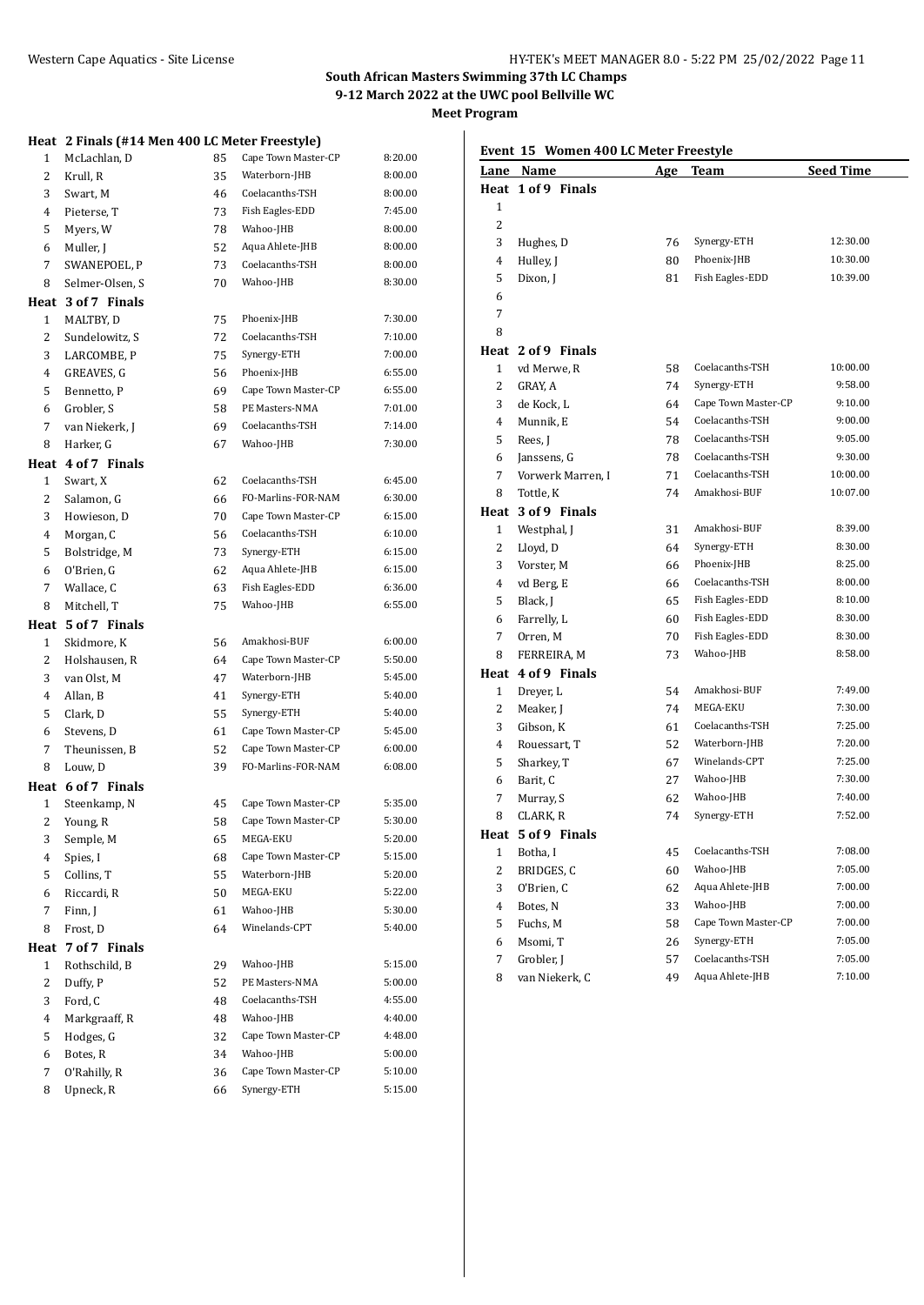# Western Cape Aquatics - Site License **HY-TEK's MEET MANAGER 8.0 - 5:22 PM 25/02/2022** Page 12

# **South African Masters Swimming 37th LC Champs 9-12 March 2022 at the UWC pool Bellville WC Meet Program**

|  | Heat 6 Finals (#15 Women 400 LC Meter Freestyle) |  |
|--|--------------------------------------------------|--|
|  |                                                  |  |

| $\mathbf{1}$   | Jankelow, K    | 52 | Wahoo-JHB               | 7:00.00 |
|----------------|----------------|----|-------------------------|---------|
| $\overline{c}$ | Ambrose, N     | 42 | Waterborn-JHB           | 6:45.00 |
| 3              | Macaskill, M   | 47 | Coelacanths-TSH         | 6:40.00 |
| 4              | Cairns, J      | 49 | Coelacanths-TSH         | 6:33.00 |
| 5              | Clarke, J      | 61 | Cape Town Master-CP     | 6:35.00 |
| 6              | Reen, P        | 65 | PE Masters-NMA          | 6:45.00 |
| 7              | Bruining, C    | 62 | Coelacanths-TSH         | 6:46.00 |
| 8              | FOSTER, K      | 63 | Coelacanths-TSH         | 7:00.00 |
| Heat           | 7 of 9 Finals  |    |                         |         |
| $\mathbf{1}$   | Mons, M        | 71 | Phoenix-JHB             | 6:30.00 |
| 2              | Fitzpatrick, M | 60 | FO-Marlins-FOR-NAM      | 6:14.00 |
| 3              | Enslin, D      | 30 | Coelacanths-TSH         | 6:01.00 |
| 4              | Hayes, A       | 53 | Wahoo-JHB               | 6:00.00 |
| 5              | Viljoen, S     | 51 | PE Masters-NMA          | 6:00.00 |
| 6              | Naude, C       | 55 | Waterborn-JHB           | 6:10.00 |
| 7              | Maritz, J      | 37 | Synergy-ETH             | 6:20.00 |
| 8              | Brewis, J      | 68 | Cape Town Master-CP     | 6:30.00 |
| Heat           | 8 of 9 Finals  |    |                         |         |
| $\mathbf{1}$   | Pienaar, E     | 58 | Amakhosi-BUF            | 5:55.00 |
| 2              | Mason, C       | 59 | Waterborn-JHB           | 5:55.00 |
| 3              | Bruwer, C      | 42 | FO-Marlins-FOR-NAM      | 5:45.00 |
| 4              | Henderson, D   | 34 | PE Masters-NMA          | 5:30.00 |
| 5              | Osborne, T     | 49 | Fish Eagles-EDD         | 5:45.00 |
| 6              | Sickel, I      | 46 | FO-Marlins-FOR-NAM      | 5:50.00 |
| 7              | Coetzee, D     | 67 | Cape Town Master-CP     | 5:55.00 |
| 8              | Boshoff, A     | 50 | Cape Town Master-CP-RSA | 6:00.00 |
| Heat           | 9 of 9 Finals  |    |                         |         |
| $\mathbf{1}$   | Gous, T        | 46 | PE Masters-NMA          | 5:30.00 |
| 2              | Trusler, I     | 63 | Coelacanths-TSH         | 5:25.00 |
| 3              | Fagan, J       | 47 | Wahoo-JHB               | 5:15.00 |
| 4              | Nurse, K       | 43 | Cape Town Master-CP     | 5:00.00 |
| 5              | Coetzee, I     | 43 | Coelacanths-TSH         | 5:00.00 |
| 6              | Saporta, A     | 42 | PE Masters-NMA          | 5:20.00 |
| 7              | Kennedy, K     | 56 | Waterborn-JHB           | 5:30.00 |
| 8              | Ralfe, S       | 49 | Synergy-ETH             | 5:30.00 |
|                |                |    |                         |         |

# **Event 16 Men 200 LC Meter Butterfly**

|   | Lane Name          | Age | <b>Team</b>     | <b>Seed Time</b> |
|---|--------------------|-----|-----------------|------------------|
|   | Heat 1 of 2 Finals |     |                 |                  |
| 1 |                    |     |                 |                  |
| 2 |                    |     |                 |                  |
| 3 | Frost, D           | 64  | Winelands-CPT   | 4:00.00          |
| 4 | ARBUTHNOT, D       | 69  | Coelacanths-TSH | 3:35.00          |
| 5 | Louw, A            | 69  | Winelands-CPT   | 3:55.00          |
| 6 |                    |     |                 |                  |
| 7 |                    |     |                 |                  |

#### **Heat 2 of 2 Finals**

|   | STANTON, C      | 54 | Coelacanths-TSH     | 4:20.00 |
|---|-----------------|----|---------------------|---------|
| 2 | Fubbs. M        | 50 | Wahoo-JHB           | 3:05.00 |
| 3 | Taylor, R       | 53 | Cape Town Master-CP | 2:30.00 |
| 4 | Papadopoulos, T | 50 | Coelacanths-TSH     | 3:20.00 |
| 5 | Sassen, G       | 40 | Synergy-ETH         | 2:55.00 |
| 6 | van Reenen. T   | 41 | Synergy-ETH         | 4:00.00 |
| 7 |                 |    |                     |         |
| 8 | Skidmore, K     | 56 | Amakhosi-BUF        | 4:00.00 |

# **Event 17 Women 200 LC Meter Butterfly**

| Lane           | Name               | Age | <b>Team</b>         | <b>Seed Time</b> |
|----------------|--------------------|-----|---------------------|------------------|
|                | Heat 1 of 2 Finals |     |                     |                  |
| $\mathbf{1}$   |                    |     |                     |                  |
| $\overline{2}$ |                    |     |                     |                  |
| 3              | Louw, N            | 67  | Winelands-CPT       | 4:30.00          |
| 4              | CRAWFORD, L        | 72  | Phoenix-JHB         | 4:20.00          |
| 5              | Lawless, H         | 73  | Wahoo-JHB           | 5:10.00          |
| 6              |                    |     |                     |                  |
| 7              |                    |     |                     |                  |
| 8              |                    |     |                     |                  |
|                | Heat 2 of 2 Finals |     |                     |                  |
| $\mathbf{1}$   | Burbidge, F        | 58  | Amakhosi-BUF        | 7:59.00          |
| 2              | Breitenbach, M     | 58  | Cape Town Master-CP | 4:20.00          |
| 3              | DORLAS, S          | 56  | Coelacanths-TSH     | 3:40.00          |
| 4              | Donian, C          | 58  | PE Masters-NMA      | 4:55.00          |
| 5              | Vreenegoor, J      | 40  | Waterborn-JHB       | 4:00.00          |
| 6              |                    |     |                     |                  |
| 7              | Troup, B           | 48  | Wahoo-JHB           | 3:00.00          |
| 8              |                    |     |                     |                  |

## **Event 18 Men 200 LC Meter IM**

| Lane         | Name               | Age | <b>Team</b>         | <b>Seed Time</b> |
|--------------|--------------------|-----|---------------------|------------------|
|              | Heat 1 of 6 Finals |     |                     |                  |
| $\mathbf{1}$ | Myers, W           | 78  | Wahoo-JHB           | 4:30.00          |
| 2            | Neu-Ner, M         | 75  | Wahoo-JHB           | 4:22.00          |
| 3            | Hughes, J          | 79  | Synergy-ETH         | 3:55.00          |
| 4            | MALTBY, D          | 75  | Phoenix-JHB         | 4:30.00          |
| 5            | Selmer-Olsen, S    | 70  | Wahoo-JHB           | 5:00.00          |
| 6            | Shead, T           | 70  | Cape Town Master-CP | 2:45.00          |
| 7            | Kitsopoulos, S     | 71  | Aqua Ahlete-JHB     | 4:30.00          |
| 8            | McLachlan, D       | 85  | Cape Town Master-CP | 4:20.00          |
|              | Heat 2 of 6 Finals |     |                     |                  |
| $\mathbf{1}$ |                    |     |                     |                  |
| 2            | Louw, A            | 69  | Winelands-CPT       | 3:35.00          |
| 3            | Tepper, M          | 68  | MEGA-EKU            | 3:19.00          |
| 4            | Cones, K           | 67  | Cape Town Master-CP | 3:00.00          |
| 5            | Roothman, A        | 68  | Cape Town Master-CP | 3:10.00          |
| 6            | ARBUTHNOT, D       | 69  | Coelacanths-TSH     | 3:25.00          |
| 7            | Gordon-Davis, C    | 67  | MEGA-EKU            | 4:25.00          |
| 8            |                    |     |                     |                  |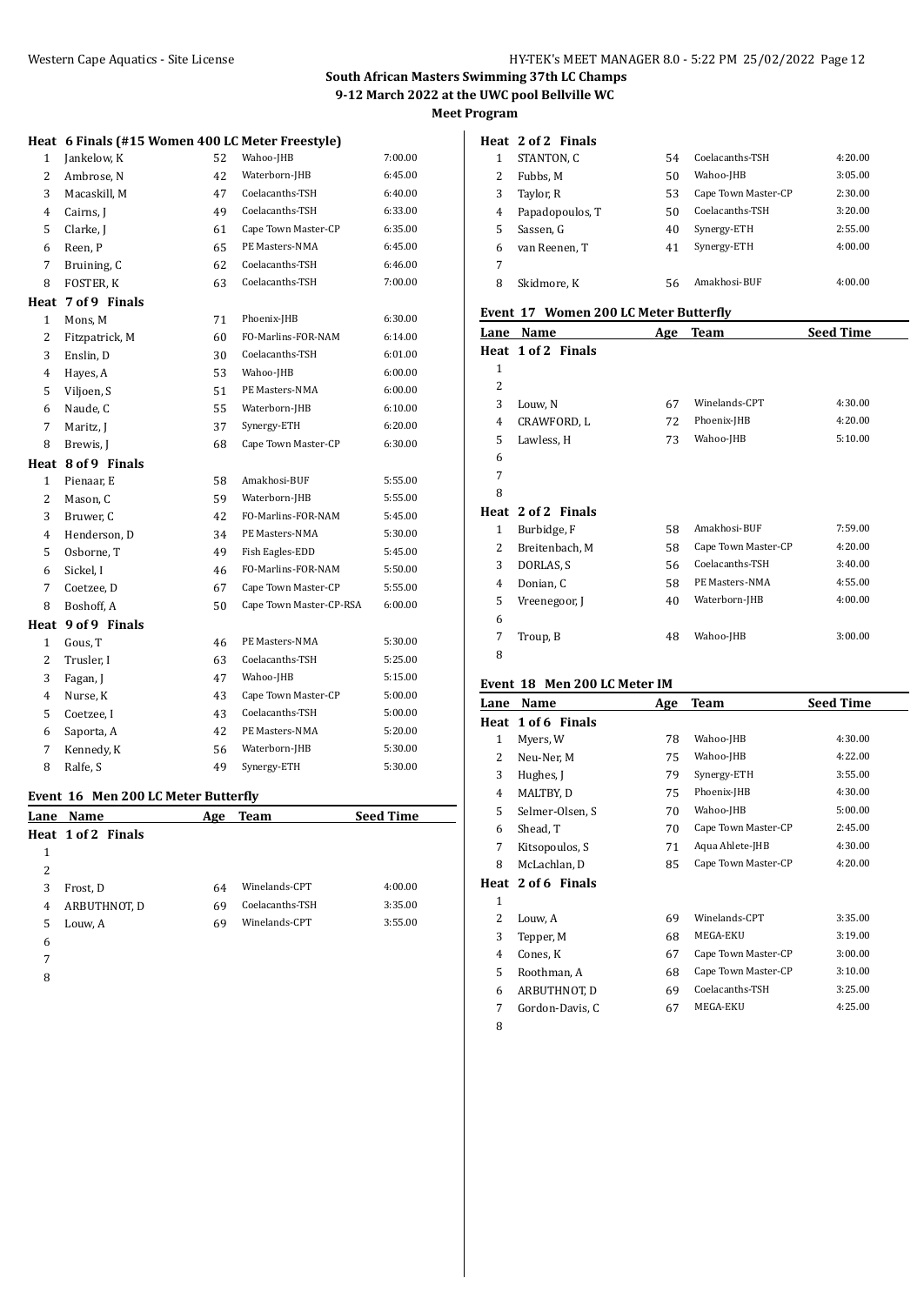1 Farrelly, L 60 Fish Eagles-EDD 4:50.00

# **South African Masters Swimming 37th LC Champs 9-12 March 2022 at the UWC pool Bellville WC Meet Program**

**Heat 2 of 5 Finals**

|                | Heat 3 Finals (#18 Men 200 LC Meter IM) |    |                         |         |
|----------------|-----------------------------------------|----|-------------------------|---------|
| $\mathbf{1}$   | Skidmore, K                             | 56 | Amakhosi-BUF            | 4:00.00 |
| $\overline{c}$ | Smith, D                                | 55 | Waterborn-JHB           | 3:49.00 |
| 3              | Young, R                                | 58 | Cape Town Master-CP     | 3:00.00 |
| $\overline{4}$ | Olivier, M                              | 59 | Cape Town Master-CP     | 3:33.00 |
| 5              | Henry JR, P                             | 58 | PE Masters-NMA          | 4:00.00 |
| 6              | Brinkman, C                             | 60 | FO-Marlins-FOR-NAM      | 3:30.00 |
| 7              | Finn, J                                 | 61 | Wahoo-JHB               | 2:55.00 |
| 8              | Schoombie, E                            | 64 | Fish Eagles-EDD         | 3:31.00 |
| Heat           | 4 of 6 Finals                           |    |                         |         |
| $\mathbf{1}$   |                                         |    |                         |         |
| $\overline{c}$ | Papadopoulos, T                         | 50 | Coelacanths-TSH         | 3:20.00 |
| 3              | Bradshaw, G                             | 53 | Waterborn-JHB           | 2:50.00 |
| 4              | Theunissen, B                           | 52 | Cape Town Master-CP     | 2:45.00 |
| 5              | Gilbert, O                              | 52 | Cape Town Master-CP     | 2:48.00 |
| 6              | STANTON, C                              | 54 | Coelacanths-TSH         | 3:00.00 |
| $\overline{7}$ | Raccanello, G                           | 52 | MEGA-EKU                | 3:30.00 |
| 8              |                                         |    |                         |         |
| Heat           | 5 of 6 Finals                           |    |                         |         |
| $\mathbf{1}$   |                                         |    |                         |         |
| $\overline{c}$ | Markgraaff, R                           | 48 | Wahoo-JHB               | 2:40.00 |
| 3              | Richards, J                             | 45 | Cape Town Master-CP     | 2:35.00 |
| 4              | Ford, C                                 | 48 | Coelacanths-TSH         | 2:38.00 |
| 5              | Sassen, G                               | 40 | Synergy-ETH             | 2:55.00 |
| 6              | Parkin, T                               | 42 | Wahoo-JHB               | 2:20.00 |
| 7              | WOODS, D                                | 44 | Cape Town Master-CP-RSA | 2:55.00 |
| 8              |                                         |    |                         |         |
| Heat           | 6 of 6 Finals                           |    |                         |         |
| $\mathbf{1}$   |                                         |    |                         |         |
| $\overline{c}$ | Kloos, M                                | 36 | Cape Town Master-CP     | 3:15.00 |
| 3              | O'Rahilly, R                            | 36 | Cape Town Master-CP     | 2:36.00 |
| 4              | Geldenhuvs, J                           | 36 | Cape Town Master-CP     | 2:40.00 |
| 5              | Bowers, M                               | 27 | Cape Town Master-CP     | 3:00.00 |
| 6              | Rothschild, B                           | 29 | Wahoo-JHB               | 2:35.00 |
| $\overline{7}$ | Adamson, H                              | 29 | Synergy-ETH             | 2:45.00 |
| 8              |                                         |    |                         |         |
|                |                                         |    |                         |         |

#### **Event 19 Women 200 LC Meter IM**

| Lane | Name               | Age | <b>Team</b>    | <b>Seed Time</b> |
|------|--------------------|-----|----------------|------------------|
|      | Heat 1 of 5 Finals |     |                |                  |
| 1    |                    |     |                |                  |
| 2    | Tottle, K          | 74  | Amakhosi-BUF   | 6:38.00          |
| 3    | <b>IRELAND, J</b>  | 72  | Synergy-ETH    | 4:10.00          |
| 4    | Mons. M            | 71  | Phoenix-JHB    | 3:35.00          |
| 5    | CRAWFORD, L        | 72  | Phoenix-JHB    | 4:10.00          |
| 6    | Lawless, H         | 73  | Wahoo-JHB      | 4:40.00          |
| 7    | Craig, E           | 77  | PE Masters-NMA | 4:00.00          |
| C    |                    |     |                |                  |

| 2            | BRIDGES, C                         | 60 | Wahoo-JHB               | 3:50.00 |
|--------------|------------------------------------|----|-------------------------|---------|
| 3            | Stanford, C                        | 61 | Cape Town Master-CP     | 2:50.00 |
| 4            | Welgemoed, J                       | 61 | Cape Town Master-CP     | 3:30.00 |
| 5            | Fitzpatrick, M                     | 60 | FO-Marlins-FOR-NAM      | 4:00.00 |
| 6            | Lion-Cachet, A                     | 67 | Aqua Ahlete-JHB         | 3:36.00 |
| 7            | Matley, T                          | 65 | Cape Town Master-CP     | 4:10.00 |
| 8            |                                    |    |                         |         |
| Heat         | 3 of 5 Finals                      |    |                         |         |
| 1            | Grobler, J                         | 57 | Coelacanths-TSH         | 4:16.00 |
| 2            | Smith, R                           | 58 | Waterborn-JHB           | 3:55.00 |
| 3            | Sheehy, J                          | 58 | Fish Eagles-EDD         | 3:21.00 |
| 4            | Samson, J                          | 56 | FO-Marlins-FOR-NAM      | 3:13.00 |
| 5            | Southgate, J                       | 55 | Cape Town Master-CP     | 3:20.00 |
| 6            | Pienaar, E                         | 58 | Amakhosi-BUF            | 3:30.00 |
| 7            | Breitenbach, M                     | 58 | Cape Town Master-CP     | 4:10.00 |
| 8            | Donian. C                          | 58 | PE Masters-NMA          | 4:55.00 |
| Heat         | 4 of 5 Finals                      |    |                         |         |
| $\mathbf{1}$ |                                    |    |                         |         |
| 2            |                                    |    |                         |         |
| 3            |                                    |    |                         |         |
| 4            | Mallows, B                         | 52 | Cape Town Master-CP     | 3:40.00 |
| 5            |                                    |    |                         |         |
| 6            |                                    |    |                         |         |
| 7            |                                    |    |                         |         |
| 8            |                                    |    |                         |         |
|              | Heat 5 of 5 Finals                 |    |                         |         |
| 1            | Troup, B                           | 48 | Wahoo-JHB               | 2:58.00 |
| 2            | Van Breda, B                       | 47 | Cape Town Master-CP-RSA | 2:45.00 |
| 3            | Gous, T                            | 46 | PE Masters-NMA          | 2:50.00 |
| 4            | Saporta, A                         | 42 | PE Masters-NMA          | 2:54.00 |
| 5            | King, S                            | 42 | Cape Town Master-CP     | 3:00.00 |
| 6            | Stanford, T                        | 36 | Cape Town Master-CP     | 2:36.00 |
| 7            | Smith, M                           | 37 | Cape Town Master-CP     | 2:40.00 |
| 8            | Botes, N                           | 33 | Wahoo-JHB               | 4:00.00 |
|              | Event 20 Men 50 LC Meter Freestyle |    |                         |         |

# **Lane Name Age Team Seed Time Heat 1 of 16 Finals** Schwartz, R 83 Wahoo-JHB 1:00.00 2 WALLACE, R 81 Waterborn-JHB 49.00 3 Duncombe, B 80 Coelacanths-TSH 52.00 4 Saunders, J 85 Synergy-ETH 1:10.00 5 WOLPE, R 85 Phoenix-JHB 1:00.00 6 Borstlap, B 89 Fish Eagles-EDD 1:05.00 7 Coetzer, H 67 Coelacanths-TSH 56.00 8 SWANEPOEL, P 73 Coelacanths-TSH 42.00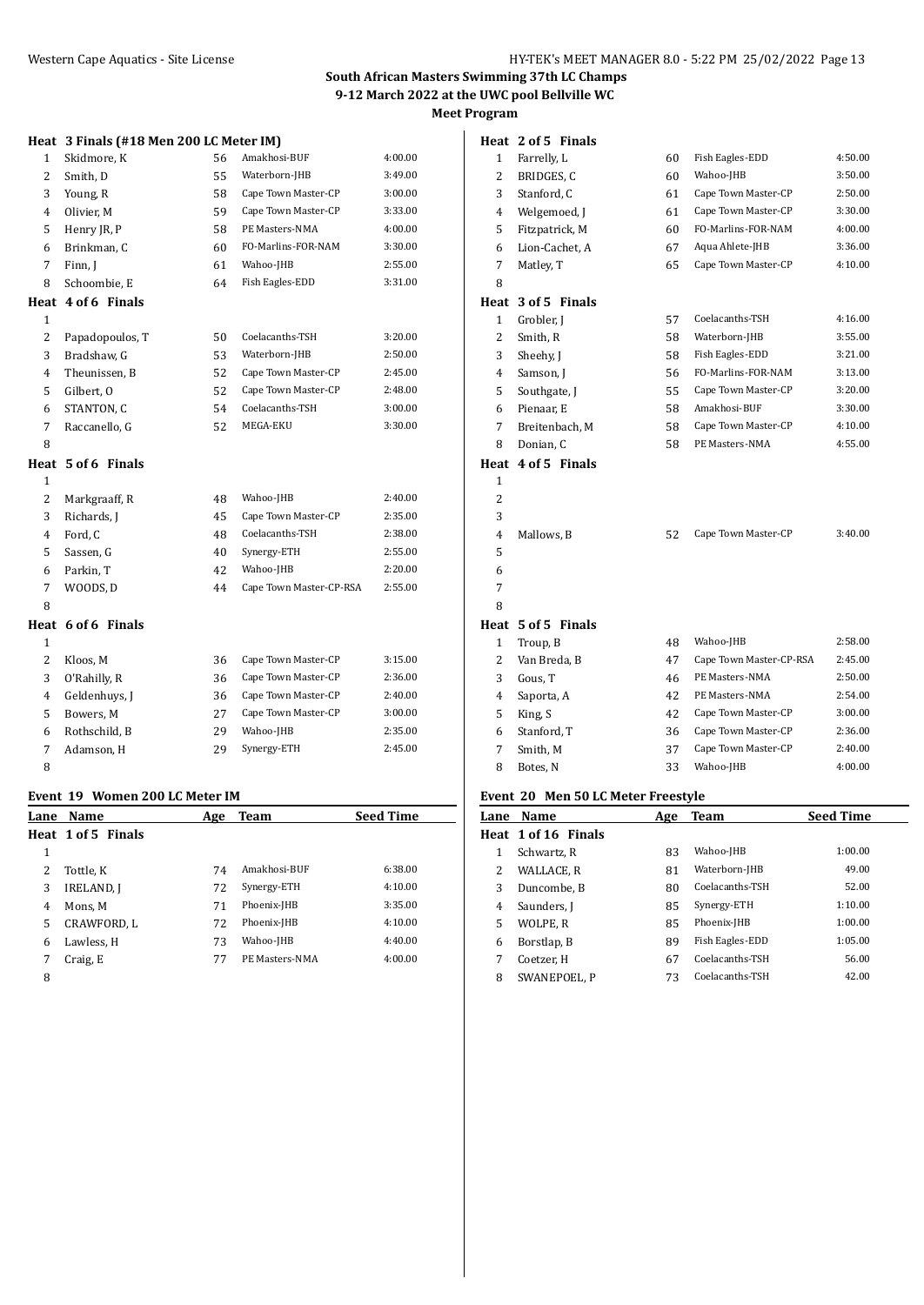# **Heat 2 Finals (#20 Men 50 LC Meter Freestyle)** 1 McDonald, M 77 Fish Eagles-EDD 46.00 2 Parkin, B 78 Amakhosi-BUF 45.00 3 Matisonn, C 77 Cape Town Master-CP 35.00 4 Wilson, D 75 Cape Town Master-CP 34.00 5 Du Toit, F 75 Cape Town Master-CP 35.00 6 PETERSEN, J 77 Phoenix-JHB 39.00 7 Mitchell, T 75 Wahoo-JHB 45.00 8 Jennings, R 77 Coelacanths-TSH 1:05.00 **Heat 3 of 16 Finals** 1 Pieterse. T 73 Fish Eagles-EDD 40.00 2 Morrison, A 74 Cape Town Master-CP 37.00 3 Cheadle, H 73 Cape Town Master-CP 35.00 4 DOWNES, T 73 Coelacanths-TSH 30.00 5 Tozer, T 72 Cape Town Master-CP 32.00 6 Bolstridge, M 73 Synergy-ETH 36.00 7 Selmer-Olsen, S 70 Wahoo-JHB 39.00 8 Kitsopoulos, S 71 Aqua Ahlete-JHB 40.00 **Heat 4 of 16 Finals** 1 GORDON-DAVIS, B 69 MEGA-EKU 45.00 2 Hodges, M 69 Cape Town Master-CP 40.00 3 ARBUTHNOT, D 69 Coelacanths-TSH 33.00 4 Salamon, G 66 FO-Marlins-FOR-NAM 32.00 5 van Niekerk, J 69 Coelacanths-TSH 33.00 6 Kloos, R 67 Cape Town Master-CP 34.00 7 Jv Vuuren, C 67 Coelacanths-TSH 41.00 8 Knoetze, H 69 Coelacanths-TSH 45.00 **Heat 5 of 16 Finals** 1 Roothman, A 68 Cape Town Master-CP 32.00 2 Spies, I 68 Cape Town Master-CP 31.00 3 Upneck, R 66 Synergy-ETH 30.00 4 Steynberg, A 66 Cape Town Master-CP 27.00 5 Cones, K 67 Cape Town Master-CP 30.00 6 Semple, M 65 MEGA-EKU 30.00 7 Bennetto, P 69 Cape Town Master-CP 32.00 8 Winfield, M 67 Cape Town Master-CP 32.00 **Heat 6 of 16 Finals** 1 Henry JR, P 58 PE Masters-NMA 45.00 2 Grobler, S 58 PE Masters-NMA 40.00 3 Clark, D 55 Synergy-ETH 33.00 4 Uitenweerde, L 58 Coelacanths-TSH 34.00 5 Kupfer, K 55 Wahoo-JHB 40.00 6 Wallace, C 63 Fish Eagles-EDD 36.00 7 GORDON-DAVIS, K 62 MEGA-EKU 39.00 8 **Heat 7 of 16 Finals** 1 Kok, J 60 Fish Eagles-EDD 35.00 2 Hendricks, N 64 Cape Town Master-CP 31.00 3 Swart, X 62 Coelacanths-TSH 31.00 4 Duncan, R 60 Wahoo-JHB 30.00 5 Brinkman, C 60 FO-Marlins-FOR-NAM 30.00 6 van Dyk, e 60 Coelacanths-TSH 31.00 7 Stevens, D 61 Cape Town Master-CP 34.00 8 O'Brien, G 62 Aqua Ahlete-JHB 35.00

|                         | Heat 8 of 16 Finals  |    |                         |       |
|-------------------------|----------------------|----|-------------------------|-------|
| 1                       | Rankin, B            | 58 | Coelacanths-TSH         | 31.00 |
| 2                       | Orton, N             | 59 | Cape Town Master-CP     | 28.00 |
| 3                       | von Bardeleben, T    | 58 | Wahoo-JHB               | 27.00 |
| 4                       | Ruck, H              | 57 | Coelacanths-TSH         | 26.00 |
| 5                       | Kruger, H            | 55 | Cape Town Master-CP     | 27.00 |
| 6                       | McLeRoth, G          | 55 | Cape Town Master-CP     | 27.00 |
| 7                       | Collins, T           | 55 | Waterborn-JHB           | 31.00 |
| 8                       | Davy, K              | 59 | Wahoo-JHB               | 33.00 |
|                         | Heat 9 of 16 Finals  |    |                         |       |
| 1                       |                      |    |                         |       |
| 2                       | Swart, M             | 46 | Coelacanths-TSH         | 40.00 |
| 3                       | van Olst, M          | 47 | Waterborn-JHB           | 29.00 |
| 4                       | Burger, J            | 49 | Cape Town Master-CP     | 33.00 |
| 5                       | Weideman, A          | 51 | Fish Eagles-EDD         | 34.00 |
| 6                       | Carstens, F          | 52 | Coelacanths-TSH         | 35.00 |
| 7                       |                      |    |                         |       |
| 8                       |                      |    |                         |       |
|                         | Heat 10 of 16 Finals |    |                         |       |
| 1                       | Theissen, A          | 52 | FO-Marlins-FOR-NAM      | 33.00 |
| 2                       | Collier, P           | 51 | Cape Town Master-CP     | 30.00 |
| 3                       | Duffy, P             | 52 | PE Masters-NMA          | 29.00 |
| 4                       | Riccardi, R          | 50 | MEGA-EKU                | 29.00 |
| 5                       | Thompson, G          | 51 | Aqua Ahlete-JHB         | 29.00 |
| 6                       | Theron, H            | 51 | Coelacanths-TSH         | 30.00 |
| 7                       | CROWTHER, B          | 53 | Wahoo-JHB               | 31.00 |
| 8                       | Grobler, F           | 54 | Waterborn-JHB           | 33.00 |
| Heat                    | 11 of 16 Finals      |    |                         |       |
| 1                       | vd Westhuizen, S     | 53 | Synergy-ETH             | 28.00 |
| 2                       | Baleka Bey, S        | 52 | FO-Marlins-FOR-NAM      | 27.00 |
| 3                       | van der Merwe, A     | 51 | MEGA-EKU                | 27.00 |
| 4                       | Taylor, R            | 53 | Cape Town Master-CP     | 26.00 |
| 5                       | Cloete-Hopkins, A    | 51 | Cape Town Master-CP-RSA | 26.00 |
| 6                       | Clark, T             | 51 | Cape Town Master-CP     | 27.00 |
| 7                       | du Plessis, T        | 52 | Synergy-ETH             | 27.00 |
| 8                       | Raccanello, G        | 52 | MEGA-EKU                | 28.00 |
|                         | Heat 12 of 16 Finals |    |                         |       |
| 1                       | Groenevelt, J        | 46 | Cape Town Master-CP     | 29.00 |
| 2                       | Mastenbroek, R       | 46 | Cape Town Master-CP     | 27.00 |
| 3                       | Richards, J          | 45 | Cape Town Master-CP     | 26.00 |
| $\overline{\mathbf{4}}$ | Allan, M             | 45 | Synergy-ETH             | 25.00 |
| 5                       | Markgraaff, R        | 48 | Wahoo-JHB               | 26.00 |
| 6                       | Ford, A              | 47 | Wahoo-JHB               | 27.00 |
| 7                       | Pieters, J           | 49 | Wahoo-JHB               | 28.00 |
| 8                       | Steenkamp, N         | 45 | Cape Town Master-CP     | 29.00 |
| Heat                    | 13 of 16 Finals      |    |                         |       |
| 1                       |                      |    |                         |       |
| $\overline{c}$          |                      |    |                         |       |
| 3                       | Gerber, E            | 44 | Fish Eagles-EDD         | 30.00 |
| 4                       | Tyson, M             | 41 | Cape Town Master-CP     | 26.00 |
| 5                       | Allan, B             | 41 | Synergy-ETH             | 28.00 |
| 6                       |                      |    |                         |       |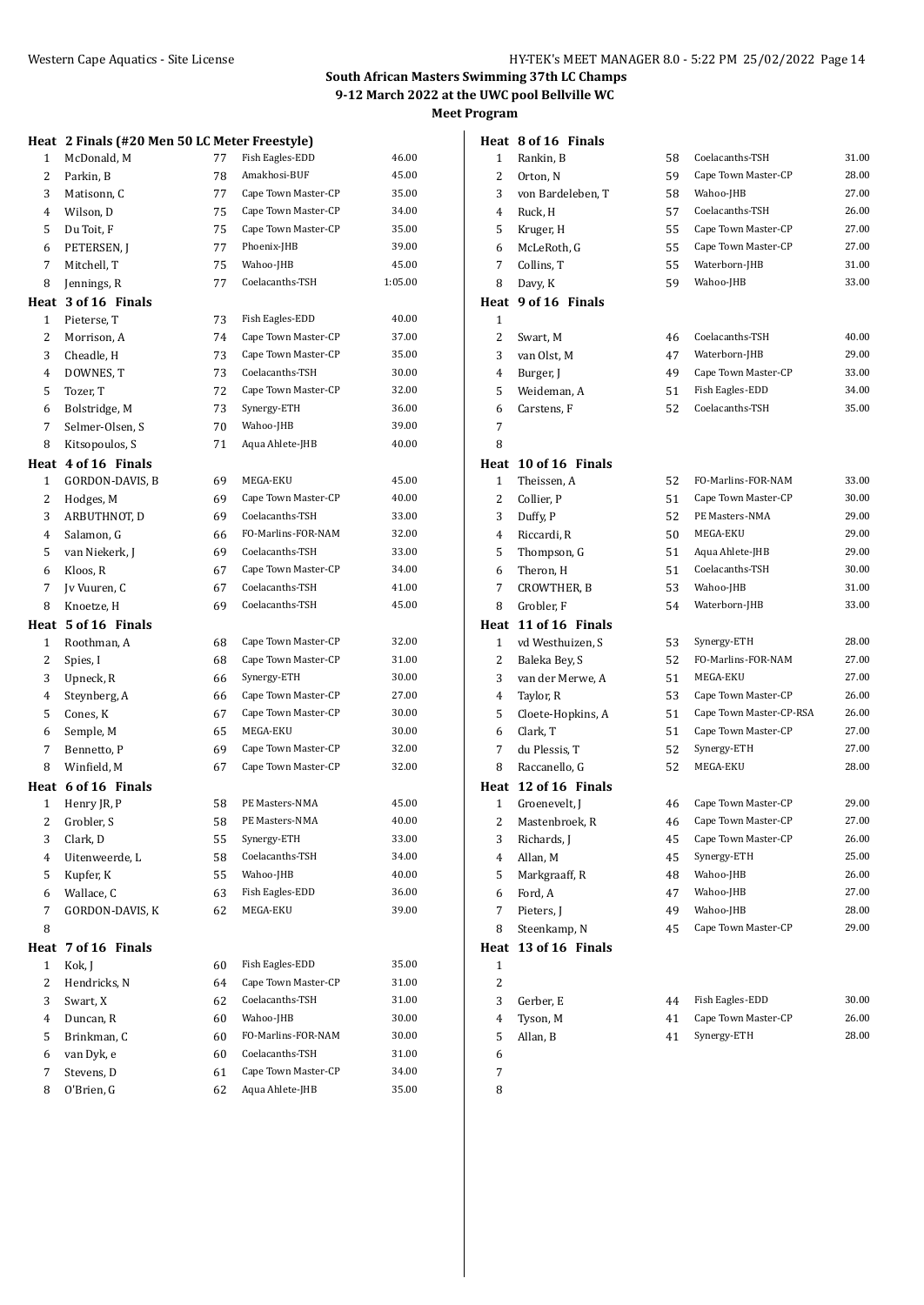|--|

|              | Heat 14 Finals (#20 Men 50 LC Meter Freestyle) |    |                     |       |
|--------------|------------------------------------------------|----|---------------------|-------|
| $\mathbf{1}$ | Kloos, M                                       | 36 | Cape Town Master-CP | 32.00 |
| 2            | Honiball, M                                    | 39 | FO-Marlins-FOR-NAM  | 28.00 |
| 3            | O'Rahilly, R                                   | 36 | Cape Town Master-CP | 27.00 |
| 4            | Lalin, L                                       | 39 | Cape Town Master-CP | 26.00 |
| 5            | Louw, D                                        | 39 | FO-Marlins-FOR-NAM  | 26.00 |
| 6            | Kok, C                                         | 35 | Coelacanths-TSH     | 28.00 |
| 7            | Jy Vuuren, I                                   | 39 | BLSS-MAN-MA         | 30.00 |
| 8            | Krull, R                                       | 35 | Waterborn-JHB       | 50.00 |
| Heat         | 15 of 16 Finals                                |    |                     |       |
| 1            |                                                |    |                     |       |
| 2            |                                                |    |                     |       |
| 3            | Botes, R                                       | 34 | Wahoo-JHB           | 35.00 |
| 4            | van Wyk, J                                     | 30 | Coelacanths-TSH     | 24.00 |
| 5            | Hodges, G                                      | 32 | Cape Town Master-CP | 27.00 |
| 6            |                                                |    |                     |       |
| 7            |                                                |    |                     |       |
| 8            |                                                |    |                     |       |
|              | Heat 16 of 16 Finals                           |    |                     |       |
| 1            |                                                |    |                     |       |
| 2            | Tallie, F                                      | 29 | Fish Eagles-EDD     | 34.00 |
| 3            | Winfield, P                                    | 28 | Cape Town Master-CP | 28.00 |
| 4            | Opperman, N                                    | 29 | Cape Town Master-CP | 25.00 |
| 5            | Bowers. M                                      | 27 | Cape Town Master-CP | 32.00 |

 Dellieu, P 24 Wahoo-JHB 29.00 Weideman, R 24 Fish Eagles-EDD 34.00

#### **Event 21 Women 50 LC Meter Freestyle**

| Lane | Name                | Age | Team                | <b>Seed Time</b> |
|------|---------------------|-----|---------------------|------------------|
|      | Heat 1 of 16 Finals |     |                     |                  |
| 1    |                     |     |                     |                  |
| 2    | Hulley, J           | 80  | Phoenix-JHB         | 1:00.00          |
| 3    | Dixon, J            | 81  | Fish Eagles-EDD     | 55.00            |
| 4    | Rosser, W           | 82  | PE Masters-NMA      | 45.00            |
| 5    | HURWITZ, S          | 80  | Coelacanths-TSH     | 59.00            |
| 6    | Kloos, K            | 97  | Cape Town Master-CP | 1:35.00          |
| 7    | Saunders, W         | 87  | Synergy-ETH         | 1:18.00          |
| 8    |                     |     |                     |                  |
|      | Heat 2 of 16 Finals |     |                     |                  |
| 1    |                     |     |                     |                  |
| 2    | Hughes, D           | 76  | Synergy-ETH         | 1:22.00          |
| 3    | Pieters, L          | 75  | Wahoo-JHB           | 50.00            |
| 4    | Craig, E            | 77  | PE Masters-NMA      | 40.00            |
| 5    | Zundorf, L          | 78  | Cape Town Master-CP | 50.00            |
| 6    | FYFE, J             | 75  | Coelacanths-TSH     | 55.00            |
| 7    |                     |     |                     |                  |

|                     | Heat 3 of 16 Finals      |          |                     |                |
|---------------------|--------------------------|----------|---------------------|----------------|
| 1                   | FERREIRA, M              | 73       | Wahoo-JHB           | 54.00          |
| 2                   | CLARK, R                 | 74       | Synergy-ETH         | 44.00          |
| 3                   | Orren, M                 | 70       | Fish Eagles-EDD     | 42.00          |
| 4                   | Kruger, S                | 73       | Cape Town Master-CP | 35.00          |
| 5                   | Thatcher, A              | 70       | Synergy-ETH         | 36.00          |
| 6                   | Meaker, J                | 74       | MEGA-EKU            | 44.00          |
| 7                   | Lawless, H               | 73       | Wahoo-JHB           | 46.00          |
| 8                   |                          |          |                     |                |
|                     | Heat 4 of 16 Finals      |          |                     |                |
| 1                   |                          |          |                     |                |
| 2                   | Harington, R             | 69       | PE Masters-NMA      | 1:00.00        |
| 3                   | Vorster, M               | 66       | Phoenix-JHB         | 50.00          |
| 4                   | vd Berg, E               | 66       | Coelacanths-TSH     | 43.00          |
| 5                   | Mienie, E                | 67       | Coelacanths-TSH     | 48.00          |
| 6                   | Griffiths, B             | 68       | Synergy-ETH         | 51.00          |
| 7                   |                          |          |                     |                |
| 8                   |                          |          |                     |                |
|                     | Heat 5 of 16 Finals      |          |                     |                |
| $\mathbf{1}$        | BAILEY, C                | 68       | Synergy-ETH         | 41.00          |
| $\overline{2}$      | Hayselden, J             | 66       | PE Masters-NMA      | 40.00          |
| 3                   | ALDER, E                 | 65       | Wahoo-JHB           | 37.00          |
| 4                   | Lion-Cachet, A           | 67       | Aqua Ahlete-JHB     | 35.00          |
| 5                   | Reen, P                  | 65       | PE Masters-NMA      | 36.00          |
| 6                   | Sharkey, T               | 67       | Winelands-CPT       | 38.00          |
| 7                   | Donnelly, C              | 65       | Cape Town Master-CP | 40.00          |
| 8                   | FOSTER, N                | 65       | Cape Town Master-CP | 42.00          |
|                     | Heat 6 of 16 Finals      |          |                     |                |
| 1                   |                          |          |                     |                |
| 2                   | Murray, S                | 62       | Wahoo-JHB           | 55.00          |
| 3                   | Jv Vuuren, H             | 63       | Coelacanths-TSH     | 50.00          |
| 4                   | Wallace, M               | 61       | Fish Eagles-EDD     | 42.00          |
| 5                   | FOSTER, K                | 63       | Coelacanths-TSH     | 45.00          |
| 6                   | Lloyd, D                 | 64       | Synergy-ETH         | 51.00          |
| 7                   |                          |          |                     |                |
| 8                   |                          |          |                     |                |
|                     | Heat 7 of 16 Finals      |          |                     |                |
| $\mathbf{1}$        | Bruining, C              | 62       | Coelacanths-TSH     | 39.00          |
| $\mathbf{2}$        | Clarke, J                | 61       | Cape Town Master-CP | 38.00          |
| 3                   | Fitzpatrick, M           | 60       | FO-Marlins-FOR-NAM  | 35.00          |
| 4                   | VERRYN, S                | 61       | Coelacanths-TSH     | 33.00          |
| 5                   | Trusler, I<br>O'Brien, C | 63       | Coelacanths-TSH     | 34.00          |
| 6                   |                          | 62       | Aqua Ahlete-JHB     | 38.00<br>38.00 |
| 7                   | Welgemoed, J             | 61       | Cape Town Master-CP |                |
| 8                   | Winfield, M              | 61       | Cape Town Master-CP | 40.00          |
| Heat                | 8 of 16 Finals           |          |                     |                |
| 1<br>$\overline{c}$ |                          |          |                     |                |
|                     |                          |          | Coelacanths-TSH     | 43.00          |
| 3<br>4              | Grobler, J<br>Ruck, C    | 57       | Coelacanths-TSH     | 39.00          |
| 5                   | Pietrobon, C             | 57<br>55 | Fish Eagles-EDD     | 42.00          |
| 6                   | vd Merwe, R              | 58       | Coelacanths-TSH     | 55.00          |
| 7                   |                          |          |                     |                |
|                     |                          |          |                     |                |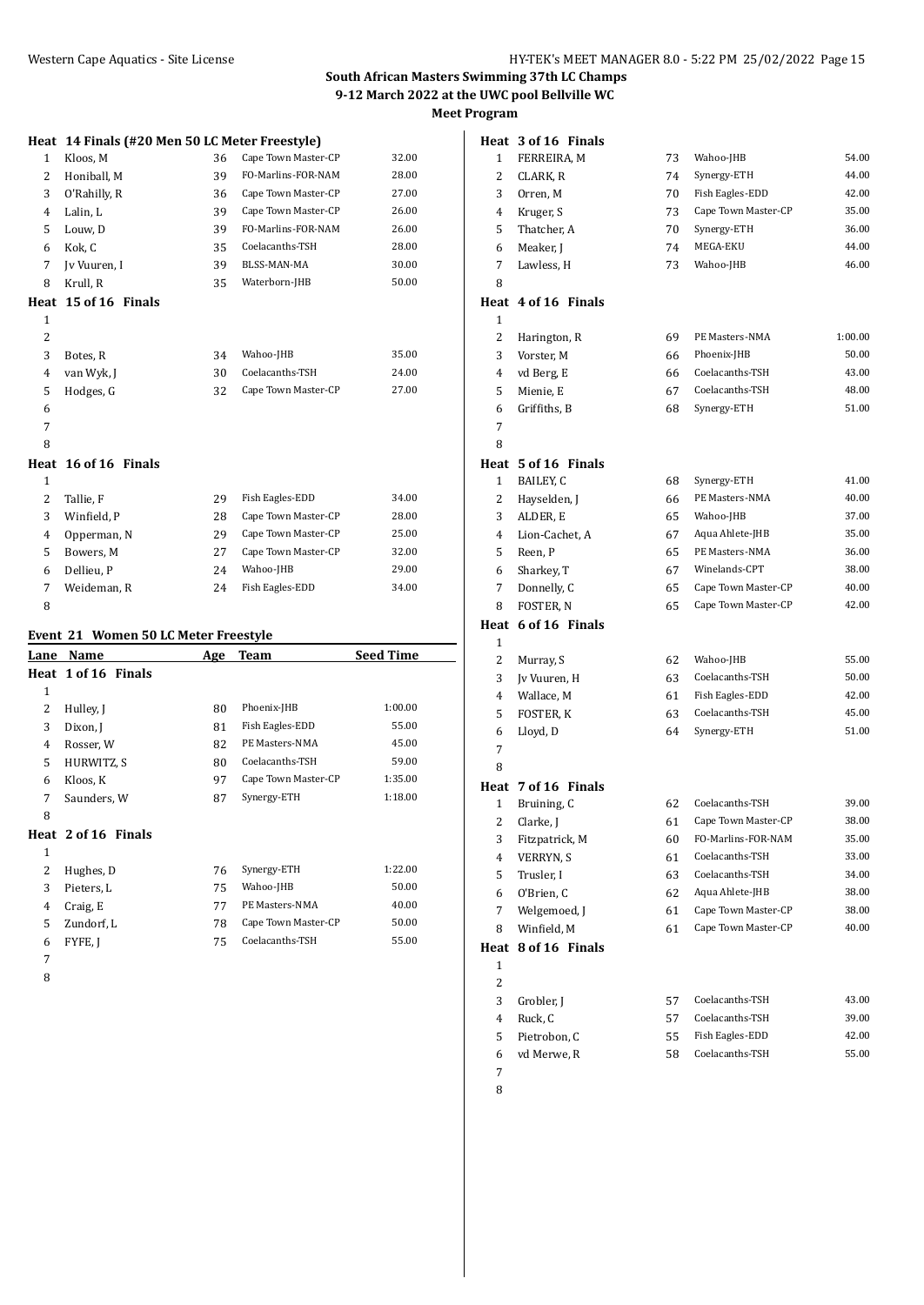| Heat   | 9 Finals (#21 Women 50 LC Meter Freestyle) |          |                                  |                |
|--------|--------------------------------------------|----------|----------------------------------|----------------|
| 1      | Naude, C                                   | 55       | Waterborn-JHB                    | 36.00          |
| 2      | Strauss, M                                 | 58       | Cape Town Master-CP              | 34.00          |
| 3      | Samson, J                                  | 56       | FO-Marlins-FOR-NAM               | 33.00          |
| 4      | Ottermann, E                               | 56       | Cape Town Master-CP              | 28.00          |
| 5      | Fraatz, B                                  | 56       | Coelacanths-TSH                  | 32.00          |
| 6      | Kennedy, K                                 | 56       | Waterborn-JHB                    | 34.00          |
| 7      | Mason, C                                   | 59       | Waterborn-JHB                    | 35.00          |
| 8      | Boden, T                                   | 57       | PE Masters-NMA                   | 37.00          |
| Heat   | 10 of 16 Finals                            |          |                                  |                |
| 1      |                                            |          |                                  |                |
| 2      | Venter, K                                  | 48       | Coelacanths-TSH                  | 40.00          |
| 3      | Louw, W                                    | 45       | Ellisras-WB                      | 37.00          |
| 4      | Cairns, J                                  | 49       | Coelacanths-TSH                  | 35.00          |
| 5      | Botha, I                                   | 45       | Coelacanths-TSH                  | 36.00          |
| 6      | Macaskill, M                               | 47       | Coelacanths-TSH                  | 37.00          |
| 7      | Dreyer, L                                  | 54       | Amakhosi-BUF                     | 3:59.00        |
| 8      |                                            |          |                                  |                |
| Heat   | 11 of 16 Finals                            |          |                                  |                |
| 1      | Rouessart, T                               | 52       | Waterborn-JHB                    | 40.00          |
| 2      | Mallows, B                                 | 52       | Cape Town Master-CP              | 38.00          |
| 3      | Louw, L                                    | 54       | FO-Marlins-FOR-NAM               | 34.00          |
| 4      | Engela, N                                  | 50       | Cape Town Master-CP-RSA          | 29.00          |
| 5      | Viljoen, S                                 | 51       | PE Masters-NMA                   | 33.00          |
| 6      | Martin, T                                  | 53       | Waterborn-JHB                    | 37.00          |
| 7      | Struwig, N                                 | 50       | Coelacanths-TSH                  | 39.00          |
| 8      | Jankelow, K                                | 52       | Wahoo-JHB                        | 50.00          |
| Heat   | 12 of 16 Finals                            |          |                                  |                |
| 1      | Young, M                                   | 48       | PE Masters-NMA                   | 33.00          |
| 2      | Jacobs, T                                  | 46       | Cape Town Master-CP              | 31.00          |
| 3      | Fagan, J                                   | 47       | Wahoo-JHB                        | 30.00          |
| 4      | Cadiz, P                                   | 46       | Cape Town Master-CP-RSA          | 29.00          |
| 5      | Ralfe, S                                   | 49       | Synergy-ETH                      | 29.00          |
| 6      | Gous, T                                    | 46       | PE Masters-NMA                   | 30.00          |
| 7      | Taylor, G                                  | 47       | Cape Town Master-CP              | 31.00          |
| 8      | Frost, S                                   | 47       | Cape Town Master-CP              | 33.00          |
| Heat   | 13 of 16 Finals                            |          |                                  |                |
| 1      |                                            |          | Winelands-CPT                    |                |
| 2      | Van Deventer, H                            | 40       |                                  | 40.00          |
| 3      | Ambrose, N                                 | 42       | Waterborn-JHB<br>Coelacanths-TSH | 35.00<br>31.00 |
| 4<br>5 | Harrop-Allin, S<br>Obholzer, S             | 43<br>41 | FO-Marlins-FOR-NAM               | 31.00          |
| 6      | Peters, G                                  | 43       | Coelacanths-TSH                  | 35.66          |
| 7      |                                            |          |                                  |                |
| 8      |                                            |          |                                  |                |
| Heat   | 14 of 16 Finals                            |          |                                  |                |
| 1      |                                            |          |                                  |                |
| 2      | Hudson, S                                  | 36       | Coelacanths-TSH                  | 36.00          |
| 3      | Conradie, M                                | 36       | Coelacanths-TSH                  | 31.00          |
| 4      | Strydom, C                                 | 35       | Wahoo-JHB                        | 27.00          |
| 5      | Wolmarans, L                               | 35       | Cape Town Master-CP              | 30.00          |
| 6      | Theron, S                                  | 38       | Coelacanths-TSH                  | 36.00          |
| 7      | Foot, L                                    | 39       | Wahoo-JHB                        | 45.00          |
| 8      |                                            |          |                                  |                |
|        |                                            |          |                                  |                |

|                | Heat 15 of 16 Finals |    |                     |         |
|----------------|----------------------|----|---------------------|---------|
| 1              |                      |    |                     |         |
| $\overline{2}$ |                      |    |                     |         |
| 3              | Shead, M             | 34 | Cape Town Master-CP | 2:00.00 |
| $\overline{4}$ | Bester, E            | 34 | Coelacanths-TSH     | 29.00   |
| 5              | Enslin, D            | 30 | Coelacanths-TSH     | 37.00   |
| 6              |                      |    |                     |         |
| 7              |                      |    |                     |         |
| 8              |                      |    |                     |         |
|                | Heat 16 of 16 Finals |    |                     |         |
| 1              | Barit, C             | 27 | Wahoo-JHB           | 35.00   |
| 2              | Wolff, M             | 29 | Coelacanths-TSH     | 34.00   |
| 3              | Gillis, N            | 27 | Wahoo-JHB           | 32.00   |
| $\overline{4}$ | Kupfer, K            | 25 | Wahoo-JHB           | 30.00   |
| 5              | Botha, C             | 27 | Cape Town Master-CP | 34.00   |
| 6              | Egner, K             | 26 | Cape Town Master-CP | 34.00   |
| 7              | Levin, A             | 23 | Wahoo-JHB           | 35.00   |

# **Event 22 Men 200 LC Meter Breaststroke**

| Lane           | Name            | Age | Team                | <b>Seed Time</b> |
|----------------|-----------------|-----|---------------------|------------------|
| Heat           | 1 of 5 Finals   |     |                     |                  |
| $\mathbf{1}$   | Miller, M       | 70  | Wahoo-JHB           | 4:30.00          |
| $\overline{2}$ | Shead, T        | 70  | Cape Town Master-CP | 3:00.00          |
| 3              | Romer, J        | 91  | Cape Town Master-CP | 7:50.00          |
| 4              | Hills, D        | 90  | PE Masters-NMA      | 9:10.00          |
| 5              | HARROP-ALLIN, A | 77  | Coelacanths-TSH     | 3:40.00          |
| 6              | Du Toit, F      | 75  | Cape Town Master-CP | 3:50.00          |
| 7              | McLachlan, D    | 85  | Cape Town Master-CP | 5:10.00          |
| 8              |                 |     |                     |                  |
| Heat           | 2 of 5 Finals   |     |                     |                  |
| $\mathbf{1}$   | Schoeman, D     | 61  | Coelacanths-TSH     | 4:10.00          |
| 2              | Mc Lellan, N    | 63  | Fish Eagles-EDD     | 3:42.00          |
| 3              | van Dyk, e      | 60  | Coelacanths-TSH     | 3:20.00          |
| 4              | Frost, D        | 64  | Winelands-CPT       | 3:15.00          |
| 5              | Fechter, W      | 61  | Synergy-ETH         | 3:29.00          |
| 6              | Schoombie, E    | 64  | Fish Eagles-EDD     | 4:01.00          |
| 7              | Upneck, R       | 66  | Synergy-ETH         | 3:20.00          |
| 8              | Louw, A         | 69  | Winelands-CPT       | 3:50.00          |
| Heat           | 3 of 5 Finals   |     |                     |                  |
| $\mathbf{1}$   | Morgan, C       | 56  | Coelacanths-TSH     | 4:40.00          |
| 2              | Olivier, M      | 59  | Cape Town Master-CP | 3:39.00          |
| 3              | Uitenweerde, L  | 58  | Coelacanths-TSH     | 3:20.00          |
| 4              | Vd Merwe, J     | 57  | Cape Town Master-CP | 3:10.00          |
| 5              | Seale, M        | 58  | Cape Town Master-CP | 3:16.00          |
| 6              | Smith, D        | 55  | Waterborn-JHB       | 3:32.00          |
| 7              | GREAVES, G      | 56  | Phoenix-JHB         | 4:03.00          |
|                |                 |     |                     |                  |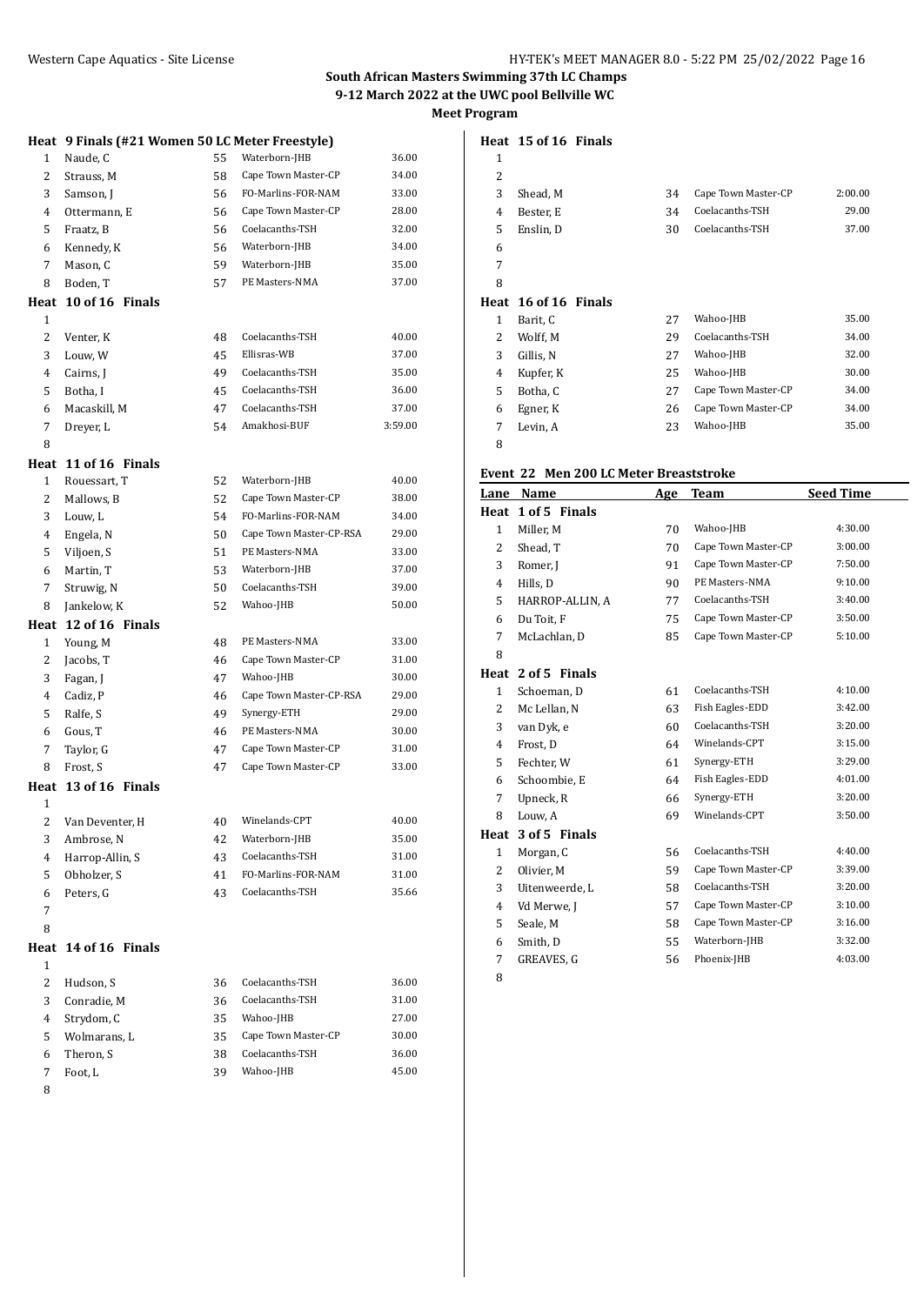## **Heat 4 Finals (#22 Men 200 LC Meter Breaststroke)**

| 1 |                    |    |                     |         |
|---|--------------------|----|---------------------|---------|
| 2 | Theron, H          | 51 | Coelacanths-TSH     | 3:28.00 |
| 3 | vd Westhuizen, T   | 50 | Curro-EZD           | 3:15.00 |
| 4 | van der Merwe, A   | 51 | MEGA-EKU            | 2:58.00 |
| 5 | Gilbert, O         | 52 | Cape Town Master-CP | 3:07.95 |
| 6 | Fubbs, M           | 50 | Wahoo-JHB           | 3:16.00 |
| 7 | STANTON, C         | 54 | Coelacanths-TSH     | 3:30.00 |
| 8 |                    |    |                     |         |
|   | Heat 5 of 5 Finals |    |                     |         |
| 1 | van Olst, M        | 47 | Waterborn-JHB       | 4:00.00 |
| 2 | Burger, J          | 49 | Cape Town Master-CP | 3:05.00 |
| 3 | Gasson, M          | 49 | Wahoo-JHB           | 3:10.00 |
| 4 | Parkin, T          | 42 | Wahoo-JHB           | 2:30.00 |
| 5 | van Reenen, T      | 41 | Synergy-ETH         | 3:50.00 |
| 6 | Rothschild, B      | 29 | Wahoo-JHB           | 2:45.00 |
| 7 | Parsons, A         | 38 | Wahoo-JHB           | 3:13.00 |
| 8 |                    |    |                     |         |

#### **Event 23 Women 200 LC Meter Breaststroke**

| Lane           | Name               | Age | <b>Team</b>         | <b>Seed Time</b> |
|----------------|--------------------|-----|---------------------|------------------|
| Heat           | 1 of 6 Finals      |     |                     |                  |
| $\mathbf{1}$   | Vorwerk Marren, I  | 71  | Coelacanths-TSH     | 5:15.00          |
| $\overline{c}$ | Godfrey, C         | 73  | Cape Town Master-CP | 4:30.00          |
| 3              | Thatcher, A        | 70  | Synergy-ETH         | 3:52.00          |
| 4              | Benjamin, L        | 71  | PE Masters-NMA      | 4:47.00          |
| 5              | Saunders, W        | 87  | Synergy-ETH         | 10:56.00         |
| 6              | Kloos, K           | 97  | Cape Town Master-CP | 8:45.00          |
| 7              | Rees, I            | 78  | Coelacanths-TSH     | 6:30.00          |
| 8              | HURWITZ, S         | 80  | Coelacanths-TSH     | 5:00.00          |
| Heat           | 2 of 6 Finals      |     |                     |                  |
| $\mathbf{1}$   | Keys, E            | 63  | Coelacanths-TSH     | 5:00.00          |
| 2              | Iv Vuuren, H       | 63  | Coelacanths-TSH     | 4:10.00          |
| 3              | <b>VERRYN, S</b>   | 61  | Coelacanths-TSH     | 3:45.00          |
| 4              | MOLLER, H          | 63  | Coelacanths-TSH     | 4:30.00          |
| 5              | Louw, N            | 67  | Winelands-CPT       | 4:05.00          |
| 6              | Donnelly, C        | 65  | Cape Town Master-CP | 4:00.00          |
| 7              | Matley, T          | 65  | Cape Town Master-CP | 4:02.00          |
| 8              |                    |     |                     |                  |
|                | Heat 3 of 6 Finals |     |                     |                  |
| $\mathbf{1}$   |                    |     |                     |                  |
| $\overline{c}$ | Fuchs, M           | 58  | Cape Town Master-CP | 4:20.00          |
| 3              | Sheehy, J          | 58  | Fish Eagles-EDD     | 3:45.00          |
| 4              | van Bassen, C      | 58  | Synergy-ETH         | 3:26.00          |
| 5              | Dressler, A        | 58  | Coelacanths-TSH     | 3:30.00          |
| 6              | Smith, R           | 58  | Waterborn-JHB       | 3:49.00          |
| 7              | Burbidge, F        | 58  | Amakhosi-BUF        | 6:00.00          |
|                |                    |     |                     |                  |

|                | Heat 4 of 6 Finals |    |                         |         |
|----------------|--------------------|----|-------------------------|---------|
| $\mathbf{1}$   |                    |    |                         |         |
| 2              |                    |    |                         |         |
| 3              | Labuschagne, P     | 50 | Curro-EZD               | 3:20.00 |
| 4              |                    |    |                         |         |
| 5              | Bihl, K            | 52 | Cape Town Master-CP     | 3:16.00 |
| 6              | Hayes, A           | 53 | Wahoo-JHB               | 3:30.00 |
| 7              |                    |    |                         |         |
| 8              |                    |    |                         |         |
|                | Heat 5 of 6 Finals |    |                         |         |
| $\mathbf{1}$   |                    |    |                         |         |
| $\overline{c}$ | van Niekerk, C     | 49 | Aqua Ahlete-JHB         | 4:00.00 |
| 3              | Osborne, T         | 49 | Fish Eagles-EDD         | 3:30.00 |
| 4              | Van Breda, B       | 47 | Cape Town Master-CP-RSA | 3:08.00 |
| 5              | Ralfe, S           | 49 | Synergy-ETH             | 3:10.00 |
| 6              | Louw, W            | 45 | Ellisras-WB             | 4:00.00 |
| 7              |                    |    |                         |         |
| 8              |                    |    |                         |         |
|                | Heat 6 of 6 Finals |    |                         |         |
| $\mathbf{1}$   | Conradie, M        | 36 | Coelacanths-TSH         | 3:29.00 |

# 2 Steenkamp, A 36 Cape Town Master-CP 3:20.00 3 Maritz, J 37 Synergy-ETH 3:26.00 Botes, N 33 Wahoo-JHB 3:35.00 5 Westphal, J 31 Amakhosi-BUF 3:54.00 Levin, A 23 Wahoo-JHB 3:30.00 7 Harrop-Allin, S 43 Coelacanths-TSH 3:00.00 Ledbitter, D 29 Wahoo-JHB 3:45.00

#### **Event 24 Men 50 LC Meter Butterfly**

| LVCIIC 27 MCH JO LG MCICI DUCICI IIV |                     |     |                     |                  |  |  |
|--------------------------------------|---------------------|-----|---------------------|------------------|--|--|
| Lane                                 | Name                | Age | <b>Team</b>         | <b>Seed Time</b> |  |  |
|                                      | Heat 1 of 11 Finals |     |                     |                  |  |  |
| $\mathbf{1}$                         | Neu-Ner, M          | 75  | Wahoo-JHB           | 2:17.00          |  |  |
| 2                                    | LARCOMBE, P         | 75  | Synergy-ETH         | 55.00            |  |  |
| 3                                    | Du Toit, F          | 75  | Cape Town Master-CP | 50.00            |  |  |
| 4                                    | Matisonn, C         | 77  | Cape Town Master-CP | 40.00            |  |  |
| 5                                    | PETERSEN, J         | 77  | Phoenix-JHB         | 52.00            |  |  |
| 6                                    | Parkin, B           | 78  | Amakhosi-BUF        | 59.00            |  |  |
| 7                                    | McLachlan, D        | 85  | Cape Town Master-CP | 58.00            |  |  |
| 8                                    |                     |     |                     |                  |  |  |
|                                      | Heat 2 of 11 Finals |     |                     |                  |  |  |
| $\mathbf{1}$                         |                     |     |                     |                  |  |  |
| 2                                    | Bolstridge, M       | 73  | Synergy-ETH         | 40.00            |  |  |
| 3                                    | Kitsopoulos, S      | 71  | Aqua Ahlete-JHB     | 40.00            |  |  |
| 4                                    | Cheadle, H          | 73  | Cape Town Master-CP | 38.00            |  |  |
| 5                                    | Tozer, T            | 72  | Cape Town Master-CP | 40.00            |  |  |
| 6                                    | Hodges, M           | 69  | Cape Town Master-CP | 45.00            |  |  |
| 7                                    | Gordon-Davis, C     | 67  | MEGA-EKU            | 52.00            |  |  |
| 8                                    |                     |     |                     |                  |  |  |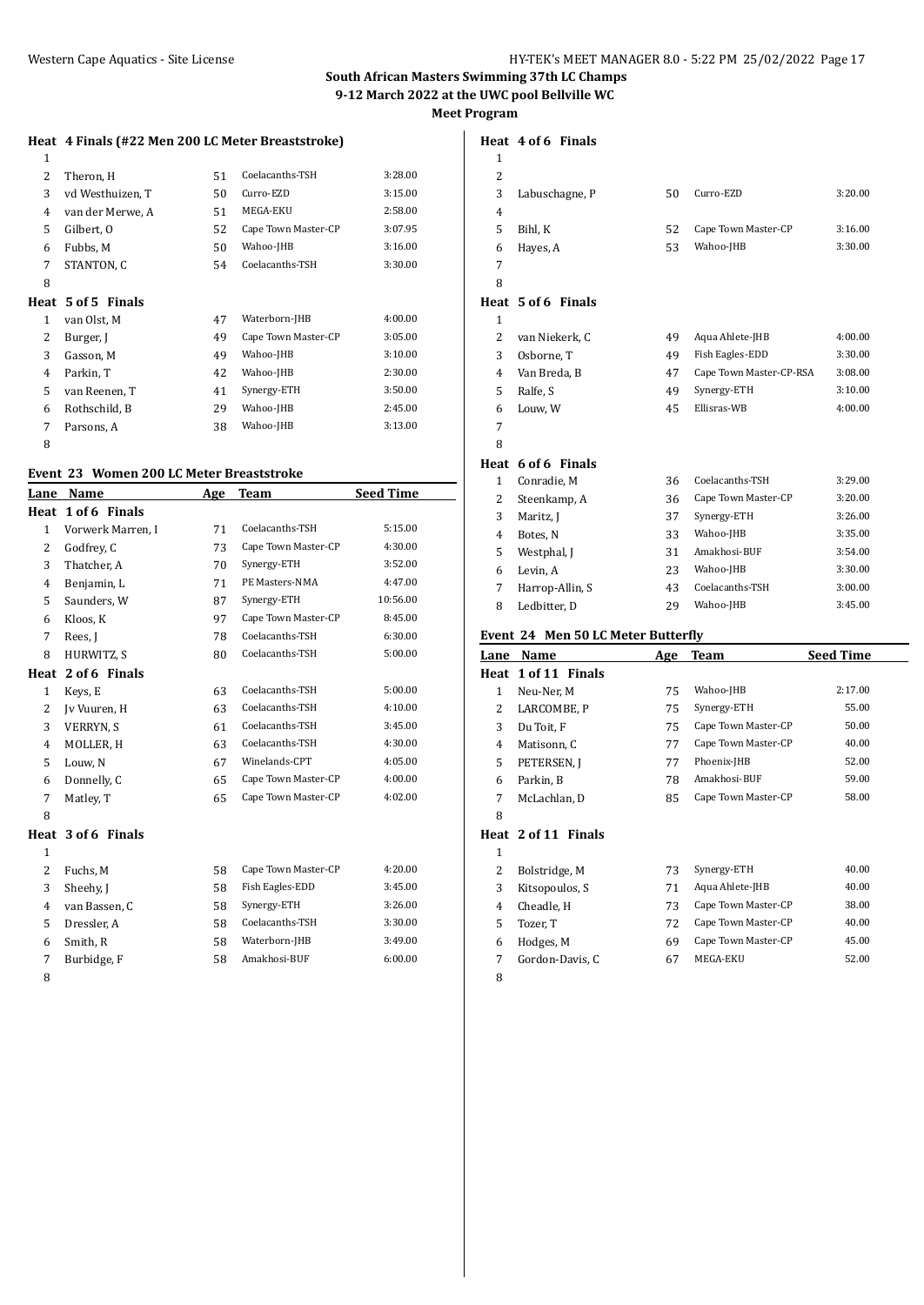|  |  |  |  |  |  |  |  |  | Meet Program |
|--|--|--|--|--|--|--|--|--|--------------|
|--|--|--|--|--|--|--|--|--|--------------|

**Heat 9 of 11 Finals**

|                      | Heat 3 Finals (#24 Men 50 LC Meter Butterfly) |          |                                                |                |
|----------------------|-----------------------------------------------|----------|------------------------------------------------|----------------|
| 1                    | Kloos, R                                      | 67       | Cape Town Master-CP                            | 42.00          |
| 2                    | ARBUTHNOT, D                                  | 69       | Coelacanths-TSH                                | 38.00          |
| 3                    | Salamon, G                                    | 66       | FO-Marlins-FOR-NAM                             | 34.00          |
| 4                    | Steynberg, A                                  | 66       | Cape Town Master-CP                            | 29.00          |
| 5                    | Cones, K                                      | 67       | Cape Town Master-CP                            | 32.00          |
| 6                    | Roothman, A                                   | 68       | Cape Town Master-CP                            | 35.00          |
| 7                    | Winfield, M                                   | 67       | Cape Town Master-CP                            | 41.00          |
| 8                    | Tepper, M                                     | 68       | MEGA-EKU                                       | 43.00          |
| Heat                 | 4 of 11 Finals                                |          |                                                |                |
| $\mathbf{1}$         |                                               |          |                                                |                |
| $\overline{c}$       | Schoombie, E                                  | 64       | Fish Eagles-EDD                                | 40.00          |
| 3                    | Hendricks, N                                  | 64       | Cape Town Master-CP                            | 35.00          |
| 4                    | van Dyk, e                                    | 60       | Coelacanths-TSH                                | 32.00          |
| 5                    | Brinkman, C                                   | 60       | FO-Marlins-FOR-NAM                             | 34.00          |
| 6                    | Holshausen, R                                 | 64       | Cape Town Master-CP                            | 35.00          |
| 7                    | GORDON-DAVIS, K                               | 62       | MEGA-EKU                                       | 45.00          |
| 8                    |                                               |          |                                                |                |
| Heat                 | 5 of 11 Finals                                |          |                                                |                |
| $\mathbf{1}$         | CROWTHER, B                                   | 53       | Wahoo-JHB                                      | 46.00          |
| 2                    | Alexander, R                                  | 54       | Cape Town Master-CP                            | 35.00          |
| 3                    | Riccardi, R                                   | 50       | MEGA-EKU                                       | 34.00          |
| 4                    | Papadopoulos, T                               | 50       | Coelacanths-TSH                                | 34.00          |
| 5                    | Bradshaw, G                                   | 53       | Waterborn-JHB                                  | 34.00          |
| 6                    | Theunissen, B                                 | 52       | Cape Town Master-CP                            | 36.00          |
| 7                    | Henry JR, P                                   | 58       | PE Masters-NMA                                 | 1:00.00        |
| 8                    |                                               |          |                                                |                |
| Heat                 | 6 of 11 Finals                                |          |                                                |                |
| 1                    | Davy, K                                       | 59       | Wahoo-JHB                                      | 39.00          |
| 2                    | von Bardeleben, T                             | 58       | Wahoo-JHB                                      | 32.00          |
| 3                    | Vd Merwe, J                                   | 57       | Cape Town Master-CP                            | 30.00          |
| 4                    | Ruck, H                                       | 57       | Coelacanths-TSH                                | 28.00          |
| 5                    | McLeRoth, G                                   | 55       | Cape Town Master-CP                            | 30.00          |
| 6                    | Orton, N                                      | 59       | Cape Town Master-CP                            | 31.00          |
| 7                    | Clark, D                                      | 55       | Synergy-ETH                                    | 35.00          |
| 8                    | Smith, D                                      | 55       | Waterborn-JHB                                  | 42.00          |
|                      | Heat 7 of 11 Finals                           |          |                                                |                |
| $\mathbf{1}$         | Thompson, G                                   | 51       | Aqua Ahlete-JHB                                | 32.00          |
| 2                    | Clark, T                                      | 51       | Cape Town Master-CP                            | 31.00          |
| 3<br>4               | Cloete-Hopkins, A<br>Kahn, G                  | 51<br>52 | Cape Town Master-CP-RSA<br>Cape Town Master-CP | 30.00<br>28.00 |
| 5                    | Taylor, R                                     | 53       | Cape Town Master-CP                            | 28.00          |
| 6                    | du Plessis, T                                 | 52       | Synergy-ETH                                    | 30.00          |
| 7                    | Baleka Bey, S                                 | 52       | FO-Marlins-FOR-NAM                             | 31.00          |
| 8                    | Raccanello, G                                 | 52       | MEGA-EKU                                       | 32.00          |
|                      | 8 of 11 Finals                                |          |                                                |                |
| Heat<br>$\mathbf{1}$ | Groenevelt, J                                 | 46       | Cape Town Master-CP                            | 35.00          |
| 2                    | Mastenbroek, R                                | 46       | Cape Town Master-CP                            | 31.00          |
| 3                    | Richards, J                                   | 45       | Cape Town Master-CP                            | 28.00          |
| 4                    | Allan, M                                      | 45       | Synergy-ETH                                    | 26.00          |
| 5                    | Markgraaff, R                                 | 48       | Wahoo-JHB                                      | 28.00          |
| 6                    | Ford, A                                       | 47       | Wahoo-JHB                                      | 30.00          |
| 7                    | Steenkamp, N                                  | 45       | Cape Town Master-CP                            | 31.00          |
| 8                    |                                               |          |                                                |                |
|                      |                                               |          |                                                |                |

| $\mathbf{1}$   |                                      |    |                     |       |
|----------------|--------------------------------------|----|---------------------|-------|
| 2              |                                      |    |                     |       |
| 3              | Gerber, E                            | 44 | Fish Eagles-EDD     | 37.00 |
| $\overline{4}$ | Allan, B                             | 41 | Synergy-ETH         | 32.00 |
| 5              | Sassen, G                            | 40 | Synergy-ETH         | 34.00 |
| 6              |                                      |    |                     |       |
| 7              |                                      |    |                     |       |
| 8              |                                      |    |                     |       |
| Heat           | 10 of 11 Finals                      |    |                     |       |
| 1              | Iv Vuuren, I                         | 39 | BLSS-MAN-MA         | 34.00 |
| 2              | Honiball, M                          | 39 | FO-Marlins-FOR-NAM  | 32.00 |
| 3              | Louw, D                              | 39 | FO-Marlins-FOR-NAM  | 29.00 |
| 4              | Geldenhuvs, J                        | 36 | Cape Town Master-CP | 27.00 |
| 5              | Lalin, L                             | 39 | Cape Town Master-CP | 29.00 |
| 6              | Kok, C                               | 35 | Coelacanths-TSH     | 30.00 |
| 7              | Prodehl, M                           | 36 | Cape Town Master-CP | 32.00 |
| 8              |                                      |    |                     |       |
| Heat           | 11 of 11 Finals                      |    |                     |       |
| $\mathbf{1}$   | Bowers, M                            | 27 | Cape Town Master-CP | 32.00 |
| 2              | Adamson, H                           | 29 | Synergy-ETH         | 30.50 |
| 3              | Rothschild, B                        | 29 | Wahoo-JHB           | 27.00 |
| $\overline{4}$ | Opperman, N                          | 29 | Cape Town Master-CP | 27.00 |
| 5              | Marchi, R                            | 26 | Wahoo-JHB           | 28.00 |
| 6              | Winfield, P                          | 28 | Cape Town Master-CP | 31.00 |
| 7              | Dellieu. P                           | 24 | Wahoo-JHB           | 36.00 |
| 8              | van Wyk, J                           | 30 | Coelacanths-TSH     | 25.00 |
|                |                                      |    |                     |       |
|                | Event 25 Women 50 LC Meter Butterfly |    |                     |       |

| EVEIR 25 WOMEN SO LC METER BUTTERITY |                    |     |                     |                  |  |  |
|--------------------------------------|--------------------|-----|---------------------|------------------|--|--|
| Lane                                 | Name               | Age | <b>Team</b>         | <b>Seed Time</b> |  |  |
|                                      | Heat 1 of 8 Finals |     |                     |                  |  |  |
| 1                                    | GRAY, A            | 74  | Synergy-ETH         | 1:28.00          |  |  |
| 2                                    | Kruger, S          | 73  | Cape Town Master-CP | 55.00            |  |  |
| 3                                    | Mons, M            | 71  | Phoenix-JHB         | 44.00            |  |  |
| 4                                    | Lawless, H         | 73  | Wahoo-JHB           | 52.00            |  |  |
| 5                                    | CLARK, R           | 74  | Synergy-ETH         | 1:05.00          |  |  |
| 6                                    | HURWITZ, S         | 80  | Coelacanths-TSH     | 1:00.00          |  |  |
| 7                                    | Craig, E           | 77  | PE Masters-NMA      | 48.00            |  |  |
| 8                                    |                    |     |                     |                  |  |  |
|                                      | Heat 2 of 8 Finals |     |                     |                  |  |  |
| $\mathbf{1}$                         |                    |     |                     |                  |  |  |
| 2                                    | Matley, T          | 65  | Cape Town Master-CP | 55.00            |  |  |
| 3                                    | BAILEY, C          | 68  | Synergy-ETH         | 49.00            |  |  |
| 4                                    | Reen, P            | 65  | PE Masters-NMA      | 40.00            |  |  |
| 5.                                   | Lion-Cachet, A     | 67  | Aqua Ahlete-JHB     | 45.00            |  |  |
| 6                                    | Hayselden, J       | 66  | PE Masters-NMA      | 50.00            |  |  |
| 7                                    | Mienie, E          | 67  | Coelacanths-TSH     | 59.00            |  |  |
| 8                                    |                    |     |                     |                  |  |  |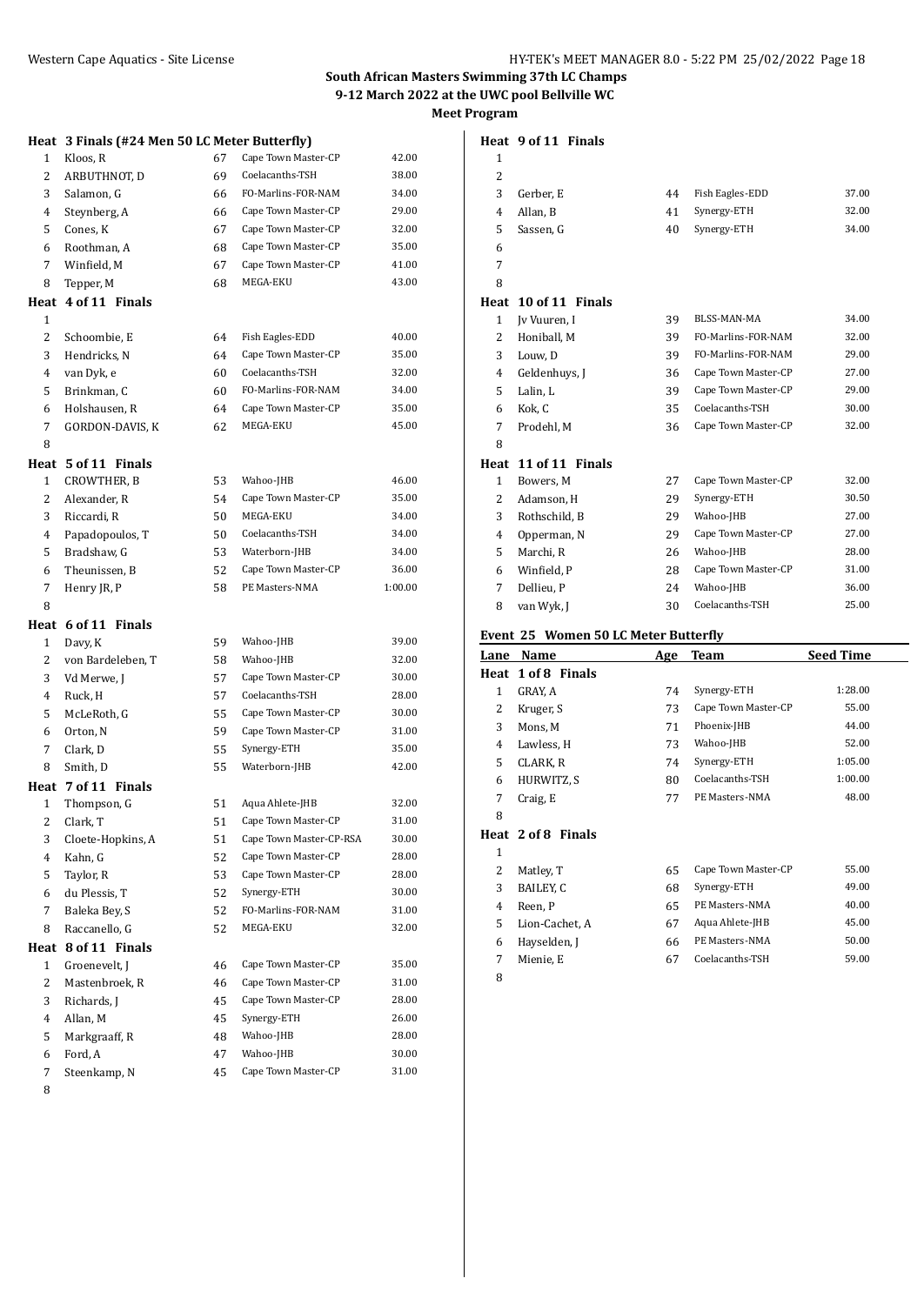**Heat 3 Finals (#25 Women 50 LC Meter Butterfly)**

# **South African Masters Swimming 37th LC Champs 9-12 March 2022 at the UWC pool Bellville WC**

**Meet Program**

| 1              |                    |    |                         |         |
|----------------|--------------------|----|-------------------------|---------|
| 2              | Gibson, K          | 61 | Coelacanths-TSH         | 1:00.00 |
| 3              | Welgemoed, J       | 61 | Cape Town Master-CP     | 49.00   |
| 4              | Stanford, C        | 61 | Cape Town Master-CP     | 35.00   |
| 5              | VERRYN, S          | 61 | Coelacanths-TSH         | 39.00   |
| 6              | O'Brien. C         | 62 | Aqua Ahlete-JHB         | 50.00   |
| 7              | Farrelly, L        | 60 | Fish Eagles-EDD         | 1:05.00 |
| 8              |                    |    |                         |         |
|                | Heat 4 of 8 Finals |    |                         |         |
| 1              | Pietrobon, C       | 55 | Fish Eagles-EDD         | 1:05.00 |
| 2              | Sheehy, J          | 58 | Fish Eagles-EDD         | 41.00   |
| 3              | DORLAS, S          | 56 | Coelacanths-TSH         | 38.00   |
| 4              | Ottermann, E       | 56 | Cape Town Master-CP     | 31.00   |
| 5              | Samson, J          | 56 | FO-Marlins-FOR-NAM      | 36.00   |
| 6              | Fraatz, B          | 56 | Coelacanths-TSH         | 38.00   |
| 7              | Smith, R           | 58 | Waterborn-JHB           | 48.00   |
| 8              |                    |    |                         |         |
|                | Heat 5 of 8 Finals |    |                         |         |
| 1              |                    |    |                         |         |
| 2              | Munnik, E          | 54 | Coelacanths-TSH         | 55.00   |
| 3              | McBey, A           | 51 | Synergy-ETH             | 46.00   |
| 4              | Engela, N          | 50 | Cape Town Master-CP-RSA | 35.00   |
| 5              | Louw, L            | 54 | FO-Marlins-FOR-NAM      | 39.00   |
| 6              | Struwig, N         | 50 | Coelacanths-TSH         | 48.00   |
| 7              |                    |    |                         |         |
| 8              |                    |    |                         |         |
|                | Heat 6 of 8 Finals |    |                         |         |
| 1              | Cairns, J          | 49 | Coelacanths-TSH         | 39.00   |
| 2              | Troup, B           | 48 | Wahoo-JHB               | 36.00   |
| 3              | Fagan, J           | 47 | Wahoo-JHB               | 34.00   |
| 4              | Cadiz, P           | 46 | Cape Town Master-CP-RSA | 33.00   |
| 5              | Gous, T            | 46 | PE Masters-NMA          | 33.00   |
| 6              | Frost, S           | 47 | Cape Town Master-CP     | 36.00   |
| 7              | Jacobs, T          | 46 | Cape Town Master-CP     | 37.00   |
| 8              | Louw, W            | 45 | Ellisras-WB             | 40.00   |
|                | Heat 7 of 8 Finals |    |                         |         |
| 1              |                    |    |                         |         |
| $\overline{c}$ | Vreenegoor, J      | 40 | Waterborn-JHB           | 40.00   |
| 3              | Saporta, A         | 42 | PE Masters-NMA          | 34.00   |
| 4              | King, S            | 42 | Cape Town Master-CP     | 36.00   |
| 5              | Theron, S          | 38 | Coelacanths-TSH         | 41.00   |
| 6              | Strydom, C         | 35 | Wahoo-JHB               | 31.00   |
| 7              | Smith, M           | 37 | Cape Town Master-CP     | 32.00   |
| 8              |                    |    |                         |         |
| Heat           | 8 of 8 Finals      |    |                         |         |
| 1              |                    |    |                         |         |
| $\overline{c}$ | Westphal, J        | 31 | Amakhosi-BUF            | 1:00.00 |
| 3              | Bester, E          | 34 | Coelacanths-TSH         | 33.00   |
| 4              | Henderson, D       | 34 | PE Masters-NMA          | 35.00   |
| 5              | Barit, C           | 27 | Wahoo-JHB               | 49.00   |
| 6              | Gillis, N          | 27 | Wahoo-JHB               | 34.00   |
| $\sqrt{ }$     | Egner, K           | 26 | Cape Town Master-CP     | 38.00   |
| 8              |                    |    |                         |         |
|                |                    |    |                         |         |

# **Event 26 Mixed 800 LC Meter Freestyle**

| Lane | Name                | <u>Age</u> | Team                | <b>Seed Time</b> |  |
|------|---------------------|------------|---------------------|------------------|--|
|      | Heat 1 of 14 Finals |            |                     |                  |  |
| 1    |                     |            |                     |                  |  |
| 2    |                     |            |                     |                  |  |
| 3    | Hughes, D           | W76        | Synergy-ETH         | 25:00.00         |  |
| 4    | WALLACE, R          | M81        | Waterborn-JHB       | 24:00.00         |  |
| 5    | Grobler, K          | M59        | Coelacanths-TSH     | 25:00.00         |  |
| 6    |                     |            |                     |                  |  |
| 7    |                     |            |                     |                  |  |
| 8    |                     |            |                     |                  |  |
|      | Heat 2 of 14 Finals |            |                     |                  |  |
| 1    | Duncombe, B         | M80        | Coelacanths-TSH     | 23:00.00         |  |
| 2    | WOLPE, R            | M85        | Phoenix-JHB         | 22:00.00         |  |
| 3    | Tottle, K           | W74        | Amakhosi-BUF        | 21:00.00         |  |
| 4    | FERREIRA, M         | W73        | Wahoo-JHB           | 20:35.00         |  |
| 5    | Vorwerk Marren, I   | W71        | Coelacanths-TSH     | 21:00.00         |  |
| 6    | Jennings, R         | M77        | Coelacanths-TSH     | 22:00.00         |  |
| 7    | Dixon, J            | W81        | Fish Eagles-EDD     | 22:00.00         |  |
| 8    |                     |            |                     |                  |  |
| Heat | 3 of 14 Finals      |            |                     |                  |  |
| 1    | Burbidge, F         | W58        | Amakhosi-BUF        | 19:34.00         |  |
| 2    | Lloyd, D            | W64        | Synergy-ETH         | 18:03.00         |  |
| 3    | Vorster, M          | W66        | Phoenix-JHB         | 17:45.00         |  |
| 4    | Meaker, J           | W74        | MEGA-EKU            | 17:30.00         |  |
| 5    | Myers, W            | M78        | Wahoo-JHB           | 17:30.00         |  |
| 6    | Harington, R        | W69        | PE Masters-NMA      | 18:00.00         |  |
| 7    | Rees, J             | W78        | Coelacanths-TSH     | 19:00.00         |  |
| 8    | Keys, E             | W63        | Coelacanths-TSH     | 20:21.00         |  |
|      | Heat 4 of 14 Finals |            |                     |                  |  |
| 1    | Janssens, G         | W78        | Coelacanths-TSH     | 17:00.00         |  |
| 2    | CLARK, R            | W74        | Synergy-ETH         | 16:40.00         |  |
| 3    | Dreyer, L           | W54        | Amakhosi-BUF        | 16:20.00         |  |
| 4    | de Kock, L          | W64        | Cape Town Master-CP | 16:12.00         |  |
| 5    | SWANEPOEL, P        | M73        | Coelacanths-TSH     | 16:15.00         |  |
| 6    | Black, J            | W65        | Fish Eagles-EDD     | 16:25.00         |  |
| 7    | Ledbitter, D        | W29        | Wahoo-JHB           | 17:00.00         |  |
| 8    | vd Berg, E          | W66        | Coelacanths-TSH     | 17:20.00         |  |
|      | Heat 5 of 14 Finals |            |                     |                  |  |
| 1    | O'Brien, C          | W62        | Aqua Ahlete-JHB     | 16:00.00         |  |
| 2    | FYFE, D             | M82        | Coelacanths-TSH     | 16:00.00         |  |
| 3    | Schoeman, D         | M61        | Coelacanths-TSH     | 15:41.00         |  |
| 4    | MALTBY, D           | M75        | Phoenix-JHB         | 15:30.00         |  |
| 5    | Wallace, M          | W61        | Fish Eagles-EDD     | 15:37.00         |  |
| 6    | Louw, N             | W67        | Winelands-CPT       | 15:50.00         |  |
| 7    | Hughes, J           | M79        | Synergy-ETH         | 16:00.00         |  |
| 8    | Muller, J           | M52        | Aqua Ahlete-JHB     | 16:00.00         |  |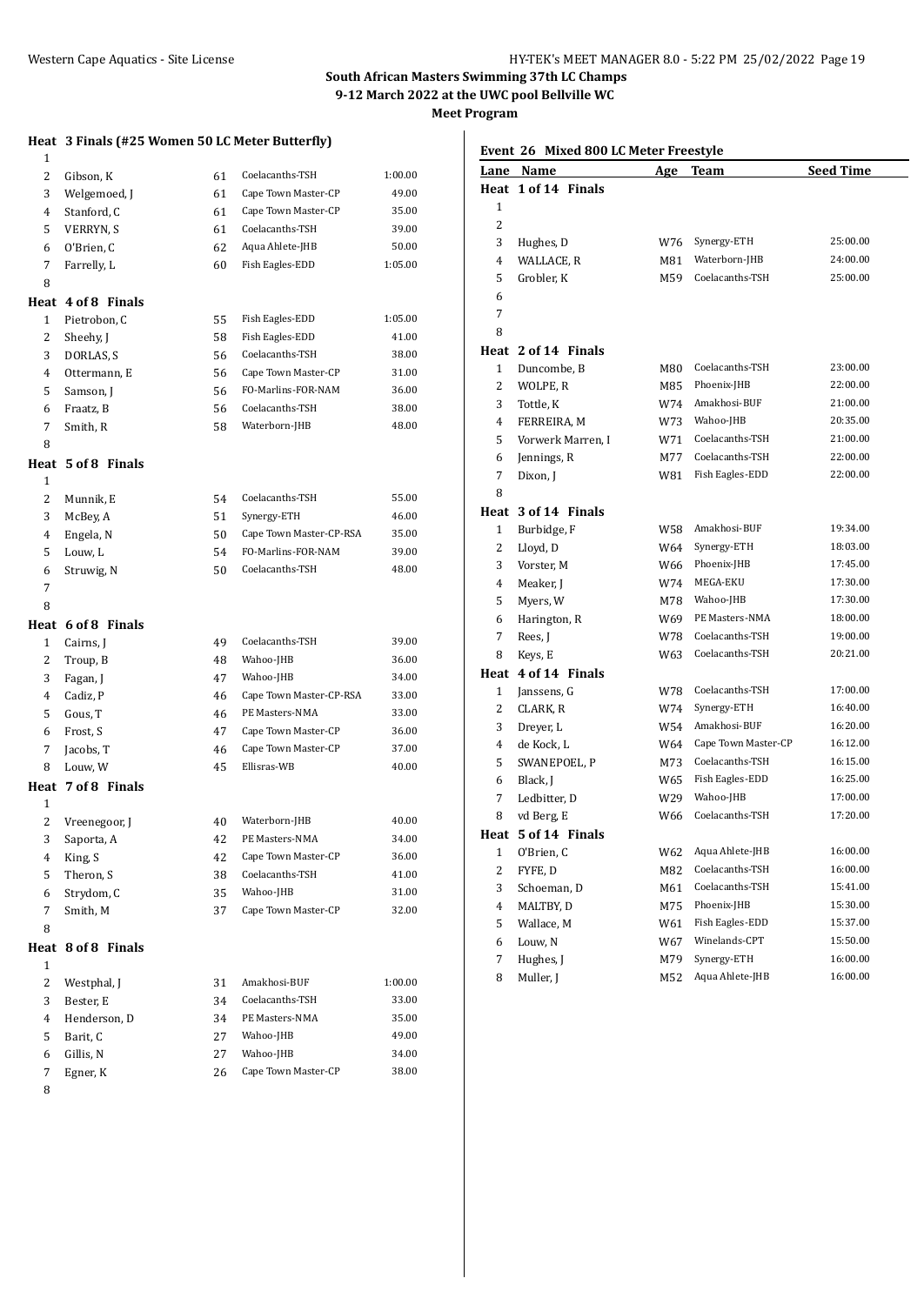|              | Heat 6 Finals (#26 Mixed 800 LC Meter Freestyle) |            |                                |                      |
|--------------|--------------------------------------------------|------------|--------------------------------|----------------------|
| 1            | Botha, I                                         | W45        | Coelacanths-TSH                | 15:30.00             |
| 2            | Harker, G                                        | M67        | Wahoo-JHB                      | 15:30.00             |
| 3            | Sundelowitz, S                                   | M72        | Coelacanths-TSH                | 15:00.00             |
| 4            | Fuchs, M                                         | W58        | Cape Town Master-CP            | 15:00.00             |
| 5            | FOSTER, K                                        | W63        | Coelacanths-TSH                | 15:00.00             |
| 6            | Grobler, J                                       | W57        | Coelacanths-TSH                | 15:08.00             |
| 7            | Murray, S                                        | W62        | Wahoo-JHB                      | 15:30.00             |
| 8            | Godfrey, C                                       | W73        | Cape Town Master-CP            | 15:30:00             |
| Heat         | 7 of 14 Finals                                   |            |                                |                      |
| $\mathbf{1}$ | GREAVES, G                                       | M56        | Phoenix-JHB                    | 14:50.00             |
| 2            | IRELAND, J                                       | W72        | Synergy-ETH                    | 14:38.00             |
| 3            | BRIDGES, C                                       | W60        | Wahoo-JHB                      | 14:30.00             |
| 4            | Mitchell, T                                      | M75        | Wahoo-JHB                      | 14:20.00             |
| 5            | LARCOMBE, P                                      | M75        | Synergy-ETH                    | 14:30.00             |
| 6            | Clarke, J                                        | W61        | Cape Town Master-CP            | 14:30.00             |
| 7            | van Reenen, T                                    | M41        | Synergy-ETH                    | 14:45.00             |
| 8            | Barit, C                                         | W27        | Wahoo-JHB                      | 15:00.00             |
|              | Heat 8 of 14 Finals                              |            |                                |                      |
| 1            | Bruining, C                                      | W62        | Coelacanths-TSH                | 14:02.00             |
| 2            | Botes, N                                         | W33        | Wahoo-JHB                      | 14:00.00             |
| 3            | Viljoen, S                                       | W51        | PE Masters-NMA                 | 14:00.00             |
| 4            | Carstens, F                                      | M52        | Coelacanths-TSH                | 14:00:00             |
| 5            | O'Brien, G                                       | M62        | Aqua Ahlete-JHB                | 14:00.00             |
| 6            | Patel, Z                                         | W52        | Cape Town Master-CP            | 14:00.00             |
| 7            | Grobler, S                                       | M58        | PE Masters-NMA                 | 14:02.00             |
| 8            | van Niekerk, C                                   | W49        | Aqua Ahlete-JHB                | 14:20.00             |
|              | Heat 9 of 14 Finals                              |            |                                |                      |
|              |                                                  |            |                                |                      |
|              |                                                  |            |                                |                      |
| 1            | Wallace, C                                       | M63        | Fish Eagles-EDD                | 13:52.00             |
| 2            | Macaskill, M                                     | W47        | Coelacanths-TSH                | 13:50.00             |
| 3            | Ambrose, N                                       | W42        | Waterborn-JHB                  | 13:30.00             |
| 4            | Skidmore, K                                      | M56        | Amakhosi-BUF                   | 13:30.00             |
| 5            | Brewis, J                                        | W68        | Cape Town Master-CP            | 13:30.00             |
| 6            | FOSTER, N                                        | W65        | Cape Town Master-CP            | 13:30.00             |
| 7            | Fitzpatrick, M                                   | W60        | FO-Marlins-FOR-NAM             | 13:50.00             |
| 8            | Msomi, T                                         | W26        | Synergy-ETH                    | 13:58.00             |
|              | Heat 10 of 14 Finals                             |            |                                |                      |
| $\mathbf{1}$ | Hayes, A                                         | W53        | Wahoo-JHB                      | 13:00.00             |
| 2            | Morgan, C                                        | M56        | Coelacanths-TSH                | 12:55.00             |
| 3            | DORLAS, S                                        | W56        | Coelacanths-TSH                | 12:45.00             |
| 4            | Bolstridge, M                                    | M73        | Synergy-ETH                    | 12:30.00             |
| 5            | van Bassen, C                                    | W58        | Synergy-ETH                    | 12:36.00             |
| 6            | Howieson, D                                      | M70        | Cape Town Master-CP            | 12:45.00             |
| 7            | Mons, M                                          | W71        | Phoenix-JHB                    | 12:59.00             |
| 8            | Naude, C                                         | W55        | Waterborn-JHB                  | 13:05.00             |
| Heat         | 11 of 14 Finals                                  |            |                                |                      |
| 1            | Pienaar, E                                       | W58        | Amakhosi-BUF                   | 12:30.00             |
| 2            | Spies, I                                         | M68        | Cape Town Master-CP            | 12:20.00             |
| 3            | Boshoff, A                                       | W50        | Cape Town Master-CP-RSA        | 12:00.00             |
| 4            | Fagan, J                                         | W47        | Wahoo-JHB                      | 12:00.00             |
| 5            | Steenkamp, N                                     | M45        | Cape Town Master-CP            | 12:00.00             |
| 6            | Clark, D                                         | M55        | Synergy-ETH                    | 12:00.00             |
| 7<br>8       | Vreenegoor, J<br>Frost, D                        | W40<br>M64 | Waterborn-JHB<br>Winelands-CPT | 12:30.00<br>12:30.00 |

|                | Heat 12 of 14 Finals |                 |                     |          |
|----------------|----------------------|-----------------|---------------------|----------|
| 1              | Ralfe, S             | W49             | Synergy-ETH         | 11:45.00 |
| 2              | Kennedy, K           | W <sub>56</sub> | Waterborn-JHB       | 11:40.00 |
| 3              | Gous, T              | W46             | PE Masters-NMA      | 11:30.00 |
| 4              | Murphy, P            | M61             | FO-Marlins-FOR-NAM  | 11:30.00 |
| 5              | Henderson, D         | W34             | PE Masters-NMA      | 11:30.00 |
| 6              | Saporta, A           | W42             | PE Masters-NMA      | 11:30.00 |
| 7              | Holshausen, R        | M64             | Cape Town Master-CP | 11:45.00 |
| 8              | Bruwer, C            | W42             | FO-Marlins-FOR-NAM  | 11:50.00 |
| Heat           | 13 of 14 Finals      |                 |                     |          |
| $\mathbf{1}$   | Coetzee, D           | W67             | Cape Town Master-CP | 11:20.00 |
| 2              | Collins, T           | M55             | Waterborn-JHB       | 11:15.00 |
| 3              | Fubbs, M             | M50             | Wahoo-JHB           | 11:14.00 |
| $\overline{4}$ | Young, R             | M58             | Cape Town Master-CP | 11:00.00 |
| 5              | Coetzee, I           | W43             | Coelacanths-TSH     | 11:12.00 |
| 6              | Trusler, I           | W63             | Coelacanths-TSH     | 11:15.00 |
| 7              | Upneck, R            | M66             | Synergy-ETH         | 11:15.00 |
| 8              | Sickel, I            | W46             | FO-Marlins-FOR-NAM  | 11:20.00 |
| Heat           | 14 of 14 Finals      |                 |                     |          |
| $\mathbf{1}$   | Nurse, K             | W43             | Cape Town Master-CP | 11:00.00 |
| 2              | Hodges, G            | M32             | Cape Town Master-CP | 10:35.00 |
| 3              | Ford, C              | M48             | Coelacanths-TSH     | 9:49.00  |
| 4              | Swart, X             | M62             | Coelacanths-TSH     | 13.00    |
| 5              | Marchi, R            | M26             | Wahoo-JHB           | 9:40.00  |
| 6              | Duffy, P             | M52             | PE Masters-NMA      | 10:30.00 |
| 7              | Semple, M            | M65             | MEGA-EKU            | 10:40.00 |
| 8              | Finn, J              | M61             | Wahoo-JHB           | 11:00.00 |

## **Event 27 Men 4x50 LC Meter Freestyle Relay**

|    | <b>Lane Team</b>       |      | Relav                  | <b>Seed Time</b> |
|----|------------------------|------|------------------------|------------------|
|    | Heat 1 of 5 Finals     |      |                        |                  |
| 1  |                        |      |                        |                  |
| 2  |                        |      |                        |                  |
| 3  | Coelacanths-TSH        | M280 | C-RSA                  | 3:29.00          |
|    | 1) Coetzer, H M67      |      | 2) Duncombe, B M80     |                  |
|    | 3) Iv Vuuren, C M67    |      | 4) Jennings, R M77     |                  |
| 4  | Phoenix-JHB            | M280 | A-RSA                  | 2:50.00          |
|    | 1) GREAVES, G M56      |      | 2) MALTBY, D M75       |                  |
|    | 3) WOLPE, R M85        |      | 4) PETERSEN, J M77     |                  |
| 5. | MEGA-EKU               | M240 | A-RSA                  | 2:55.00          |
|    | 1) GORDON-DAVIS, B M69 |      | 2) Gordon-Davis, C M67 |                  |
|    | 3) GORDON-DAVIS, K M62 |      | 4) Tepper, M M68       |                  |
| 6  |                        |      |                        |                  |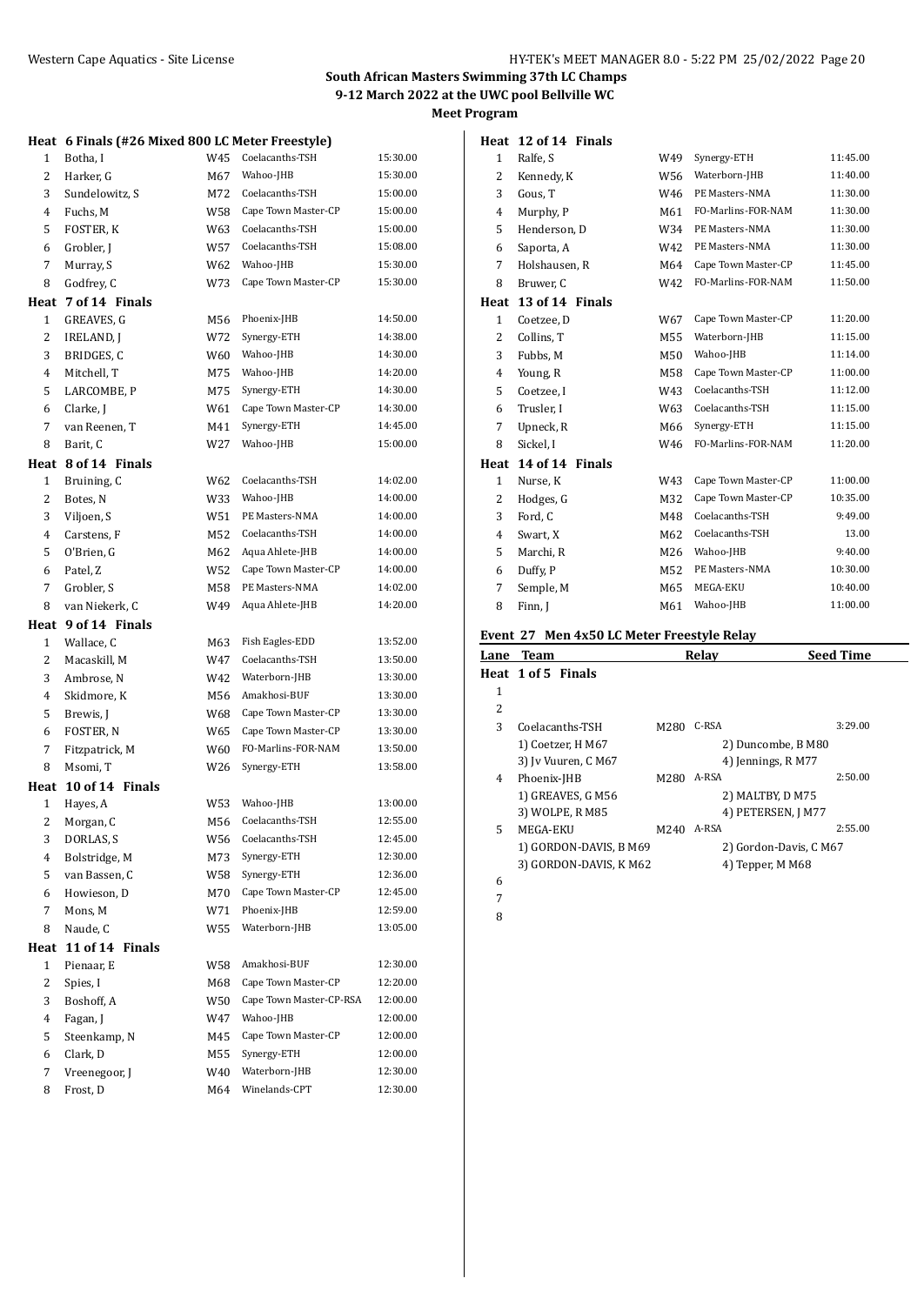# **Heat 2 Finals (#27 Men 4x50 LC Meter Freestyle Relay)**

| $\mathbf{1}$   |                                        |            |                                  |         |
|----------------|----------------------------------------|------------|----------------------------------|---------|
| $\overline{c}$ | Wahoo-JHB                              | M240 F-RSA |                                  | 2:45.00 |
|                | 1) Kupfer, K M55                       |            | 2) CROWTHER, B M53               |         |
|                | 3) Neu-Ner, M M75                      |            | 4) Davy, K M59                   |         |
| 3              | Coelacanths-TSH                        | M280       | <b>B-RSA</b>                     | 2:33.00 |
|                | 1) HARROP-ALLIN, A M77                 |            | 2) Swart, X M62                  |         |
|                | 3) Sundelowitz, SM72                   |            | 4) van Niekerk, J M69            |         |
| 4              | Synergy-ETH                            | M280 A-RSA |                                  | 2:22.00 |
|                | 1) Bolstridge, M M73                   |            | 2) Hughes, J M79                 |         |
|                | 3) LARCOMBE, P M75                     |            | 4) Clark, D M55                  |         |
| 5              | Cape Town Master-CP                    | M240 D-RSA |                                  | 2:25.00 |
|                | 1) Alexander, R M54                    |            | 2) Seale, M M58                  |         |
|                | 3) Hodges, M M69                       |            | 4) McLachlan, D M85              |         |
| 6              | Fish Eagles-EDD                        | M240 A-RSA |                                  | 2:42.00 |
|                | 1) Kok, J M60                          |            | 2) Wallace, C M63                |         |
|                | 3) Mc Lellan, N M63                    |            | 4) Schoombie, E M64              |         |
| 7              | Wahoo-JHB                              | M280       | E-RSA                            | 2:45.00 |
|                | 1) Myers, W M78                        |            | 2) Schwartz, R M83               |         |
|                | 3) Finn, J M61                         |            | 4) Mitchell, T M75               |         |
| 8              |                                        |            |                                  |         |
|                | Heat 3 of 5 Finals                     |            |                                  |         |
| 1              | Fish Eagles-EDD                        | M120 A-RSA |                                  | 2:16.00 |
|                | 1) Weideman, A M51                     |            | 2) Weideman, R M24               |         |
|                | 3) Tallie, F M29                       |            | 4) Gerber, E M44                 |         |
| $\overline{2}$ | Coelacanths-TSH                        | M280 A-RSA |                                  | 2:11.00 |
|                | 1) ARBUTHNOT, D M69                    |            | 2) DOWNES, T M73                 |         |
|                | 3) FYFE, D M82                         |            | 4) Ruck, H M57                   |         |
| 3              | Cape Town Master-CP                    | M240 C-RSA |                                  | 2:07.00 |
|                | 1) Hendricks, N M64                    |            | 2) Stevens, D M61                |         |
|                | 3) Holshausen, R M64                   |            | 4) Theunissen, B M52             |         |
| 4              | FO-Marlins-FOR                         |            | M200 A-NAM                       | 2:04.00 |
|                | 1) Brinkman, C M60                     |            | 2) Theissen, A M52               |         |
|                | 3) Salamon, G M66                      |            | 4) Honiball, M M39               | 2:05.00 |
| 5              | Cape Town Master-CP                    | M280 A-RSA |                                  |         |
|                | 1) Shead, T M70                        |            | 2) Tozer, T M72                  |         |
| 6              | 3) Spies, I M68<br>Cape Town Master-CP | M280       | 4) Wilson, D M75<br><b>B-RSA</b> | 2:10.00 |
|                | 1) Winfield, M M67                     |            | 2) Roothman, A M68               |         |
|                | 3) Du Toit, F M75                      |            | 4) Howieson, D M70               |         |
| 7              | Wahoo-JHB                              | M240 D-RSA |                                  | 2:15.00 |
|                | 1) Fubbs, M M50                        |            | 2) Selmer-Olsen, S M70           |         |
|                | 3) Harker, G M67                       |            | 4) Duncan, R M60                 |         |
| 8              | Cape Town Master-CP                    | M280 C-RSA |                                  | 2:20.00 |
|                | 1) Kloos, R M67                        |            | 2) Bennetto, PM69                |         |
|                | 3) Cheadle, H M73                      |            | 4) Matisonn, C M77               |         |
|                |                                        |            |                                  |         |
|                |                                        |            |                                  |         |

|   | Heat 4 of 5 Finals                        |            |                                          |         |
|---|-------------------------------------------|------------|------------------------------------------|---------|
| 1 | Synergy-ETH                               | M200       | B-RSA                                    | 2:03.00 |
|   | 1) Sassen, G M40                          |            | 2) Upneck, R M66                         |         |
|   | 3) van Reenen, T M41                      |            | 4) vd Westhuizen, S M53                  |         |
| 2 | Cape Town Master-CP                       | M120 C-RSA |                                          | 2:00.00 |
|   | 1) Winfield, P M28                        |            | 2) Bowers, M M27                         |         |
|   | 3) Prodehl, M M36                         |            | 4) Kloos, M M36                          |         |
| 3 | Wahoo-JHB                                 | M200       | C-RSA                                    | 1:55.00 |
|   | 1) Ford, A M47                            |            | 2) Miller, M M70                         |         |
|   | 3) von Bardeleben, TM58                   |            | 4) Botes, R M34                          |         |
| 4 | Cape Town Master-CP                       | M160       | <b>B-RSA</b>                             | 1:54.00 |
|   | 1) Steenkamp, N M45                       |            | 2) Gilbert, O M52                        |         |
|   | 3) Groenevelt, J M46                      |            | 4) Collier, P M51                        |         |
| 5 | Wahoo-JHB                                 | M100       | A-RSA                                    | 1:55.00 |
|   | 1) Dellieu, P M24                         |            | 2) Rothschild, B M29                     |         |
|   | 3) Parsons, A M38                         |            | 4) Marchi, R M26                         |         |
| 6 | MEGA-EKU                                  | M200       | A-RSA                                    | 1:56.00 |
|   | 1) Raccanello, G M52                      |            | 2) Riccardi, R M50                       |         |
|   | 3) Semple, M M65                          |            | 4) van der Merwe, A M51                  |         |
| 7 | Waterborn-JHB                             | M200 A-RSA |                                          | 2:01.00 |
|   | 1) Collins, T M55                         |            | 2) Bradshaw, G M53                       |         |
|   | 3) Grobler, F M54                         |            | 4) van Olst, M M47                       |         |
| 8 | Coelacanths-TSH                           | M200 A-RSA |                                          | 2:04.00 |
|   | 1) Rankin, B M58                          |            | 2) STANTON, C M54                        |         |
|   | 3) Theron, H M51                          |            | 4) Morgan, C M56                         |         |
|   | Heat 5 of 5 Finals                        |            |                                          | 1:51.00 |
| 1 | Synergy-ETH                               | M160 A-RSA |                                          |         |
|   | 1) du Plessis, TM52                       |            | 2) Allan, B M41                          |         |
| 2 | 3) Adamson, H M29                         | M200 C-RSA | 4) Allan, M M45                          | 1:49.00 |
|   | Cape Town Master-CP<br>1) Vd Merwe, J M57 |            |                                          |         |
|   | 3) Orton, N M59                           |            | 2) Clark, T M51<br>4) Mastenbroek, R M46 |         |
| 3 | Cape Town Master-CP                       | M200       | <b>B-RSA</b>                             | 1:46.00 |
|   | 1) McLeRoth, G M55                        |            | 2) Cloete-Hopkins, A M51                 |         |
|   | 3) Kahn, G M52                            |            | 4) Taylor, R M53                         |         |
| 4 | Cape Town Master-CP                       | M160 A-RSA |                                          | 1:46.00 |
|   | 1) Lalin, L M39                           |            | 2) Richards, J M45                       |         |
|   | 3) Tyson, M M41                           |            | 4) WOODS, D M44                          |         |
| 5 | Cape Town Master-CP                       | M120       | <b>B-RSA</b>                             | 1:46.00 |
|   | 1) Opperman, N M29                        |            | 2) Geldenhuys, J M36                     |         |
|   | 3) O'Rahilly, R M36                       |            | 4) Hodges, G M32                         |         |
| 6 | Cape Town Master-CP                       | M240       | <b>B-RSA</b>                             | 1:48.00 |
|   | 1) Kruger, H M55                          |            | 2) Maughan, C M58                        |         |
|   | 3) Steynberg, A M66                       |            | 4) Cones, K M67                          |         |
| 7 | Wahoo-JHB                                 | M160       | <b>B-RSA</b>                             | 1:50.00 |
|   | 1) Markgraaff, R M48                      |            | 2) Gasson, M M49                         |         |
|   | 3) Parkin, T M42                          |            | 4) Pieters, J M49                        |         |
| 8 | Coelacanths-TSH                           | M160       | A-RSA                                    | 1:52.00 |
|   | 1) Kok, C M35                             |            | 2) van Wyk, J M30                        |         |
|   |                                           |            | 4) Papadopoulos, T M50                   |         |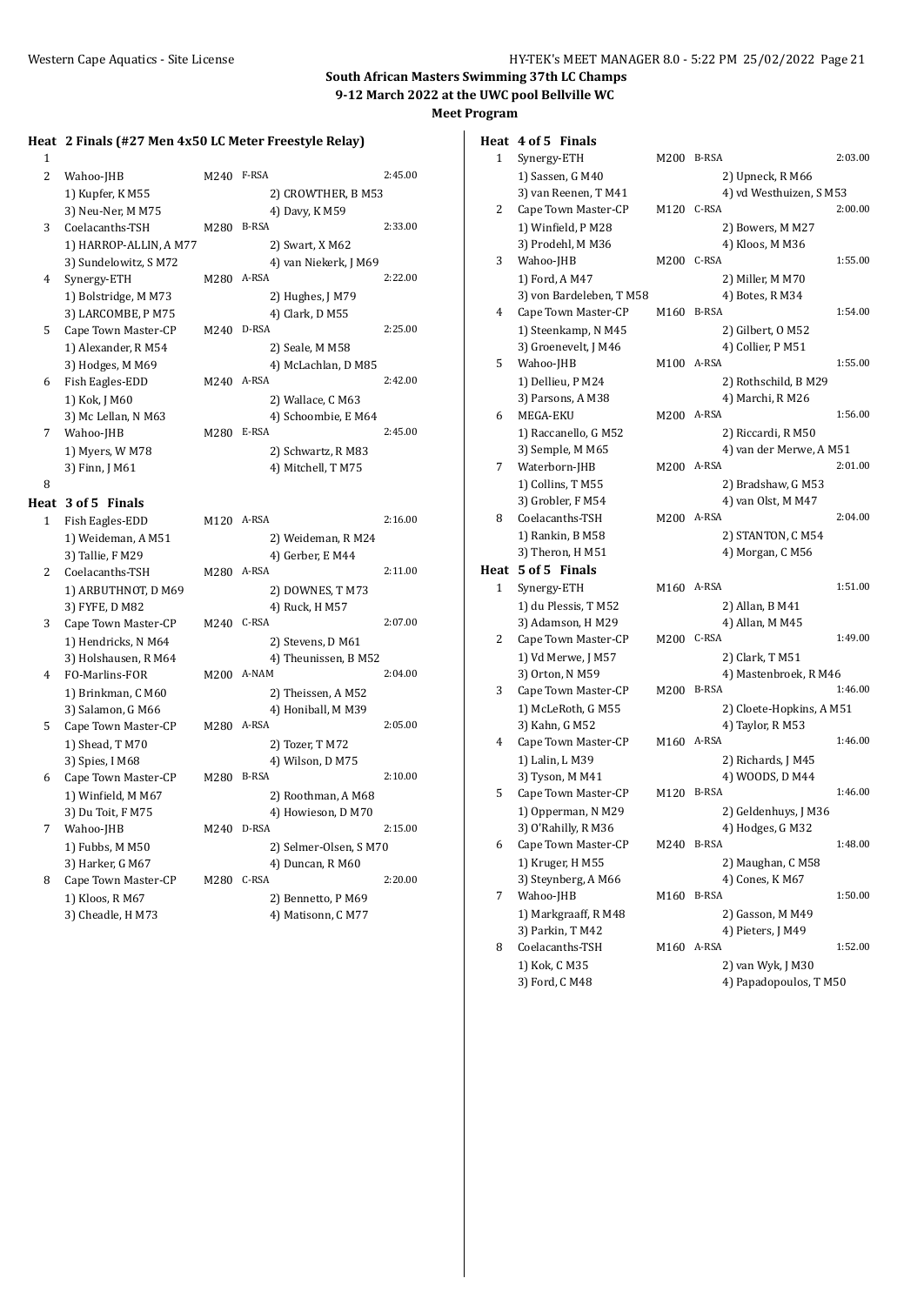| Event 28 Women 4x50 LC Meter Freestyle Relay |                          |            |                     |                  |  |  |
|----------------------------------------------|--------------------------|------------|---------------------|------------------|--|--|
| Lane                                         | <b>Team</b>              |            | Relay               | <b>Seed Time</b> |  |  |
|                                              | Heat 1 of 4 Finals       |            |                     |                  |  |  |
| 1                                            |                          |            |                     |                  |  |  |
| 2                                            |                          |            |                     |                  |  |  |
| 3                                            | Coelacanths-TSH          | W240 C-RSA |                     | 3:30.00          |  |  |
|                                              | 1) DORLAS, S W56         |            | 2) Munnik, E W54    |                  |  |  |
|                                              | 3) Vorwerk Marren, I W71 |            | 4) Keys, E W63      |                  |  |  |
| 4                                            | Coelacanths-TSH          | W240 B-RSA |                     | 3:11.00          |  |  |
|                                              | 1) Gibson, KW61          |            | 2) Jv Vuuren, H W63 |                  |  |  |
|                                              | 3) MOLLER, H W63         |            | 4) Sharp, D W55     |                  |  |  |
| 5                                            | Synergy-ETH              | W240 A-RSA |                     | 3:25.00          |  |  |
|                                              | 1) Lloyd, D W64          |            | 2) Griffiths, B W68 |                  |  |  |
|                                              | 3) GRAY, A W74           |            | 4) McBey, A W51     |                  |  |  |
| 6                                            |                          |            |                     |                  |  |  |
| 7                                            |                          |            |                     |                  |  |  |
| 8                                            |                          |            |                     |                  |  |  |
|                                              | Heat 2 of 4 Finals       |            |                     |                  |  |  |
| 1                                            | Coelacanths-TSH          | W200 C-RSA |                     | 3:09.00          |  |  |
|                                              | 1) Coetzee, I W43        |            | 2) vd Merwe, R W58  |                  |  |  |
|                                              | 3) Venter, K W48         |            | 4) Venter, M W56    |                  |  |  |
| $\overline{c}$                               | Coelacanths-TSH          | W240 A-RSA |                     | 2:55.00          |  |  |
|                                              | 1) Grobler, J W57        |            | 2) Mienie, E W67    |                  |  |  |
|                                              | 3) Struwig, N W50        |            | 4) vd Berg, E W66   |                  |  |  |
| 3                                            | Wahoo-JHB                | W200 D-RSA |                     | 2:45.00          |  |  |
|                                              | 1) BRIDGES, C W60        |            | 2) Jankelow, K W52  |                  |  |  |
|                                              | 3) Hayes, A W53          |            | 4) Troup, B W48     |                  |  |  |
| 4                                            | Cape Town Master-CP      | W280 A-RSA |                     | 2:41.00          |  |  |
|                                              | 1) Kruger, SW73          |            | 2) Brewis, J W68    |                  |  |  |
|                                              | 3) Donnelly, C W65       |            | 4) Zundorf, LW78    |                  |  |  |
| 5                                            | Synergy-ETH              | W280 A-RSA |                     | 2:45.00          |  |  |
|                                              | 1) BAILEY, C W68         |            | 2) IRELAND, J W72   |                  |  |  |
|                                              | 3) CLARK, R W74          |            | 4) Thatcher, A W70  |                  |  |  |
| 6                                            | Phoenix-JHB              | W280 A-RSA |                     | 2:46.00          |  |  |
|                                              | 1) CRAWFORD, LW72        |            | 2) Hulley, J W80    |                  |  |  |
|                                              | 3) Vorster, M W66        |            | 4) Mons, M W71      |                  |  |  |
| 7                                            | Coelacanths-TSH          | W280 A-RSA |                     | 3:03.00          |  |  |
|                                              | 1) Bruining, C W62       |            | 2) FYFE, J W75      |                  |  |  |
|                                              | 3) HURWITZ, SW80         |            | 4) Trusler, I W63   |                  |  |  |
| 8                                            | Wahoo-JHB                | W280 C-RSA |                     | 3:10.00          |  |  |
|                                              | 1) ALDER, E W65          |            | 2) Pieters, L W75   |                  |  |  |
|                                              | 3) FERREIRA, M W73       |            | 4) Lawless, H W73   |                  |  |  |
|                                              |                          |            |                     |                  |  |  |

# **Heat 3 of 4 Finals**

| 1            | Waterborn-JHB        | W200 B-RSA |                      | 2:39.00 |
|--------------|----------------------|------------|----------------------|---------|
|              | 1) Rouessart, TW52   |            | 2) Smith, R W58      |         |
|              | 3) Mason, C W59      |            | 4) Naude, C W55      |         |
| 2            | Wahoo-JHB            | W100 B-RSA |                      | 2:30.00 |
|              | 1) Levin, A W23      |            | 2) Barit, C W27      |         |
|              | 3) Ledbitter, D W29  |            | 4) Botes, N W33      |         |
| 3            | Synergy-ETH          | W160 A-RSA |                      | 2:20.00 |
|              | 1) van Bassen, C W58 |            | 2) Msomi, T W26      |         |
|              | 3) Maritz, J W37     |            | 4) Ralfe, S W49      |         |
| 4            | Cape Town Master-CP  | W160 C-RSA |                      | 2:18.00 |
|              | 1) Frost, SW47       |            | 2) Du Plessis, L W51 |         |
|              | 3) Southgate, J W55  |            | 4) Botha, C W27      |         |
| 5            | FO-Marlins-FOR       |            | W160 A-NAM           | 2:19.00 |
|              | 1) Sickel, I W46     |            | 2) Louw, L W54       |         |
|              | 3) Samson, J W56     |            | 4) Obholzer, S W41   |         |
| 6            | Coelacanths-TSH      | W200 B-RSA |                      | 2:30.00 |
|              | 1) Peters, G W43     |            | 2) Ruck, C W57       |         |
|              | 3) Macaskill, M W47  |            | 4) Dressler, A W58   |         |
| 7            | Cape Town Master-CP  | W200 B-RSA |                      | 2:35.00 |
|              | 1) Winfield, M W61   |            | 2) Patel, Z W52      |         |
|              | 3) Shead, M W34      |            | 4) Fuchs, M W58      |         |
| 8            | Cape Town Master-CP  | W240 B-RSA |                      | 2:41.00 |
|              | 1) Matley, T W65     |            | 2) Clarke, J W61     |         |
|              | 3) Mallows, B W52    |            | 4) FOSTER, N W65     |         |
|              | Heat 4 of 4 Finals   |            |                      |         |
| $\mathbf{1}$ | Coelacanths-TSH      | W200 A-RSA |                      | 2:16.00 |
|              | 1) Cairns, J W49     |            | 2) Fraatz, B W56     |         |
|              | 3) Botha, I W45      |            | 4) VERRYN, SW61      |         |
| 2            | Coelacanths-TSH      | W120 A-RSA |                      | 2:06.00 |
|              | 1) Bester, E W34     |            | 2) Conradie, M W36   |         |
|              | 3) Hudson, S W36     |            | 4) Wolff, M W29      |         |
| 3            | Cape Town Master-CP  | W120 A-RSA |                      | 2:03.00 |
|              | 1) Wolmarans, L W35  |            | 2) King, S W42       |         |
|              | 3) Egner, K W26      |            | 4) Smith, M W37      |         |
| 4            | Wahoo-JHB            | W120 A-RSA |                      | 1:58.00 |
|              | 1) Kupfer, KW25      |            | 2) Strydom, C W35    |         |
|              | 3) Gillis, N W27     |            | 4) Fagan, J W47      |         |
| 5            | Cape Town Master-CP  | W160 B-RSA |                      | 2:01.00 |
|              | 1) Cadiz, P W46      |            | 2) Nurse, K W43      |         |
|              | 3) Van Breda, B W47  |            | 4) Engela, N W50     |         |
| 6            | Cape Town Master-CP  | W200 A-RSA |                      | 2:06.00 |
|              | 1) Jacobs, T W46     |            | 2) Bihl, K W52       |         |
|              |                      |            |                      |         |
| 7            | 3) Taylor, G W47     |            | 4) Strauss, M W58    |         |
|              | Cape Town Master-CP  | W240 A-RSA |                      | 2:10.00 |
|              | 1) Ottermann, E W56  |            | 2) Stanford, C W61   |         |
|              | 3) Coetzee, D W67    |            | 4) Welgemoed, J W61  |         |
| 8            | Waterborn-JHB        | W160 A-RSA |                      | 2:18.00 |
|              | 1) Martin, TW53      |            | 2) Vreenegoor, J W40 |         |
|              | 3) Ambrose, N W42    |            | 4) Kennedy, K W56    |         |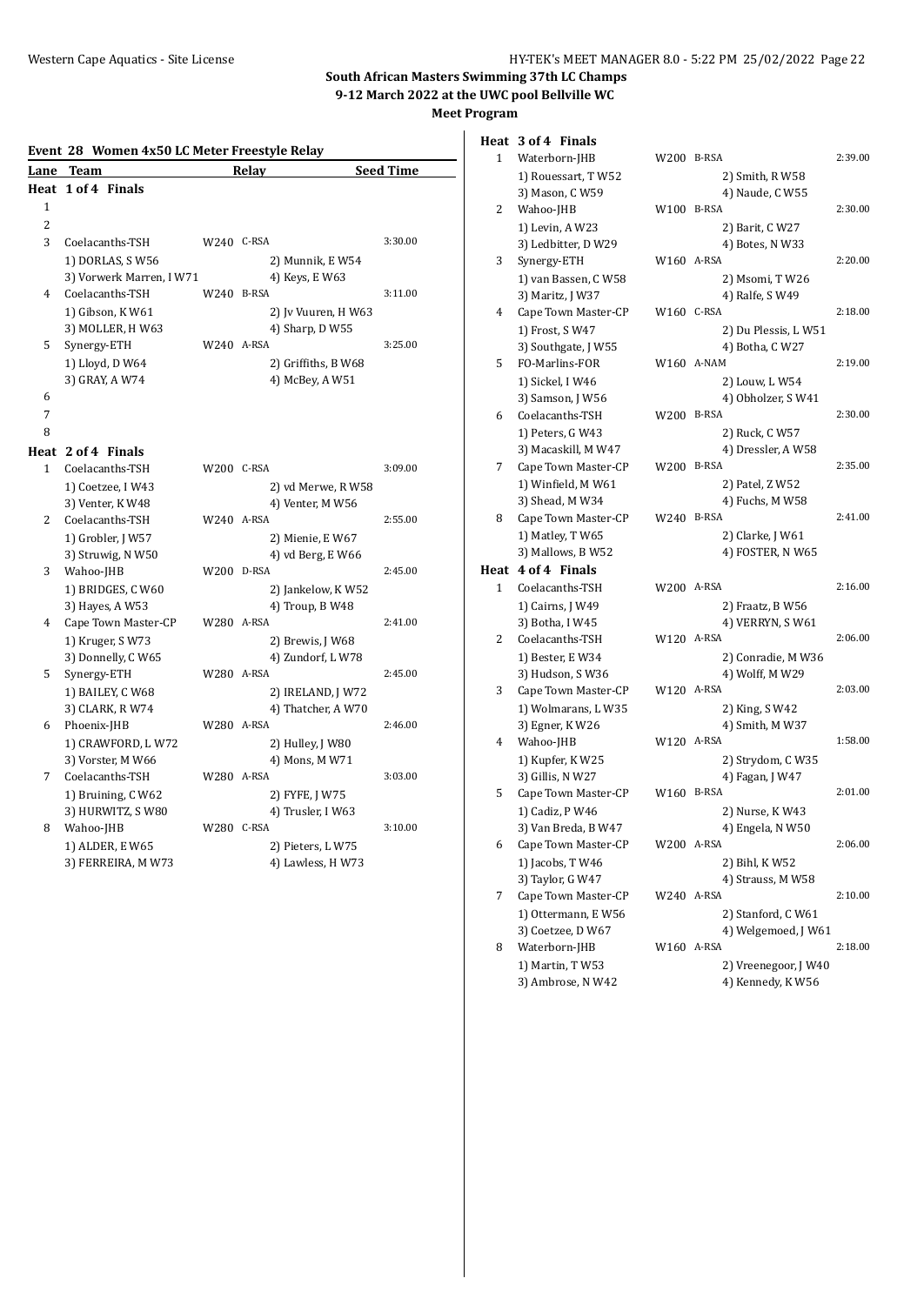| Event 29 Men 4x50 LC Meter Medley Relay |
|-----------------------------------------|
|-----------------------------------------|

| Lane           | Team                   |      | Relay                  | <b>Seed Time</b> |
|----------------|------------------------|------|------------------------|------------------|
|                | Heat 1 of 4 Finals     |      |                        |                  |
| 1              |                        |      |                        |                  |
| $\overline{2}$ |                        |      |                        |                  |
| 3              | Wahoo-JHB              | M280 | E-RSA                  | 3:10.00          |
|                | 1) Schwartz, R M83     |      | 2) Miller, M M70       |                  |
|                | 3) Neu-Ner, M M75      |      | 4) Myers, W M78        |                  |
| 4              | Wahoo-JHB              | M200 | F-RSA                  | 2:55.00          |
|                | 1) Botes, R M34        |      | 2) CROWTHER, B M53     |                  |
|                | 3) Finn, J M61         |      | 4) Mitchell, T M75     |                  |
| 5              | Coelacanths-TSH        | M280 | B-RSA                  | 3:06.00          |
|                | 1) Duncombe, B M80     |      | 2) HARROP-ALLIN, A M77 |                  |
|                | 3) van Niekerk, J M69  |      | 4) Iv Vuuren, C M67    |                  |
| 6              | MEGA-EKU               | M240 | A-RSA                  | 3:15.00          |
|                | 1) GORDON-DAVIS, K M62 |      | 2) Gordon-Davis, C M67 |                  |
|                | 3) Tepper, M M68       |      | 4) GORDON-DAVIS, B M69 |                  |
| 7              |                        |      |                        |                  |
| 8              |                        |      |                        |                  |
|                | Heat 2 of 4 Finals     |      |                        |                  |

#### 1 Fish Eagles-EDD M200 B-RSA 2:45.00 1) Tallie, F M29 2) Mc Lellan, N M63 3) Schoombie, E $\rm M64$  <br/> $\rm 4)$  Gerber, E $\rm M44$  Cape Town Master-CP  $\rm M240~$  C-RSA 2 Cape Town Master-CP M240 C-RSA 2:40.00 1) Bennetto, P M69 2) Young, R M58 3) Hodges, M M69 4) Collier, P M51 3 Coelacanths-TSH M280 A-RSA 2:36.00 1) FYFE, D M82 2) Morgan, C M56 3) ARBUTHNOT, D M69 4) DOWNES, T M73 4 FO-Marlins-FOR M200 A-NAM 2:33.00 1) Theissen, A M52 2) Louw, D M39 3) Brinkman, C M60 4) Murphy, P M61 5 Cape Town Master-CP M160 C-RSA 2:34.00 1) Kloos, M M36 2) Bowers, M M27 3) Prodehl, M M36 4) Morrison, A M74 6 Cape Town Master-CP M200 D-RSA 2:39.00 1) Stevens, D M61 2) Olivier, M M59 3) Burger, J M49 4) Kloos, R M67 7 Synergy-ETH M280 A-RSA 2:43.00 1) Hughes, J M79 2) Fechter, W M61 3) Bolstridge, M M73 4) LARCOMBE, P M75 8 Wahoo-JHB M240 D-RSA 2:45.00 1) Duncan, R M60 2) Ford, A M47 3) Selmer-Olsen, S M70 4) Harker, G M67

| 1    | Waterborn-JHB                               | M200 A-RSA |                                            | 2:24.00 |
|------|---------------------------------------------|------------|--------------------------------------------|---------|
|      | 1) van Olst, M M47                          |            | 2) Grobler, F M54                          |         |
|      | 3) Bradshaw, G M53                          |            | 4) Collins, T M55                          |         |
| 2    | Cape Town Master-CP                         | M280       | A-RSA                                      | 2:20.00 |
|      | 1) Tozer, T M72                             |            | 2) Shead, T M70                            |         |
|      | 3) Steynberg, A M66                         |            | 4) Wilson, D M75                           |         |
| 3    | Cape Town Master-CP                         | M240       | B-RSA                                      | 2:18.00 |
|      | 1) Mastenbroek, R M46                       |            | 2) Hendricks, N M64                        |         |
|      | 3) Holshausen, R M64                        |            | 4) Spies, I M68                            |         |
| 4    | Wahoo-JHB                                   | M200       | C-RSA                                      | 2:12.00 |
|      | 1) Kupfer, K M55                            |            | 2) Fubbs, M M50                            |         |
|      | 3) Davy, K M59                              |            | 4) von Bardeleben, TM58                    |         |
| 5    | MEGA-EKU                                    | M200       | A-RSA                                      | 2:15.00 |
|      | 1) Semple, M M65                            |            | 2) van der Merwe, A M51                    |         |
|      | 3) Riccardi, R M50                          |            | 4) Raccanello, G M52                       |         |
| 6    | Coelacanths-TSH                             | M200       | A-RSA                                      | 2:20.00 |
|      | 1) Carstens, F M52                          |            | 2) Theron, H M51                           |         |
|      | 3) Papadopoulos, T M50                      |            | 4) Rankin, B M58                           |         |
| 7    | Synergy-ETH                                 | M200       | B-RSA                                      | 2:21.00 |
|      | 1) vd Westhuizen, SM53                      |            | 2) Sassen, G M40                           |         |
|      | 3) van Reenen, TM41                         |            | 4) Upneck, R M66                           |         |
| 8    | Cape Town Master-CP                         | M280       | <b>B-RSA</b>                               | 2:28.00 |
|      | 1) Winfield, M M67                          |            | 2) Du Toit, F M75                          |         |
|      | 3) Roothman, A M68                          |            | 4) Howieson, D M70                         |         |
| Heat | 4 of 4 Finals                               |            |                                            |         |
| 1    | Synergy-ETH                                 | M160       | A-RSA                                      | 2:04.00 |
|      |                                             |            |                                            |         |
|      | 1) Adamson, H M29                           |            | 2) Allan, B M41<br>4) du Plessis, TM52     |         |
|      |                                             |            |                                            |         |
|      | 3) Allan, M M45                             |            |                                            |         |
| 2    | Wahoo-JHB                                   | M160       | <b>B-RSA</b>                               | 2:03.00 |
|      | 1) Pieters, J M49                           |            | 2) Parkin, T M42                           |         |
|      | 3) Markgraaff, R M48                        |            | 4) Gasson, M M49                           |         |
| 3    | Coelacanths-TSH                             | M160 A-RSA |                                            | 2:00.00 |
|      | 1) van Wyk, J M30                           |            | 2) STANTON, C M54                          |         |
|      | 3) Kok, C M35                               |            | 4) Ruck, H M57                             |         |
| 4    | Cape Town Master-CP                         | M120 A-RSA |                                            | 1:55.00 |
|      | 1) Opperman, N M29                          |            | 2) Geldenhuys, J M36                       |         |
|      | 3) Richards, J M45                          |            | 4) Hodges, G M32                           |         |
| 5    | Cape Town Master-CP                         | M160 A-RSA |                                            | 2:00.00 |
|      | 1) Tyson, M M41                             |            | 2) Lalin, L M39                            |         |
|      | 3) WOODS, D M44                             |            | 4) O'Rahilly, R M36                        |         |
| 6    | Cape Town Master-CP                         | M200 C-RSA |                                            | 2:02.00 |
|      | 1) Cloete-Hopkins, A M51                    |            | 2) Gilbert, O M52                          |         |
|      | 3) Vd Merwe, J M57                          |            | 4) Clark, T M51                            |         |
| 7    | Wahoo-JHB                                   | M100       | A-RSA                                      | 2:03.00 |
|      | 1) Marchi, R M26                            |            | 2) Dellieu, P M24                          |         |
|      | 3) Rothschild, B M29                        |            | 4) Parsons, A M38                          |         |
| 8    | Cape Town Master-CP                         | M160       | <b>B-RSA</b>                               | 2:06.00 |
|      | 1) Theunissen, B M52<br>3) Steenkamp, N M45 |            | 2) Winfield, P M28<br>4) Groenevelt, J M46 |         |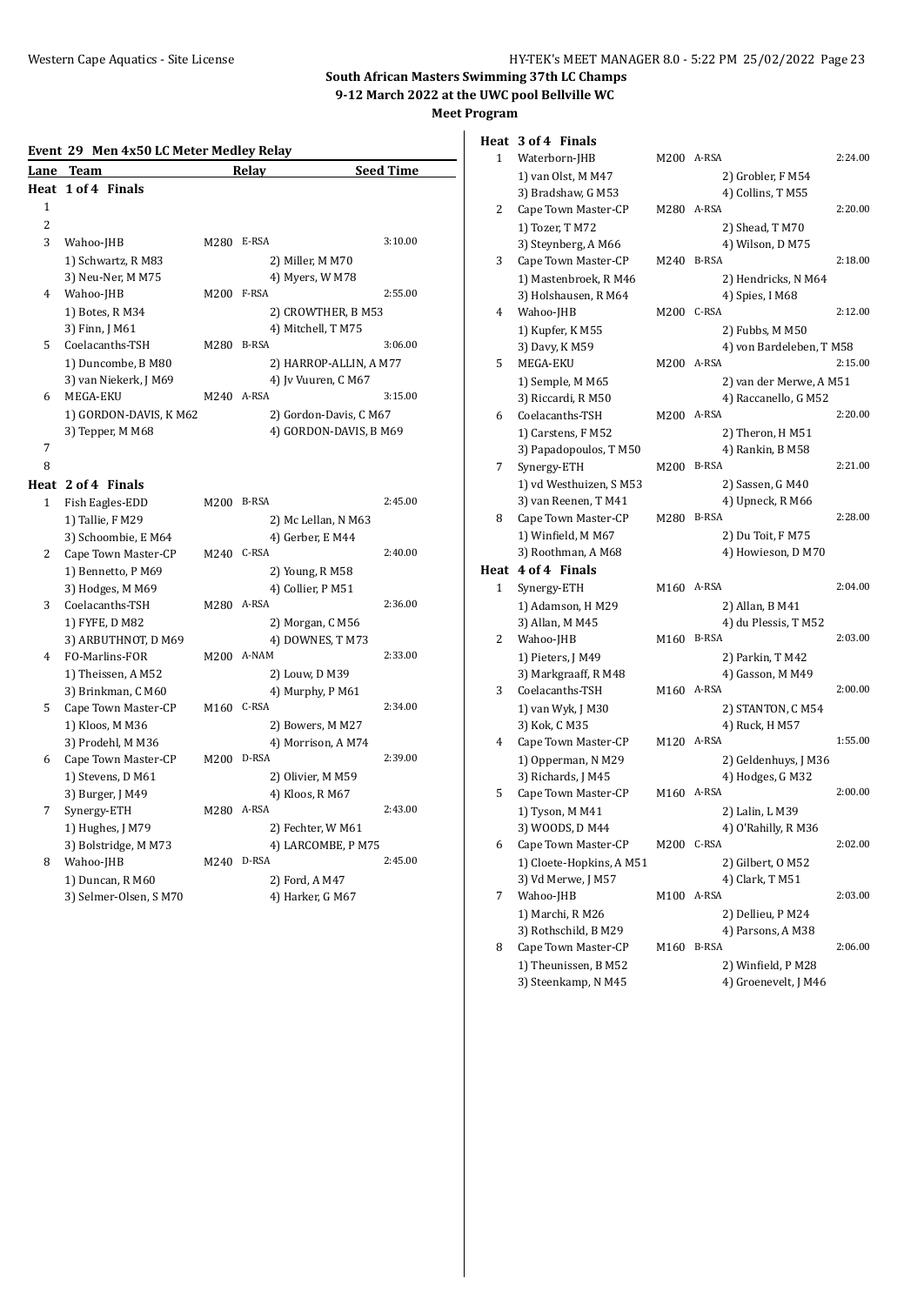# **Event 30 Women 4x50 LC Meter Medley Relay**

|                | LVEIIU JU WUIIIEII TAJU LUMEIEI MEULEV KEIAV |            |                                                        |                  |
|----------------|----------------------------------------------|------------|--------------------------------------------------------|------------------|
| Lane           | Team                                         |            | Relay                                                  | <b>Seed Time</b> |
|                | Heat 1 of 4 Finals                           |            |                                                        |                  |
| 1              |                                              |            |                                                        |                  |
| $\overline{c}$ |                                              |            |                                                        |                  |
| 3              | PE Masters-NMA                               | W280 A-RSA |                                                        | 3:50.00          |
|                | 1) Rosser, W W82                             |            | 2) Benjamin, LW71                                      |                  |
|                | 3) Craig, E W77                              |            | 4) Hayselden, J W66                                    |                  |
| 4              | PE Masters-NMA                               | W240 A-RSA |                                                        | 3:45.00          |
|                | 1) Harington, R W69                          |            | 2) Boden, T W57                                        |                  |
|                | 3) Reen, P W65                               |            | 4) Donian, C W58                                       |                  |
| 5.             | Coelacanths-TSH                              | W280 A-RSA |                                                        | 3:47.00          |
|                | 1) FYFE, J W75                               |            | 2) Vorwerk Marren, I W71                               |                  |
|                | 3) HURWITZ, S W80                            |            | 4) Sharp, D W55                                        |                  |
| 6              | Cape Town Master-CP                          | W200 C-RSA |                                                        | <b>NT</b>        |
|                | 1) Southgate, J W55                          |            | 2) Du Plessis, L W51                                   |                  |
|                | 3) Frost, S W47                              |            | 4) Winfield, M W61                                     |                  |
| 7              |                                              |            |                                                        |                  |
| 8              |                                              |            |                                                        |                  |
|                | Heat 2 of 4 Finals                           |            |                                                        |                  |
| 1              | Coelacanths-TSH                              | W200       | D-RSA                                                  | 3:28.00          |
|                | $\lambda$                                    |            | $\mathcal{L}$ i controlled i $\mathcal{U}/\mathcal{L}$ |                  |

|   | 1) Venter, M W56    |            | 2) LEDBITTER, LW63   |         |
|---|---------------------|------------|----------------------|---------|
|   | 3) Venter, K W48    |            | 4) Struwig, N W50    |         |
| 2 | Cape Town Master-CP | W280 A-RSA |                      | 3:17.00 |
|   | 1) Brewis, J W68    |            | 2) Matley, T W65     |         |
|   | 3) Kruger, SW73     |            | 4) Zundorf, LW78     |         |
| 3 | Synergy-ETH         | W280 A-RSA |                      | 3:08.00 |
|   | 1) BAILEY, C W68    |            | 2) Thatcher, A W70   |         |
|   | 3) IRELAND, J W72   |            | 4) CLARK, R W74      |         |
| 4 | Coelacanths-TSH     | W200       | C-RSA                | 3:00.00 |
|   | 1) Hudson, SW36     |            | 2) Macaskill, M W47  |         |
|   | 3) Munnik, E W54    |            | 4) Mienie, E W67     |         |
| 5 | Phoenix-JHB         | W280       | A-RSA                | 3:05.00 |
|   | 1) Hulley, J W80    |            | 2) Mons, M W71       |         |
|   | 3) CRAWFORD, LW72   |            | 4) Vorster, M W66    |         |
| 6 | PE Masters-NMA      | W160 A-RSA |                      | 3:15.00 |
|   | 1) Young, M W48     |            | 2) Viljoen, SW51     |         |
|   | 3) Gous, T W46      |            | 4) Saporta, A W42    |         |
| 7 | Synergy-ETH         | W240 A-RSA |                      | 3:20.00 |
|   | 1) Lloyd, D W64     |            | 2) van Bassen, C W58 |         |
|   | 3) GRAY, A W74      |            | 4) Griffiths, B W68  |         |
| 8 | Wahoo-JHB           | W280       | C-RSA                | 3:40.00 |
|   | 1) Pieters, LW75    |            | 2) ALDER, E W65      |         |
|   | 3) Lawless, H W73   |            | 4) FERREIRA, M W73   |         |
|   |                     |            |                      |         |

# **Heat 3 of 4 Finals**

| 1            | Cape Town Master-CP                | W200 B-RSA |                                          | 2:54.00 |
|--------------|------------------------------------|------------|------------------------------------------|---------|
|              | 1) Mallows, B W52                  |            | 2) Fuchs, M W58                          |         |
|              | 3) Patel, Z W52                    |            | 4) Clarke, J W61                         |         |
| 2            | Coelacanths-TSH                    | W240 A-RSA |                                          | 2:52.00 |
|              | 1) Dressler, A W58                 |            | 2) Jv Vuuren, H W63                      |         |
|              | 3) DORLAS, SW56                    |            | 4) vd Berg, E W66                        |         |
| 3            | Coelacanths-TSH                    | W160 A-RSA |                                          | 2:49.00 |
|              | 1) Coetzee, I W43                  |            | 2) Botha, I W45                          |         |
|              | 3) Peters, G W43                   |            | 4) Wolff, M W29                          |         |
| 4            | Waterborn-JHB                      | W200 A-RSA |                                          | 2:44.00 |
|              | 1) Martin, TW53                    |            | 2) Mason, C W59                          |         |
|              | 3) Kennedy, K W56                  |            | 4) Ambrose, N W42                        |         |
| 5            | Synergy-ETH                        | W160 A-RSA |                                          | 2:46.00 |
|              | 1) McBey, A W51                    |            | 2) Maritz, J W37                         |         |
|              | 3) Ralfe, S W49                    |            | 4) Msomi, T W26                          |         |
| 6            | Cape Town Master-CP                | W120 B-RSA |                                          | 2:50.00 |
|              | 1) Botha, C W27                    |            | 2) McFarlane, R W33                      |         |
|              | 3) Egner, K W26                    |            | 4) Shead, M W34                          |         |
| 7            | Waterborn-JHB                      | W200 B-RSA |                                          | 2:53.00 |
|              | 1) Naude, C W55                    |            | 2) Smith, R W58                          |         |
|              | 3) Vreenegoor, J W40               |            | 4) Rouessart, TW52                       |         |
| 8            | Wahoo-JHB                          | W200 D-RSA |                                          | 2:55.00 |
|              | 1) BRIDGES, C W60                  |            | 2) Foot, L W39                           |         |
|              | 3) Troup, B W48                    |            | 4) Hayes, A W53                          |         |
|              |                                    |            |                                          |         |
|              | Heat 4 of 4 Finals                 |            |                                          |         |
| $\mathbf{1}$ | Wahoo-JHB                          | W100 B-RSA |                                          | 2:30.00 |
|              | 1) Ledbitter, D W29                |            | 2) Botes, N W33                          |         |
|              | 3) Gillis, N W27                   |            | 4) Barit, C W27                          |         |
| 2            | Coelacanths-TSH                    | W200 A-RSA |                                          | 2:29.00 |
|              | 1) Bester, E W34                   |            | 2) Trusler, I W63                        |         |
|              | 3) Fraatz, B W56                   |            | 4) VERRYN, S W61                         |         |
| 3            | Cape Town Master-CP                | W120 A-RSA |                                          | 2:20.00 |
|              | 1) Smith, M W37                    |            | 2) Steenkamp, A W36                      |         |
|              | 3) King, S W42                     |            | 4) Wolmarans, LW35                       |         |
| 4            | Cape Town Master-CP                | W160 A-RSA |                                          | 2:18.00 |
|              | 1) Engela, N W50                   |            | 2) Van Breda, B W47                      |         |
|              | 3) Nurse, K W43                    |            | 4) Taylor, G W47                         |         |
| 5            | Cape Town Master-CP                | W200 A-RSA |                                          | 2:18.00 |
|              | 1) Cadiz, P W46                    |            | 2) Bihl, K W52                           |         |
|              | 3) Ottermann, E W56                |            | 4) Jacobs, T W46                         |         |
| 6            | Wahoo-JHB                          | W120 A-RSA |                                          | 2:20.00 |
|              | 1) Kupfer, KW25                    |            | 2) Levin, A W23                          |         |
|              | 3) Strydom, C W35                  |            | 4) Fagan, J W47                          |         |
| 7            | Cape Town Master-CP                | W240 A-RSA |                                          | 2:30.00 |
|              | 1) Coetzee, D W67                  |            | 2) Stanford, C W61                       |         |
|              | 3) Welgemoed, J W61                |            | 4) Strauss, M W58                        |         |
| 8            | Coelacanths-TSH                    | W200       | B-RSA                                    | 2:40.00 |
|              | 1) Ruck, C W57<br>3) Cairns, J W49 |            | 2) Conradie, M W36<br>4) Bruining, C W62 |         |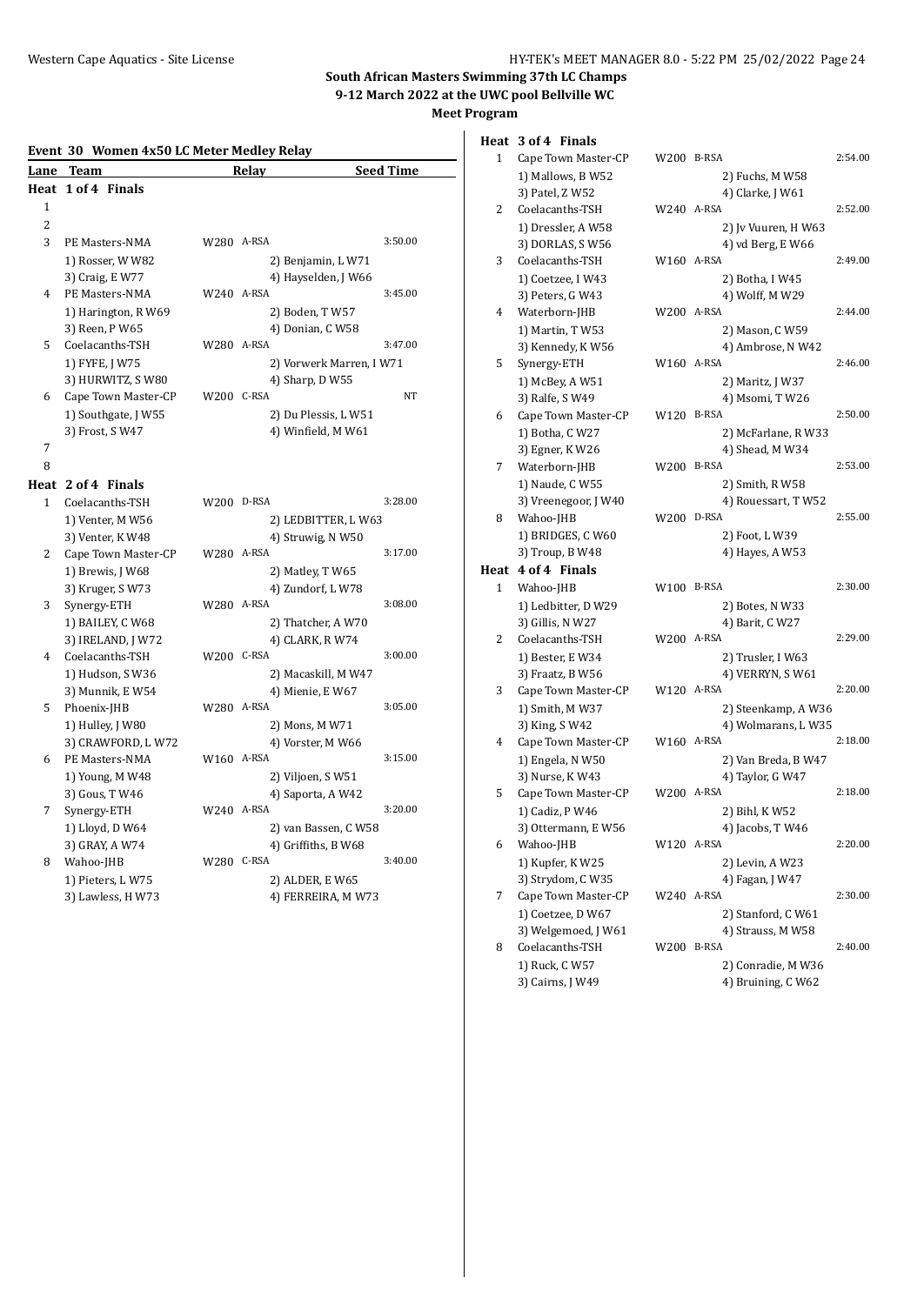## **Event 31 Mixed 4x50 LC Meter Freestyle Relay**

| Lane           | <b>Team</b>           |            | Relay                    | Seed Time |
|----------------|-----------------------|------------|--------------------------|-----------|
| Heat           | 1 of 7 Finals         |            |                          |           |
| 1              |                       |            |                          |           |
| $\overline{c}$ | Fish Eagles-EDD       | X320 A-RSA |                          | 4:10.00   |
|                | 1) McDonald, M M77    |            | 2) Griffiths, C W78      |           |
|                | 3) Dixon, J W81       |            | 4) Borstlap, B M89       |           |
| 3              | Wahoo-JHB             | X280       | <b>B-RSA</b>             | 3:40.00   |
|                | 1) FERREIRA, M W73    |            | 2) Mitchell, T M75       |           |
|                | 3) Neu-Ner, M M75     |            | 4) Murray, SW62          |           |
| 4              | Coelacanths-TSH       | X320       | A-RSA                    | 3:22.00   |
|                | 1) Duncombe, B M80    |            | 2) Rees, J W78           |           |
|                | 3) HURWITZ, SW80      |            | 4) FYFE, D M82           |           |
| 5              | Coelacanths-TSH       | X280       | <b>B-RSA</b>             | 3:34.00   |
|                | 1) Bruining, C W62    |            | 2) Vorwerk Marren, I W71 |           |
|                | 3) Jennings, R M77    |            | 4) Sundelowitz, SM72     |           |
| 6              | Cape Town Master-CP   | X320       | <b>B-RSA</b>             | 3:57.00   |
|                | 1) Hendricks, N M64   |            | 2) McLachlan, D M85      |           |
|                | 3) Zundorf, LW78      |            | 4) Kloos, K W97          |           |
| 7              |                       |            |                          |           |
| 8              |                       |            |                          |           |
| Heat           | 2 of 7 Finals         |            |                          |           |
| 1              | Wahoo-JHB             | X280 A-RSA |                          | 3:05.00   |
|                | 1) BRIDGES, C W60     |            | 2) Myers, W M78          |           |
|                | 3) Miller, M M70      |            | 4) Pieters, LW75         |           |
| 2              | Phoenix-JHB           | X280 C-RSA |                          | 2:55.00   |
|                | 1) Hulley, J W80      |            | 2) Vorster, M W66        |           |
|                | 3) WOLPE, R M85       |            | 4) MALTBY, D M75         |           |
| 3              | Coelacanths-TSH       | X280       | A-RSA                    | 2:49.00   |
|                | 1) vd Berg, E W66     |            | 2) HARROP-ALLIN, A M77   |           |
|                | 3) FYFE, J W75        |            | 4) Swart, X M62          |           |
| 4              | Fish Eagles-EDD       | X240       | A-RSA                    | 2:45.00   |
|                | 1) Orren, M W70       |            | 2) Wallace, M W61        |           |
|                | 3) Pieterse, TM73     |            | 4) Wallace, C M63        |           |
| 5              | Wahoo-JHB             | X240       | C-RSA                    | 2:45.00   |
|                | 1) Jankelow, KW52     |            | 2) Hayes, A W53          |           |
|                | 3) Selmer-Olsen, SM70 |            | 4) Harker, G M67         |           |
| 6              | Waterborn-JHB         | X160       | <b>B-RSA</b>             | 2:53.00   |
|                | 1) Rouessart, TW52    |            | 2) Krull, R M35          |           |
|                | 3) Vreenegoor, J W40  |            | 4) Smith, D M55          |           |
| 7              | Synergy-ETH           | X240       | A-RSA                    | 3:04.00   |
|                | 1) Griffiths, B W68   |            | 2) GRAY, A W74           |           |
|                | 3) Fechter, W M61     |            | 4) Clark, D M55<br>C-RSA |           |
| 8              | Coelacanths-TSH       | X240       |                          | 3:09.00   |
|                | 1) Coetzer, H M67     |            | 2) Mienie, E W67         |           |
|                | 3) Jv Vuuren, H W63   |            | 4) Swart, M M46          |           |

|              | Heat 3 of 7 Finals                       |      |                                      |         |
|--------------|------------------------------------------|------|--------------------------------------|---------|
| 1            | Synergy-ETH                              | X160 | <b>B-RSA</b>                         | 2:34.00 |
|              | 1) McBey, A W51                          |      | 2) Msomi, T W26                      |         |
|              | 3) vd Westhuizen, SM53                   |      | 4) du Plessis, T M52                 |         |
| 2            | Cape Town Master-CP                      | X240 | F-RSA                                | 2:31.00 |
|              | 1) Kloos, R M67                          |      | 2) Olivier, M M59                    |         |
|              | 3) FOSTER, N W65                         |      | 4) Breitenbach, M W58                |         |
| 3            | Phoenix-JHB                              | X240 | A-RSA                                | 2:30.00 |
|              | 1) PETERSEN, J M77                       |      | 2) CRAWFORD, LW72                    |         |
|              | 3) GREAVES, G M56                        |      | 4) Mons, M W71                       |         |
| 4            | Cape Town Master-CP                      | X240 | E-RSA                                | 2:27.00 |
|              | 1) Bennetto, P M69                       |      | 2) Matley, T W65                     |         |
|              | 3) Stevens, D M61                        |      | 4) Clarke, J W61                     |         |
| 5            | Coelacanths-TSH                          | X200 | C-RSA                                | 2:29.00 |
|              | 1) Jv Vuuren, C M67                      |      | 2) Ruck, C W57                       |         |
|              | 3) Enslin, D W30                         |      | 4) Carstens, F M52                   |         |
| 6            | Cape Town Master-CP                      | X200 | E-RSA                                | 2:31.00 |
|              | 1) Burger, J M49                         |      | 2) Patel, Z W52                      |         |
|              | 3) Steenkamp, A W36                      |      | 4) Hodges, M M69                     | 2:32.00 |
| 7            | Synergy-ETH                              | X200 | A-RSA                                |         |
|              | 1) IRELAND, J W72                        |      | 2) Lloyd, D W64<br>4) Allan, B M41   |         |
| 8            | 3) Sassen, G M40<br>Synergy-ETH          | X280 | <b>B-RSA</b>                         | 2:36.00 |
|              | 1) van Bassen, C W58                     |      | 2) LARCOMBE, P M75                   |         |
|              | 3) CLARK, R W74                          |      | 4) Bolstridge, M M73                 |         |
|              | Heat 4 of 7 Finals                       |      |                                      |         |
| $\mathbf{1}$ | Wahoo-JHB                                | X160 | D-RSA                                | 2:25.00 |
|              | 1) Duncan, R M60                         |      | 2) Fubbs, M M50                      |         |
|              | 3) Foot, L W39                           |      | 4) Botes, N W33                      |         |
| 2            | Cape Town Master-CP                      | X240 | D-RSA                                | 2:22.00 |
|              | 1) Holshausen, R M64                     |      | 2) Howieson, D M70                   |         |
|              | 3) Winfield, M W61                       |      | 4) Fuchs, M W58                      |         |
| 3            | Coelacanths-TSH                          | X200 | <b>B-RSA</b>                         | 2:20.00 |
|              | 1) Uitenweerde, L M58                    |      | 2) Peters, G W43                     |         |
|              | 3) Macaskill, M W47                      |      | 4) Morgan, C M56                     |         |
| 4            | Coelacanths-TSH                          | X200 | A-RSA                                | 2:13.00 |
|              | 1) STANTON, C M54                        |      | 2) Cairns, J W49                     |         |
|              | 3) Botha, I W45                          |      | 4) Rankin, B M58                     |         |
| 5            | Wahoo-JHB                                | X240 | F-RSA                                | 2:15.00 |
|              | 1) Markgraaff, R M48                     |      | 2) von Bardeleben, T M58             |         |
|              | 3) Lawless, H W73                        |      | 4) ALDER, E W65                      |         |
| 6            | FO-Marlins-FOR                           | X200 | A-NAM                                | 2:20.00 |
| 7            | Synergy-ETH                              | X280 | A-RSA                                | 2:23.00 |
|              | 1) Thatcher, A W70                       |      | 2) Hughes, J M79                     |         |
|              | 3) BAILEY, C W68                         |      | 4) Upneck, RM66<br><b>B-RSA</b>      |         |
| 8            | Cape Town Master-CP                      | X280 |                                      | 2:25.00 |
|              | 1) Winfield, M M67<br>3) Donnelly, C W65 |      | 2) Shead, T M70<br>4) Godfrey, C W73 |         |
|              |                                          |      |                                      |         |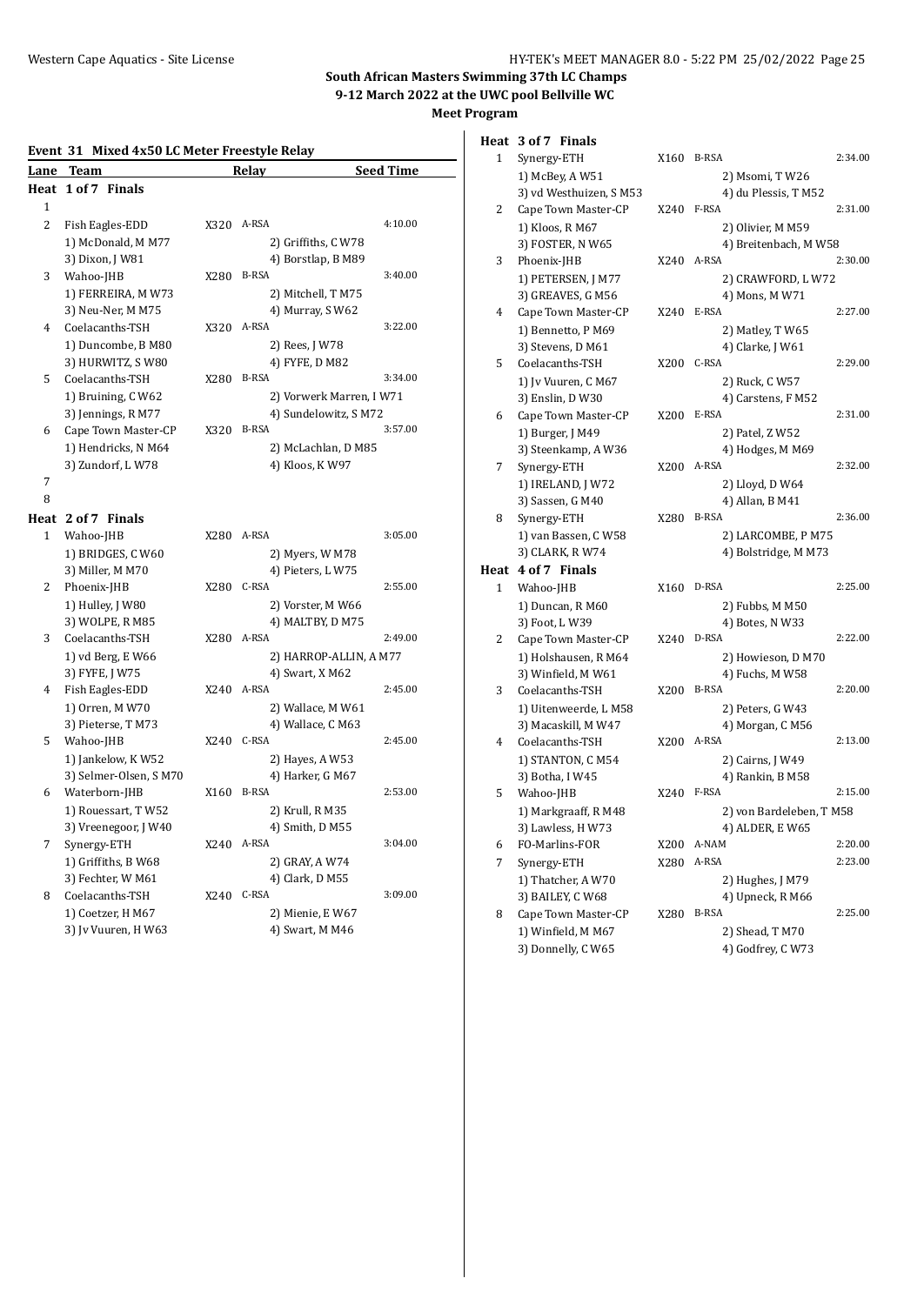#### **Heat 5 Finals (#31 Mixed 4x50 LC Meter Freestyle Relay)**

| ncac |                        |      | 3 THings (#31 MIACU TASO LC MCICI TTCCSLYIC RCIAY) |         |
|------|------------------------|------|----------------------------------------------------|---------|
| 1    | Cape Town Master-CP    | X200 | D-RSA                                              | 2:11.00 |
|      | 1) Clark, T M51        |      | 2) Gilbert, O M52                                  |         |
|      | 3) Du Plessis, LW51    |      | 4) Mallows, B W52                                  |         |
| 2    | Waterborn-JHB          | X200 | A-RSA                                              | 2:10.00 |
|      | 1) Ambrose, N W42      |      | 2) Collins, T M55                                  |         |
|      | 3) Kennedy, KW56       |      | 4) van Olst, M M47                                 |         |
| 3    | Wahoo-JHB              | X100 | H-RSA                                              | 2:10.00 |
|      | 1) Parsons, A M38      |      | 2) Ledbitter, D W29                                |         |
|      | 3) Levin, A W23        |      | 4) Dellieu, P M24                                  |         |
| 4    | FO-Marlins-FOR         | X160 | A-NAM                                              | 2:08.00 |
|      | 1) Obholzer, SW41      |      | 2) Sickel, I W46                                   |         |
|      | 3) Theissen, A M52     |      | 4) Louw, D M39                                     |         |
| 5    | Cape Town Master-CP    | X160 | D-RSA                                              | 2:08.00 |
|      | 1) Steenkamp, N M45    |      | 2) Collier, P M51                                  |         |
|      | 3) Frost, SW47         |      | 4) Shead, M W34                                    |         |
| 6    | Waterborn-JHB          | X200 | C-RSA                                              | 2:10.00 |
|      | 1) Martin, TW53        |      | 2) Grobler, F M54                                  |         |
|      | 3) Mason, C W59        |      | 4) Bradshaw, G M53                                 |         |
| 7    | Coelacanths-TSH        | X160 | A-RSA                                              | 2:10.00 |
|      | 1) Theron, H M51       |      | 2) Struwig, N W50                                  |         |
|      | 3) Hudson, SW36        |      | 4) Ford, C M48                                     |         |
| 8    | Coelacanths-TSH        | X240 | <b>B-RSA</b>                                       | 2:12.00 |
|      | 1) Papadopoulos, T M50 |      | 2) Dressler, A W58                                 |         |
|      | 3) ARBUTHNOT, D M69    |      | 4) Trusler, I W63                                  |         |
|      | Heat 6 of 7 Finals     |      |                                                    |         |
| 1    | Cape Town Master-CP    | X240 | C-RSA                                              | 2:07.00 |
|      | 1) Cones, K M67        |      | 2) Brewis, J W68                                   |         |
|      | 3) Welgemoed, J W61    |      | 4) Orton, N M59                                    |         |
| 2    | Coelacanths-TSH        | X240 | A-RSA                                              | 2:01.00 |
|      | 1) DOWNES, T M73       |      | 2) VERRYN, S W61                                   |         |
|      | 3) Fraatz, B W56       |      | 4) Ruck, H M57                                     |         |
| 3    | Wahoo-JHB              | X160 | I-RSA                                              | 2:00.00 |
|      | 1) Fagan, J W47        |      | 2) Troup, B W48                                    |         |
|      | 3) Ford, A M47         |      | 4) Pieters, J M49                                  |         |
| 4    | Cape Town Master-CP    | X200 | C-RSA                                              | 1:58.00 |
|      | 1) Taylor, R M53       |      | 2) Vd Merwe, J M57                                 |         |
|      | 3) Southgate, J W55    |      | 4) Bihl, KW52                                      |         |
| 5    | Synergy-ETH            | X160 | A-RSA                                              | 1:59.00 |
|      | 1) Maritz, J W37       |      | 2) Ralfe, S W49                                    |         |
|      | 3) Adamson, H M29      |      | 4) Allan, M M45                                    |         |
| 6    | Wahoo-JHB              | X120 | G-RSA                                              | 2:00.00 |
|      | 1) Gasson, M M49       |      | 2) Parkin, T M42                                   |         |
|      | 3) Barit, C W27        |      | 4) Gillis, N W27                                   |         |
| 7    | Cape Town Master-CP    | X100 | A-RSA                                              | 2:07.00 |
|      | 1) Winfield, P M28     |      | 2) Egner, KW26                                     |         |
|      | 3) Botha, C W27        |      | 4) Bowers, M M27                                   |         |
| 8    | Cape Town Master-CP    | X280 | A-RSA                                              | 2:07.00 |
|      | 1) Kruger, SW73        |      | 2) Tozer, T M72                                    |         |
|      | 3) Spies, I M68        |      | 4) Coetzee, D W67                                  |         |
|      |                        |      |                                                    |         |

|  |  | Heat 7 of 7 Finals |
|--|--|--------------------|
|--|--|--------------------|

| $\mathbf{1}$ | Cape Town Master-CP      | X160             | C-RSA               | 1:56.00 |
|--------------|--------------------------|------------------|---------------------|---------|
|              | 1) Cloete-Hopkins, A M51 |                  | 2) O'Rahilly, R M36 |         |
|              | 3) Taylor, G W47         |                  | 4) King, S W42      |         |
| 2            | Coelacanths-TSH          | X120             | A-RSA               | 1:54.00 |
|              | 1) Kok, C M35            |                  | 2) Bester, E W34    |         |
|              | 3) Conradie, M W36       |                  | 4) van Wyk, J M30   |         |
| 3            | Cape Town Master-CP      | X160             | <b>B-RSA</b>        | 1:51.00 |
|              | 1) Lalin, L M39          |                  | 2) Richards, J M45  |         |
|              | 3) Van Breda, B W47      |                  | 4) Cadiz, P W46     |         |
| 4            | Cape Town Master-CP      | X200             | <b>B-RSA</b>        | 1:50.00 |
|              | 1) Ottermann, E W56      |                  | 2) Kruger, H M55    |         |
|              | 3) Engela, N W50         |                  | 4) McLeRoth, G M55  |         |
| 5            | Cape Town Master-CP      | X120             | A-RSA               | 1:51.00 |
|              | 1) Opperman, N M29       |                  | 2) Tyson, M M41     |         |
|              | 3) Smith, M W37          |                  | 4) Wolmarans, LW35  |         |
| 6            | Wahoo-JHB                | X <sub>100</sub> | E-RSA               | 1:51.00 |
|              | 1) Kupfer, KW25          |                  | 2) Strydom, C W35   |         |
|              | 3) Rothschild, B M29     |                  | 4) Marchi, R M26    |         |
| 7            | Cape Town Master-CP      | X120             | <b>B-RSA</b>        | 1:56.00 |
|              | 1) Geldenhuys, J M36     |                  | 2) Hodges, G M32    |         |
|              | 3) Nurse, K W43          |                  | 4) Jacobs, T W46    |         |
| 8            | Cape Town Master-CP      | X240             | <b>B-RSA</b>        | 1:57.00 |
|              | 1) Maughan, C M58        |                  | 2) Strauss, M W58   |         |
|              | 3) Stanford, C W61       |                  | 4) Steynberg, A M66 |         |

# **Event 32 Mixed 4x50 LC Meter Medley Relay**

| Lane | <b>Team</b>         |      | Relay              | <b>Seed Time</b> |
|------|---------------------|------|--------------------|------------------|
|      | Heat 1 of 7 Finals  |      |                    |                  |
| 1    |                     |      |                    |                  |
| 2    |                     |      |                    |                  |
| 3    | Phoenix-JHB         | X240 | A-RSA              | NT               |
|      | 1) Mons, M W71      |      | 2) GREAVES, G M56  |                  |
|      | 3) CRAWFORD, L W72  |      | 4) PETERSEN, J M77 |                  |
| 4    | Cape Town Master-CP | X320 | A-RSA              | 3:55.00          |
|      | 1) Brewis, J W68    |      | 2) Du Toit, F M75  |                  |
|      | 3) McLachlan, D M85 |      | 4) Kloos, K W97    |                  |
| 5.   | Coelacanths-TSH     | X320 | A-RSA              | 4:12.00          |
|      | 1) Duncombe, B M80  |      | 2) Rees, J W78     |                  |
|      | 3) HURWITZ, SW80    |      | 4) FYFE, D M82     |                  |
| 6    |                     |      |                    |                  |
| 7    |                     |      |                    |                  |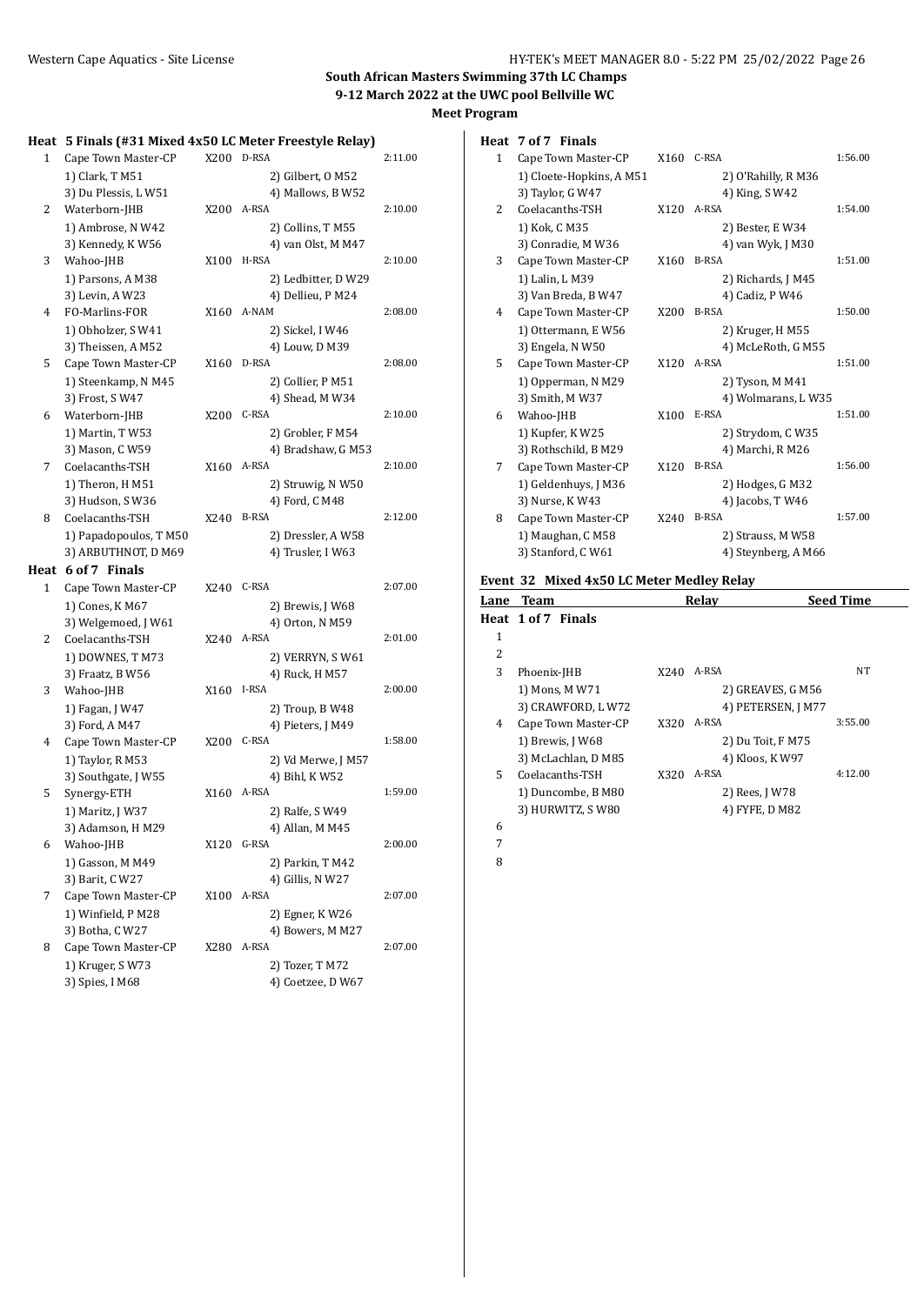1

# **South African Masters Swimming 37th LC Champs 9-12 March 2022 at the UWC pool Bellville WC Meet Program**

## **Heat 2 Finals (#32 Mixed 4x50 LC Meter Medley Relay)**

| $\mathbf{1}$   |                        |      |                       |         |
|----------------|------------------------|------|-----------------------|---------|
| $\overline{2}$ | Wahoo-JHB              | X240 | D-RSA                 | 3:40.00 |
|                | 1) Selmer-Olsen, SM70  |      | 2) BRIDGES, C W60     |         |
|                | 3) Neu-Ner, M M75      |      | 4) FERREIRA, M W73    |         |
| 3              | Coelacanths-TSH        | X200 | <b>B-RSA</b>          | 3:00.00 |
|                | 1) Knoetze, H M69      |      | 2) Macaskill, M W47   |         |
|                | 3) Papadopoulos, T M50 |      | 4) Iv Vuuren, H W63   |         |
| 4              | Synergy-ETH            | X160 | <b>B-RSA</b>          | 2:56.00 |
|                | 1) vd Westhuizen, SM53 |      | 2) Msomi, TW26        |         |
|                | 3) Clark, D M55        |      | 4) Lloyd, D W64       |         |
| 5              | Synergy-ETH            | X280 | <b>B-RSA</b>          | 2:58.00 |
|                | 1) BAILEY, C W68       |      | 2) Upneck, R M66      |         |
|                | 3) IRELAND, J W72      |      | 4) LARCOMBE, P M75    |         |
| 6              | Synergy-ETH            | X240 | A-RSA                 | 3:29.00 |
|                | 1) Griffiths, B W68    |      | 2) Fechter, W M61     |         |
|                | 3) van Reenen, T M41   |      | 4) GRAY, A W74        |         |
| 7              | Coelacanths-TSH        | X240 | C-RSA                 | 3:51.00 |
|                | 1) Venter, M W56       |      | 2) Coetzer, H M67     |         |
|                | 3) FYFE, J W75         |      | 4) Swart, X M62       |         |
| 8              |                        |      |                       |         |
|                | Heat 3 of 7 Finals     |      |                       |         |
| 1              | Waterborn-JHB          | X200 | <b>B-RSA</b>          | 2:53.00 |
|                | 1) Rouessart, T W52    |      | 2) Smith, R W58       |         |
|                | 3) Smith, D M55        |      | 4) Krull, R M35       |         |
| 2              | Coelacanths-TSH        | X200 | C-RSA                 | 2:52.00 |
|                | 1) Peters, G W43       |      | 2) Swart, M M46       |         |
|                | 3) Munnik, EW54        |      | 4) Uitenweerde, L M58 |         |

| 3 | Winelands-CPT     |
|---|-------------------|
|   | 1) Sharkey, T W67 |
|   | 3) Louw, A M69    |

| 4 | Coelacanths-TSH     |
|---|---------------------|
|   | 1) Iv Vuuren, C M67 |
|   | 3) DORLAS, S W56    |

| 5 | Fish Eagles-EDD     |
|---|---------------------|
|   | 1) McDonald, M M77  |
|   | 3) Pietrobon, C W55 |
| 6 | Fish Eagles-EDD     |
|   | 1) Schoombie, E M64 |

- 1) Hughes, J M79 3) Bolstridge, M M73 8 Cape Town Master-CP
- 1) Howieson, D M70  $3)$  Roothman, A M68

| 44U | D-RSA               | 3.40.00 |
|-----|---------------------|---------|
|     | 2) BRIDGES, C W60   |         |
|     | 4) FERREIRA, M W73  |         |
| 200 | <b>B-RSA</b>        | 3:00.00 |
|     | 2) Macaskill, M W47 |         |
|     | 4) Jv Vuuren, H W63 |         |
| 160 | <b>B-RSA</b>        | 2:56.00 |
|     | 2) Msomi, T W26     |         |
|     | 4) Lloyd, D W64     |         |
| 280 | <b>B-RSA</b>        | 2:58.00 |
|     | 2) Upneck, R M66    |         |
|     | 4) LARCOMBE, P M75  |         |
| 240 | A-RSA               | 3:29.00 |
|     | 2) Fechter, W M61   |         |
|     | 4) GRAY, A W74      |         |
| 240 | C-RSA               | 3:51.00 |
|     | 2) Coetzer, H M67   |         |
|     | 4) Swart, X M62     |         |
|     |                     |         |
|     |                     |         |

| 1 | Waterborn-JHB        | X200 | B-RSA                  | 2:53.00 |
|---|----------------------|------|------------------------|---------|
|   | 1) Rouessart, TW52   |      | 2) Smith, R W58        |         |
|   | 3) Smith, D M55      |      | 4) Krull, R M35        |         |
| 2 | Coelacanths-TSH      | X200 | C-RSA                  | 2:52.00 |
|   | 1) Peters, G W43     |      | 2) Swart, M M46        |         |
|   | 3) Munnik, E W54     |      | 4) Uitenweerde, L M58  |         |
| 3 | Winelands-CPT        | X240 | A-RSA                  | 2:50.00 |
|   | 1) Sharkey, T W67    |      | 2) Frost, D M64        |         |
|   | 3) Louw, A M69       |      | 4) Van Deventer, H W40 |         |
| 4 | Coelacanths-TSH      | X240 | <b>B-RSA</b>           | 2:47.00 |
|   | 1) Jv Vuuren, C M67  |      | 2) Morgan, C M56       |         |
|   | 3) DORLAS, S W56     |      | 4) Bruining, C W62     |         |
| 5 | Fish Eagles-EDD      | X240 | C-RSA                  | 2:50.00 |
|   | 1) McDonald, M M77   |      | 2) Kok, J M60          |         |
|   | 3) Pietrobon, CW55   |      | 4) Osborne, TW49       |         |
| 6 | Fish Eagles-EDD      | X240 | <b>B-RSA</b>           | 2:50.00 |
|   | 1) Schoombie, E M64  |      | 2) Mc Lellan, N M63    |         |
|   | 3) Sheehy, J W58     |      | 4) Black, J W65        |         |
| 7 | Synergy-ETH          | X280 | A-RSA                  | 2:53.00 |
|   | 1) Hughes, J M79     |      | 2) Thatcher, A W70     |         |
|   | 3) Bolstridge, M M73 |      | 4) CLARK, R W74        |         |
| 8 | Cape Town Master-CP  | X280 | C-RSA                  | 2:55.00 |
|   | 1) Howieson, D M70   |      | 2) Matley, T W65       |         |
|   | 3) Roothman, A M68   |      | 4) Zundorf, LW78       |         |
|   |                      |      |                        |         |

# **Heat 4 of 7 Finals**

| 1    | Wahoo-JHB                         | X240 | <b>B-RSA</b>                   | 2:45.00 |
|------|-----------------------------------|------|--------------------------------|---------|
|      | 1) Lawless, H W73                 |      | 2) ALDER, E W65                |         |
|      | 3) Markgraaff, R M48              |      | 4) von Bardeleben, TM58        |         |
| 2    | Cape Town Master-CP               | X280 | <b>B-RSA</b>                   | 2:40.00 |
|      | 1) Winfield, M M67                |      | 2) Godfrey, C W73              |         |
|      | 3) Welgemoed, J W61               |      | 4) Wilson, D M75               |         |
| 3    | Wahoo-JHB                         | X160 | H-RSA                          | 2:40.00 |
|      | 1) Duncan, R M60                  |      | 2) Botes, N W33                |         |
|      | 3) Fubbs, M M50                   |      | 4) Foot, L W39                 |         |
| 4    | Cape Town Master-CP               | X240 | D-RSA                          | 2:38.00 |
|      | 1) Winfield, M W61                |      | 2) Seale, M M58                |         |
|      | 3) Cones, K M67                   |      | 4) Clarke, J W61               |         |
| 5    | Cape Town Master-CP               | X160 | C-RSA                          | 2:39.00 |
|      | 1) Alexander, R M54               |      | 2) Shead, M W34                |         |
|      | 3) Prodehl, M M36                 |      | 4) Patel, Z W52                |         |
| 6    | Waterborn-JHB                     | X160 | A-RSA                          | 2:40.00 |
|      | 1) Martin, T W53                  |      | 2) Grobler, F M54              |         |
|      | 3) Vreenegoor, J W40              |      | 4) van Olst, M M47             |         |
| 7    | Cape Town Master-CP               | X240 | F-RSA                          | 2:44.00 |
|      | 1) FOSTER, N W65                  |      | 2) Young, R M58                |         |
|      | 3) Hodges, M M69                  |      | 4) Fuchs, M W58                |         |
| 8    | Wahoo-JHB                         | X280 | G-RSA                          | 2:45.00 |
|      | 1) Pieters, L W75                 |      | 2) Harker, G M67               |         |
|      | 3) Myers, W M78                   |      | 4) Murray, SW62                |         |
| Heat | 5 of 7 Finals                     |      |                                |         |
| 1    | Cape Town Master-CP               | X240 | E-RSA                          | 2:36.00 |
|      | 1) Mallows, B W52                 |      | 2) Hendricks, N M64            |         |
|      | 3) Holshausen, R M64              |      | 4) Donnelly, C W65             |         |
| 2    | Wahoo-JHB                         | X100 | E-RSA                          | 2:30.00 |
|      | 1) Ledbitter, D W29               |      | 2) Parsons, A M38              |         |
|      | 3) Rothschild, B M29              |      | 4) Levin, A W23                |         |
| 3    | Synergy-ETH                       | X200 | A-RSA                          | 2:30.00 |
|      | 1) McBey, A W51                   |      | 2) van Bassen, C W58           |         |
|      | 3) du Plessis, TM52               |      | 4) Allan, B M41                |         |
| 4    | Cape Town Master-CP               | X200 | D-RSA                          | 2:25.00 |
|      | 1) Mastenbroek, R M46             |      | 2) Du Plessis, L W51           |         |
|      | 3) Theunissen, B M52              |      | 4) Breitenbach, M W58<br>A-RSA | 2:30.00 |
| 5    | Coelacanths-TSH                   | X240 |                                |         |
|      | 1) Dressler, A W58                |      | 2) HARROP-ALLIN, A M77         |         |
| 6    | 3) Ruck, H M57<br>Coelacanths-TSH |      | 4) VERRYN, SW61<br>X160 A-RSA  | 2:30.00 |
|      | 1) Carstens, F M52                |      | 2) Theron, H M51               |         |
|      | 3) Cairns, J W49                  |      | 4) Botha, I W45                |         |
| 7    | Waterborn-JHB                     | X200 | C-RSA                          | 2:34.00 |
|      | 1) Kennedy, K W56                 |      | 2) Collins, T M55              |         |
|      | 3) Bradshaw, G M53                |      | 4) Ambrose, N W42              |         |
| 8    | Coelacanths-TSH                   | X280 | A-RSA                          | 2:38.00 |
|      | 1) Janssens, G W78                |      | 2) Trusler, I W63              |         |
|      | 3) ARBUTHNOT, D M69               |      | 4) DOWNES, T M73               |         |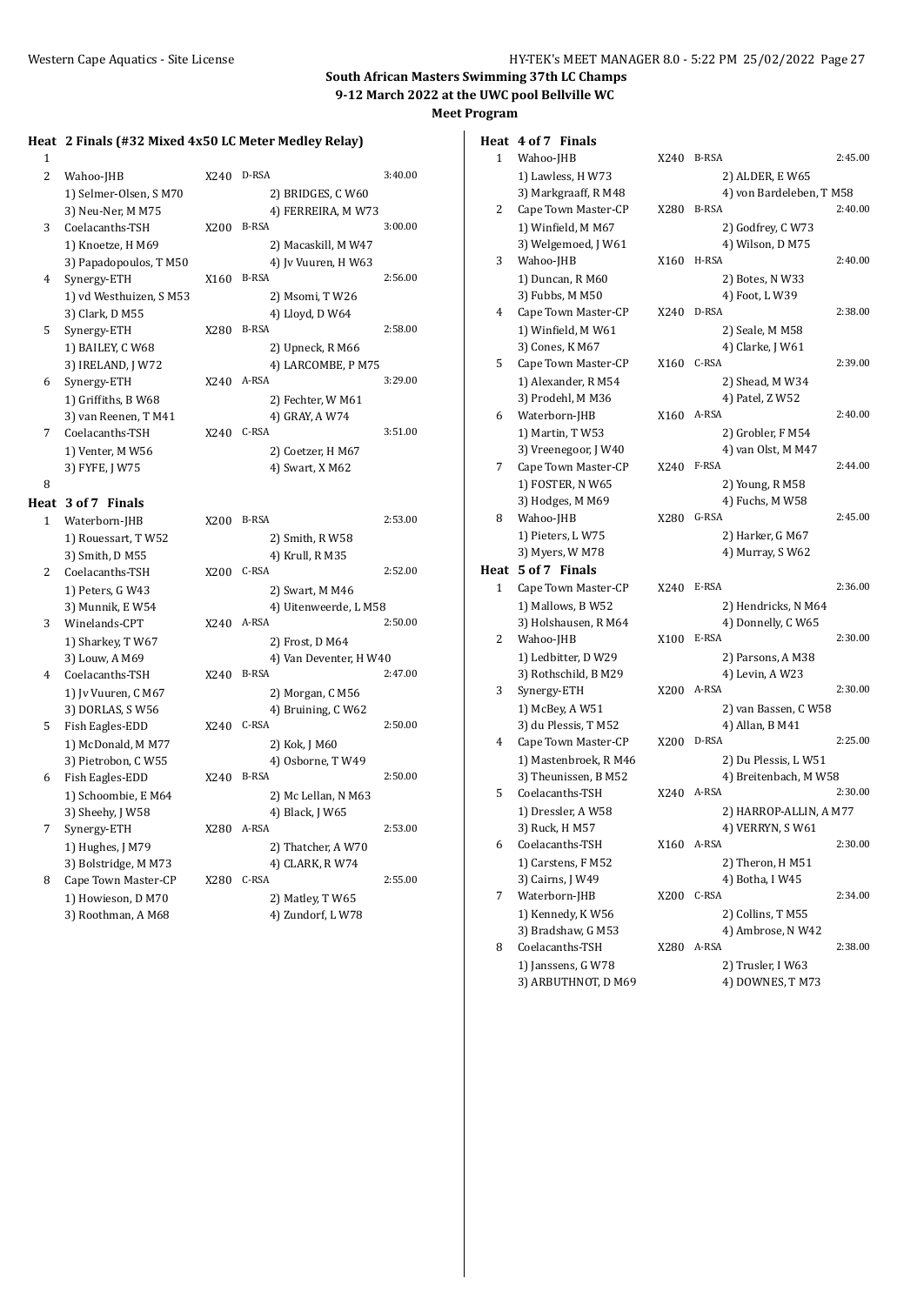**Meet Program**

|   | Heat 6 Finals (#32 Mixed 4x50 LC Meter Medley Relay) |      |                                     |         |
|---|------------------------------------------------------|------|-------------------------------------|---------|
| 1 | Coelacanths-TSH                                      | X200 | A-RSA                               | 2:22.00 |
|   | 1) Hudson, S W36                                     |      | 2) STANTON, C M54                   |         |
|   | 3) Fraatz, B W56                                     |      | 4) Rankin, B M58                    |         |
| 2 | Cape Town Master-CP                                  | X200 | C-RSA                               | 2:18.00 |
|   | 1) Southgate, J W55                                  |      | 2) Vd Merwe, J M57                  |         |
|   | 3) WOODS, D M44                                      |      | 4) Strauss, M W58                   |         |
| 3 | Cape Town Master-CP                                  | X240 | A-RSA                               | 2:16.00 |
|   | 1) Engela, N W50                                     |      | 2) Tozer, T M72                     |         |
|   | 3) Stanford, C W61                                   |      | 4) Maughan, C M58                   |         |
| 4 | Wahoo-JHB                                            |      | X120 C-RSA                          | 2:15.00 |
|   | 1) Gillis, N W27                                     |      | 2) Parkin, T M42                    |         |
|   | 3) Ford, A M47                                       |      | 4) Barit, C W27                     |         |
| 5 | Wahoo-JHB                                            | X160 | F-RSA                               | 2:15.00 |
|   | 1) Pieters, J M49                                    |      | 2) Gasson, M M49                    |         |
|   | 3) Troup, B W48                                      |      | 4) Fagan, J W47                     |         |
| 6 | Cape Town Master-CP                                  | X280 | A-RSA                               | 2:17.00 |
|   | 1) Coetzee, D W67                                    |      | 2) Shead, T M70                     |         |
|   | 3) Steynberg, A M66                                  |      | 4) Kruger, SW73                     |         |
| 7 | Cape Town Master-CP                                  | X120 | <b>B-RSA</b>                        | 2:19.00 |
|   | 1) Winfield, P M28                                   |      | 2) Steenkamp, A W36                 |         |
|   | 3) Frost, S W47                                      |      | 4) Hodges, G M32                    |         |
| 8 | Cape Town Master-CP                                  | X100 | A-RSA                               | 2:24.00 |
|   | 1) Botha, C W27                                      |      | 2) Bowers, M M27                    |         |
|   | 3) Egner, K W26                                      |      | 4) O'Rahilly, R M36                 |         |
|   | Heat 7 of 7 Finals                                   |      |                                     |         |
| 1 | Synergy-ETH                                          | X160 | A-RSA                               | 2:08.00 |
|   | 1) Adamson, H M29                                    |      | 2) Maritz, J W37                    |         |
|   | 3) Allan, M M45                                      |      | 4) Ralfe, S W49<br>A-RSA            | 2:05.00 |
| 2 | Wahoo-JHB                                            | X100 |                                     |         |
|   | 1) Kupfer, K W25                                     |      | 2) Dellieu, P M24                   |         |
|   | 3) Marchi, R M26                                     |      | 4) Strydom, C W35<br>A-RSA          | 2:05.00 |
| 3 | Cape Town Master-CP                                  | X200 |                                     |         |
|   | 1) Kahn, G M52                                       |      | 2) Kruger, H M55<br>4) Cadiz, P W46 |         |
| 4 | 3) Ottermann, E W56<br>Cape Town Master-CP           | X120 | A-RSA                               | 2:01.00 |
|   | 1) Smith, M W37                                      |      | 2) Geldenhuys, J M36                |         |
|   | 3) Opperman, N M29                                   |      | 4) Wolmarans, L W35                 |         |
| 5 | Cape Town Master-CP                                  | X160 | A-RSA                               | 2:05.00 |
|   | 1) Lalin, L M39                                      |      | 2) Van Breda, B W47                 |         |
|   | 3) Richards, J M45                                   |      | 4) King, S W42                      |         |
| 6 | Coelacanths-TSH                                      | X120 | A-RSA                               | 2:05.00 |
|   | 1) van Wyk, J M30                                    |      | 2) Conradie, M W36                  |         |
|   | 3) Kok, C M35                                        |      | 4) Bester, E W34                    |         |
| 7 | Cape Town Master-CP                                  | X160 | B-RSA                               | 2:08.00 |
|   | 1) Tyson, M M41                                      |      | 2) Gilbert, 0 M52                   |         |
|   | 3) Nurse, K W43                                      |      | 4) Taylor, G W47                    |         |
| 8 | Cape Town Master-CP                                  | X200 | B-RSA                               | 2:12.00 |
|   | 1) Cloete-Hopkins, A M51                             |      | 2) Bihl, KW52                       |         |
|   | 3) Taylor, R M53                                     |      | 4) Jacobs, T W46                    |         |
|   |                                                      |      |                                     |         |

# **Event 33 Women 50 LC Meter Backstroke**

|                | Lane Name           | <u>Age</u> | Team                | <b>Seed Time</b> |
|----------------|---------------------|------------|---------------------|------------------|
|                | Heat 1 of 11 Finals |            |                     |                  |
| 1              |                     |            |                     |                  |
| $\overline{c}$ | Hulley, J           | 80         | Phoenix-JHB         | 1:30.00          |
| 3              | HURWITZ, S          | 80         | Coelacanths-TSH     | 1:20.00          |
| $\overline{4}$ | Rosser, W           | 82         | PE Masters-NMA      | 55.00            |
| 5              | Dixon, J            | 81         | Fish Eagles-EDD     | 1:20.00          |
| 6              | Kloos, K            | 97         | Cape Town Master-CP | 1:50.00          |
| 7              | Saunders, W         | 87         | Synergy-ETH         | 1:40.00          |
| 8              |                     |            |                     |                  |
|                | Heat 2 of 11 Finals |            |                     |                  |
| $\mathbf{1}$   |                     |            |                     |                  |
| $\overline{2}$ | FYFE, J             | 75         | Coelacanths-TSH     | 1:00.00          |
| 3              | Zundorf, L          | 78         | Cape Town Master-CP | 51.00            |
| 4              | Craig, E            | 77         | PE Masters-NMA      | 46.00            |
| 5              | Janssens, G         | 78         | Coelacanths-TSH     | 46.00            |
| 6              | Pieters, L          | 75         | Wahoo-JHB           | 1:00.00          |
| 7              | Griffiths, C        | 78         | Fish Eagles-EDD     | 1:10.00          |
| 8              |                     |            |                     |                  |
|                | Heat 3 of 11 Finals |            |                     |                  |
| $\mathbf{1}$   | Harington, R        | 69         | PE Masters-NMA      | 1:30.00          |
| $\overline{2}$ | Mienie, E           | 67         | Coelacanths-TSH     | 59.00            |
| 3              | Donnelly, C         | 65         | Cape Town Master-CP | 55.00            |
| 4              | Griffiths, B        | 68         | Synergy-ETH         | 1:10.00          |
| 5              | Orren, M            | 70         | Fish Eagles-EDD     | 52.00            |
| 6              | Thatcher, A         | $70\,$     | Synergy-ETH         | 48.00            |
| 7              | Meaker, J           | 74         | MEGA-EKU            | 50.00            |
| 8              | FERREIRA, M         | 73         | Wahoo-JHB           | 1:15.00          |
|                | Heat 4 of 11 Finals |            |                     |                  |
| $\mathbf{1}$   | FOSTER, N           | 65         | Cape Town Master-CP | 54.00            |
| 2              | Brewis, J           | 68         | Cape Town Master-CP | 46.00            |
| 3              | ALDER, E            | 65         | Wahoo-JHB           | 44.00            |
| $\overline{4}$ | Coetzee, D          | 67         | Cape Town Master-CP | 39.00            |
| 5              | Sharkey, T          | 67         | Winelands-CPT       | 43.00            |
| 6              | BAILEY, C           | 68         | Synergy-ETH         | 46.00            |
| 7              | Black, J            | 65         | Fish Eagles-EDD     | 51.00            |
| 8              | Hayselden, J        | 66         | PE Masters-NMA      | 55.00            |
|                | Heat 5 of 11 Finals |            |                     |                  |
| $\mathbf{1}$   |                     |            |                     |                  |
| 2              |                     |            |                     |                  |
| 3              | Bruining, C         | 62         | Coelacanths-TSH     | 55.00            |
| $\overline{4}$ | Welgemoed, J        | 61         | Cape Town Master-CP | 45.00            |
| 5              | Winfield, M         | 61         | Cape Town Master-CP | 50.00            |
| 6              |                     |            |                     |                  |

- 7
- 8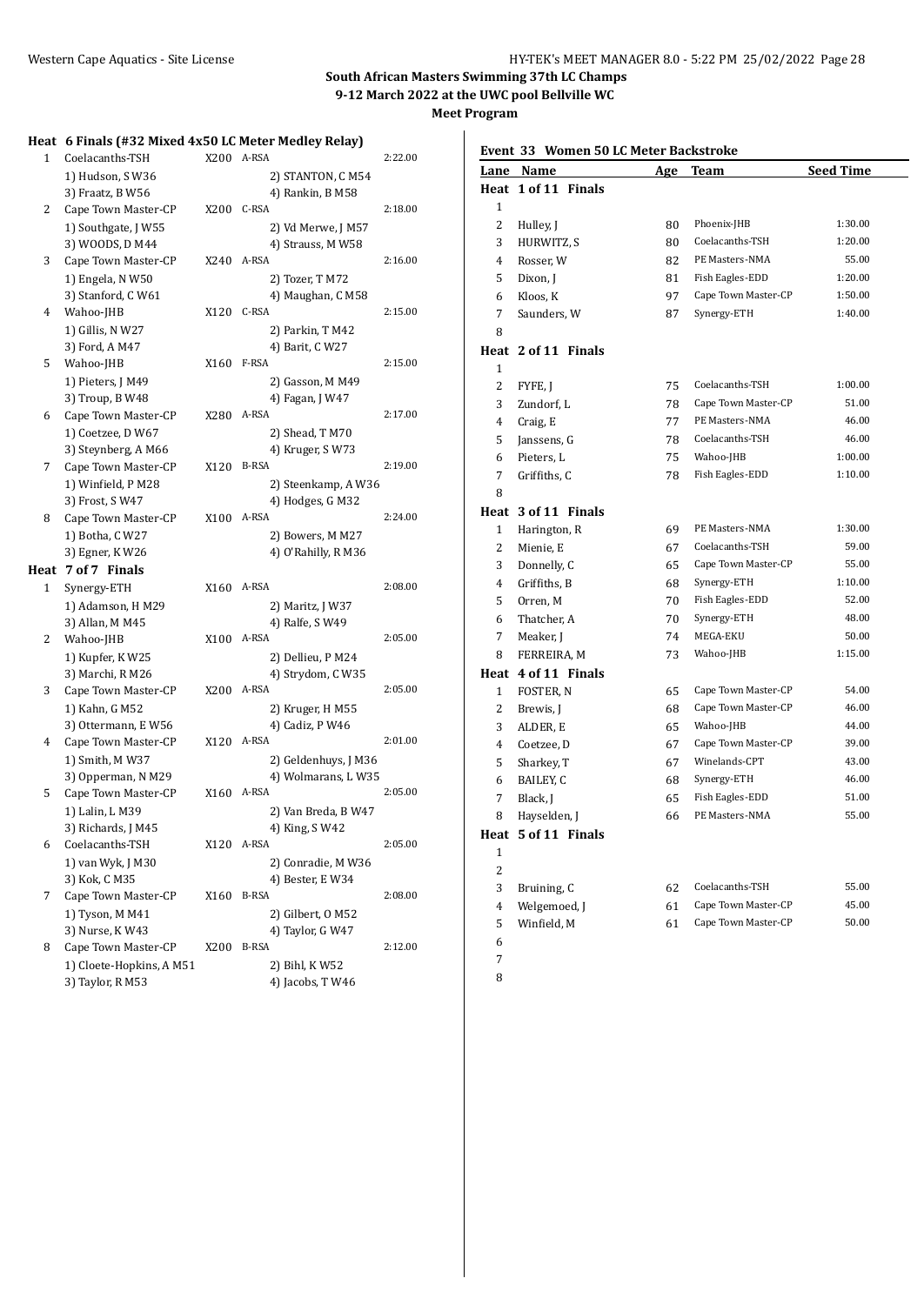**Meet Program**

# **Heat 6 Finals (#33 Women 50 LC Meter Backstroke)**

| 1              |                      |    |                         |         |
|----------------|----------------------|----|-------------------------|---------|
| 2              | Boden, T             | 57 | PE Masters-NMA          | 47.00   |
| 3              | Fraatz, B            | 56 | Coelacanths-TSH         | 40.00   |
| 4              | Southgate, J         | 55 | Cape Town Master-CP     | 39.00   |
| 5              | Ottermann, E         | 56 | Cape Town Master-CP     | 40.00   |
| 6              | Dressler, A          | 58 | Coelacanths-TSH         | 42.00   |
| 7              | Venter, M            | 56 | Coelacanths-TSH         | 55.00   |
| 8              |                      |    |                         |         |
|                | Heat 7 of 11 Finals  |    |                         |         |
| 1              | Struwig, N           | 50 | Coelacanths-TSH         | 48.00   |
| 2              | McBey, A             | 51 | Synergy-ETH             | 47.00   |
| 3              | Louw, L              | 54 | FO-Marlins-FOR-NAM      | 41.00   |
| 4              | Engela, N            | 50 | Cape Town Master-CP-RSA | 35.00   |
| 5              | Bihl, K              | 52 | Cape Town Master-CP     | 38.00   |
| 6              | Mallows, B           | 52 | Cape Town Master-CP     | 42.00   |
| 7              | Martin, T            | 53 | Waterborn-JHB           | 47.00   |
| 8              | Dreyer, L            | 54 | Amakhosi-BUF            | 5:00.00 |
|                | Heat 8 of 11 Finals  |    |                         |         |
| 1              | Macaskill. M         | 47 | Coelacanths-TSH         | 45.00   |
| $\overline{2}$ | Young, M             | 48 | PE Masters-NMA          | 40.00   |
| 3              | Jacobs, T            | 46 | Cape Town Master-CP     | 36.00   |
| 4              | Cadiz, P             | 46 | Cape Town Master-CP-RSA | 34.00   |
| 5              | Van Breda, B         | 47 | Cape Town Master-CP-RSA | 35.00   |
| 6              | Frost. S             | 47 | Cape Town Master-CP     | 39.00   |
| 7              | Osborne, T           | 49 | Fish Eagles-EDD         | 44.00   |
| 8              |                      |    |                         |         |
|                | Heat 9 of 11 Finals  |    |                         |         |
|                |                      |    |                         |         |
| 1              | Hudson, S            | 36 | Coelacanths-TSH         | 45.00   |
| 2              | Wolmarans, L         | 35 | Cape Town Master-CP     | 35.00   |
| 3              | Smith, M             | 37 | Cape Town Master-CP     | 33.00   |
| 4              | Strydom, C           | 35 | Wahoo-JHB               | 33.00   |
| 5              | Theron, S            | 38 | Coelacanths-TSH         | 42.00   |
| 6              | Peters, G            | 43 | Coelacanths-TSH         | 44.00   |
| 7              | King, S              | 42 | Cape Town Master-CP     | 38.00   |
| 8              | Van Deventer, H      | 40 | Winelands-CPT           | 49.00   |
|                | Heat 10 of 11 Finals |    |                         |         |
| 1              |                      |    |                         |         |
| 2              |                      |    |                         |         |
| 3              | Enslin, D            | 30 | Coelacanths-TSH         | 1:20.00 |
| 4              | Bester, E            | 34 | Coelacanths-TSH         | 35.00   |
| 5              | Henderson, D         | 34 | PE Masters-NMA          | 40.00   |
| 6              | Shead, M             | 34 | Cape Town Master-CP     | 2:00.00 |
| 7              |                      |    |                         |         |
| 8              |                      |    |                         |         |
| Heat           | 11 of 11 Finals      |    |                         |         |
| 1              |                      |    |                         |         |
| 2              | Botha, C             | 27 | Cape Town Master-CP     | 41.00   |
| 3              | Gillis, N            | 27 | Wahoo-JHB               | 36.00   |
| 4              | Kupfer, K            | 25 | Wahoo-JHB               | 35.00   |
| 5              | Ledbitter, D         | 29 | Wahoo-JHB               | 40.00   |
| 6<br>7         | Levin, A             | 23 | Wahoo-JHB               | 44.00   |

# **Event 34 Men 50 LC Meter Backstroke**

| <u>Lane</u>    | Name                | <u>Age</u> | <u>Team</u>         | <u>Seed Time</u> |  |
|----------------|---------------------|------------|---------------------|------------------|--|
| Heat           | 1 of 11 Finals      |            |                     |                  |  |
| $\mathbf{1}$   | WALLACE, R          | 81         | Waterborn-JHB       | 1:15.00          |  |
| 2              | Schwartz, R         | 83         | Wahoo-JHB           | 1:00.00          |  |
| 3              | FYFE, D             | 82         | Coelacanths-TSH     | 50.00            |  |
| 4              | Duncombe, B         | 80         | Coelacanths-TSH     | 1:05.00          |  |
| 5              | Hills, D            | 90         | PE Masters-NMA      | 1:24.00          |  |
| 6              | Romer, J            | 91         | Cape Town Master-CP | 1:50.00          |  |
| 7              | Borstlap, B         | 89         | Fish Eagles-EDD     | 1:10.00          |  |
| 8              | Saunders, J         | 85         | Synergy-ETH         | 1:20.00          |  |
|                | Heat 2 of 11 Finals |            |                     |                  |  |
| 1              |                     |            |                     |                  |  |
| 2              | HARROP-ALLIN, A     | 77         | Coelacanths-TSH     | 55.00            |  |
| 3              | Wilson, G           | 75         | PE Masters-NMA      | 50.00            |  |
| 4              | Wilson, D           | 75         | Cape Town Master-CP | 39.00            |  |
| 5              | Hughes, J           | 79         | Synergy-ETH         | 42.00            |  |
| 6              | McDonald, M         | 77         | Fish Eagles-EDD     | 54.00            |  |
| 7              | Parkin, B           | 78         | Amakhosi-BUF        | 55.00            |  |
| 8              |                     |            |                     |                  |  |
|                | Heat 3 of 11 Finals |            |                     |                  |  |
| 1              |                     |            |                     |                  |  |
| $\overline{2}$ | Miller, M           | 70         | Wahoo-JHB           | 48.00            |  |
| 3              | Tozer, T            | 72         | Cape Town Master-CP | 40.00            |  |
| $\overline{4}$ | DOWNES, T           | 73         | Coelacanths-TSH     | 40.00            |  |
| 5              | Cheadle, H          | 73         | Cape Town Master-CP | 40.00            |  |
| 6              | Morrison, A         | 74         | Cape Town Master-CP | 45.00            |  |
| 7              | Coetzer, H          | 67         | Coelacanths-TSH     | 1:20.00          |  |
| 8              |                     |            |                     |                  |  |
|                | Heat 4 of 11 Finals |            |                     |                  |  |
| $\mathbf{1}$   | Jv Vuuren, C        | 67         | Coelacanths-TSH     | 49.00            |  |
| 2              | Knoetze, H          | 69         | Coelacanths-TSH     | 45.00            |  |
| 3              | van Niekerk, J      | 69         | Coelacanths-TSH     | 43.00            |  |
| $\overline{4}$ | Steynberg, A        | 66         | Cape Town Master-CP | 32.00            |  |
| 5              | Winfield, M         | 67         | Cape Town Master-CP | 35.00            |  |
| 6              | Bennetto, P         | 69         | Cape Town Master-CP | 43.00            |  |
| 7              | Kloos, R            | 67         | Cape Town Master-CP | 48.00            |  |
| 8              | Gordon-Davis, C     | 67         | MEGA-EKU            | 54.00            |  |
|                | Heat 5 of 11 Finals |            |                     |                  |  |
| $\mathbf{1}$   |                     |            |                     |                  |  |
| $\overline{c}$ | Stevens, D          | 61         | Cape Town Master-CP | 44.00            |  |
| 3              | Holshausen, R       | 64         | Cape Town Master-CP | 40.00            |  |
| 4              | Duncan, R           | 60         | Wahoo-JHB           | 36.00            |  |
| 5              | Schoombie, E        | 64         | Fish Eagles-EDD     | 38.00            |  |
| 6              | Hendricks, N        | 64         | Cape Town Master-CP | 41.00            |  |
| 7              | GORDON-DAVIS, K     | 62         | MEGA-EKU            | 46.00            |  |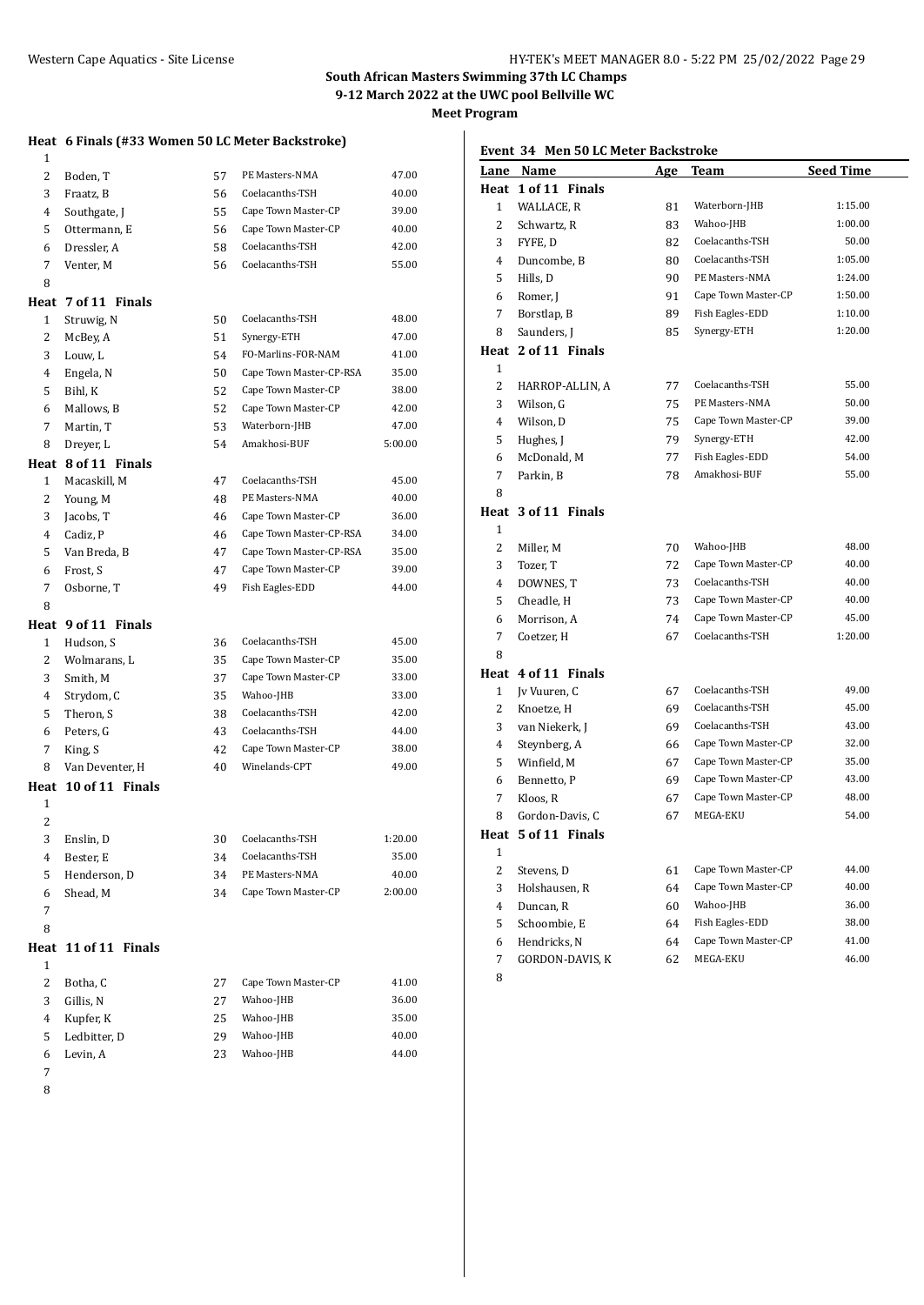**Meet Program**

|              | Heat 6 Finals (#34 Men 50 LC Meter Backstroke) |    |                         |         |
|--------------|------------------------------------------------|----|-------------------------|---------|
| $\mathbf{1}$ | Kupfer, K                                      | 55 | Wahoo-JHB               | 1:00.00 |
| 2            | Rankin, B                                      | 58 | Coelacanths-TSH         | 37.00   |
| 3            | Orton, N                                       | 59 | Cape Town Master-CP     | 33.00   |
| 4            | Ruck, H                                        | 57 | Coelacanths-TSH         | 30.00   |
| 5            | McLeRoth, G                                    | 55 | Cape Town Master-CP     | 32.00   |
| 6            | Kruger, H                                      | 55 | Cape Town Master-CP     | 35.00   |
| 7            | Grobler, S                                     | 58 | PE Masters-NMA          | 50.00   |
| 8            |                                                |    |                         |         |
|              | Heat 7 of 11 Finals                            |    |                         |         |
| 1            |                                                |    |                         |         |
| 2            |                                                |    |                         |         |
| 3            | Carstens, F                                    | 52 | Coelacanths-TSH         | 45.00   |
| 4            | Theunissen, B                                  | 52 | Cape Town Master-CP     | 38.00   |
| 5            | CROWTHER, B                                    | 53 | Wahoo-JHB               | 45.00   |
| 6            | Muller, J                                      | 52 | Aqua Ahlete-JHB         | 55.00   |
| 7            |                                                |    |                         |         |
| 8            |                                                |    |                         |         |
| Heat         | 8 of 11 Finals                                 |    |                         |         |
| 1            | Clark, T                                       | 51 | Cape Town Master-CP     | 35.00   |
| 2            | Thompson, G                                    | 51 | Aqua Ahlete-JHB         | 35.00   |
| 3            | vd Westhuizen, S                               | 53 | Synergy-ETH             | 33.00   |
| 4            | Kahn, G                                        | 52 | Cape Town Master-CP     | 30.00   |
| 5            | Cloete-Hopkins, A                              | 51 | Cape Town Master-CP-RSA | 32.00   |
| 6            | du Plessis, T                                  | 52 | Synergy-ETH             | 35.00   |
| 7            | Alexander, R                                   | 54 | Cape Town Master-CP     | 35.00   |
| 8            | Theissen, A                                    | 52 | FO-Marlins-FOR-NAM      | 36.00   |
|              | 9 of 11 Finals                                 |    |                         |         |
| Heat         |                                                |    |                         |         |
| $\mathbf{1}$ |                                                |    |                         |         |
| 2            | Pieters, J                                     | 49 | Wahoo-JHB               | 35.00   |
| 3            | Groenevelt, J                                  | 46 | Cape Town Master-CP     | 32.00   |
| 4            | Richards, J                                    | 45 | Cape Town Master-CP     | 30.00   |
| 5            | Allan, M                                       | 45 | Synergy-ETH             | 31.00   |
| 6            | Mastenbroek, R                                 | 46 | Cape Town Master-CP     | 34.00   |
| 7            | van Olst, M                                    | 47 | Waterborn-JHB           | 37.00   |
| 8            |                                                |    |                         |         |
| Heat         | 10 of 11 Finals                                |    |                         |         |
| 1            | Kloos, M                                       | 36 | Cape Town Master-CP     | 45.00   |
| 2            | Kok, C                                         | 35 | Coelacanths-TSH         | 34.00   |
| 3            | Geldenhuys, J                                  | 36 | Cape Town Master-CP     | 30.00   |
| 4            | Lalin, L                                       | 39 | Cape Town Master-CP     | 29.00   |
| 5            | Louw, D                                        | 39 | FO-Marlins-FOR-NAM      | 30.00   |
| 6            | Jv Vuuren, I                                   | 39 | BLSS-MAN-MA             | 37.00   |
| 7            | Tyson, M                                       | 41 | Cape Town Master-CP     | 30.00   |
| 8            |                                                |    |                         |         |
| Heat         | 11 of 11 Finals                                |    |                         |         |
| 1            | Tallie, F                                      | 29 | Fish Eagles-EDD         | 40.00   |
| 2            | Adamson, H                                     | 29 | Synergy-ETH             | 32.00   |
| 3            | Opperman, N                                    | 29 | Cape Town Master-CP     | 28.00   |
| 4            | Marchi, R                                      | 26 | Wahoo-JHB               | 31.00   |
| 5            | Winfield, P                                    | 28 | Cape Town Master-CP     | 33.00   |
| 6            | van Wyk, J                                     | 30 | Coelacanths-TSH         | 26.00   |
| 7            | Botes, R                                       | 34 | Wahoo-JHB               | 40.00   |

| Event 35 Women 100 LC Meter Breaststroke |                    |     |                     |                  |
|------------------------------------------|--------------------|-----|---------------------|------------------|
|                                          | Lane Name          | Age | Team                | <b>Seed Time</b> |
|                                          | Heat 1 of 9 Finals |     |                     |                  |
| $\mathbf{1}$                             |                    |     |                     |                  |
| 2                                        |                    |     |                     |                  |
| 3                                        | Levin, A           | 23  | Wahoo-JHB           | 1:40.00          |
| 4                                        | Kloos, K           | 97  | Cape Town Master-CP | 4:20.00          |
| 5                                        |                    |     |                     |                  |
| 6                                        |                    |     |                     |                  |
| 7                                        |                    |     |                     |                  |
| 8                                        |                    |     |                     |                  |
|                                          | Heat 2 of 9 Finals |     |                     |                  |
| $\mathbf{1}$                             | Vorwerk Marren, I  | 71  | Coelacanths-TSH     | 2:30.00          |
| 2                                        | Godfrey, C         | 73  | Cape Town Master-CP | 2:05.00          |
| 3                                        | Thatcher, A        | 70  | Synergy-ETH         | 1:48.00          |
| 4                                        | IRELAND, J         | 72  | Synergy-ETH         | 2:00.00          |
| 5                                        | Benjamin, L        | 71  | PE Masters-NMA      | 2:13.00          |
| 6                                        | HURWITZ, S         | 80  | Coelacanths-TSH     | 2:20.00          |
| 7                                        | Saunders, W        | 87  | Synergy-ETH         | 4:50.00          |
| 8                                        | Zundorf, L         | 78  | Cape Town Master-CP | 2:10.00          |
|                                          | Heat 3 of 9 Finals |     |                     |                  |
| 1                                        |                    |     |                     |                  |
| 2                                        |                    |     |                     |                  |
| 3                                        | Donnelly, C        | 65  | Cape Town Master-CP | 1:50.00          |
| 4                                        | Matley, T          | 65  | Cape Town Master-CP | 1:40.00          |
| 5                                        | ALDER, E           | 65  | Wahoo-JHB           | 1:48.00          |
| 6                                        | Louw, N            | 67  | Winelands-CPT       | 2:00.00          |
| 7                                        |                    |     |                     |                  |
| 8                                        |                    |     |                     |                  |
|                                          | Heat 4 of 9 Finals |     |                     |                  |
| $\mathbf{1}$                             |                    |     |                     |                  |
| 2                                        | Gibson, K          | 61  | Coelacanths-TSH     | 2:30.00          |
| 3                                        | Jv Vuuren, H       | 63  | Coelacanths-TSH     | 1:59.00          |
| 4                                        | <b>VERRYN, S</b>   | 61  | Coelacanths-TSH     | 1:40.00          |
| 5                                        | Winfield, M        | 61  | Cape Town Master-CP | 1:52.00          |
| 6                                        | Keys, E            | 63  | Coelacanths-TSH     | 2:20.00          |
| 7                                        | MOLLER, H          | 63  | Coelacanths-TSH     | 2:50.00          |
| 8                                        |                    |     |                     |                  |
|                                          | Heat 5 of 9 Finals |     |                     |                  |
| $\mathbf{1}$                             | Fuchs, M           | 58  | Cape Town Master-CP | 2:00.00          |
| 2                                        | Dressler, A        | 58  | Coelacanths-TSH     | 1:45.00          |
| 3                                        | Sheehy, J          | 58  | Fish Eagles-EDD     | 1:43.00          |
| 4                                        | Samson, J          | 56  | FO-Marlins-FOR-NAM  | 1:35.00          |
| 5                                        | van Bassen, C      | 58  | Synergy-ETH         | 1:41.00          |
| 6                                        | Smith, R           | 58  | Waterborn-JHB       | 1:44.00          |
| 7                                        | Pietrobon, C       | 55  | Fish Eagles-EDD     | 1:56.00          |
|                                          |                    |     |                     |                  |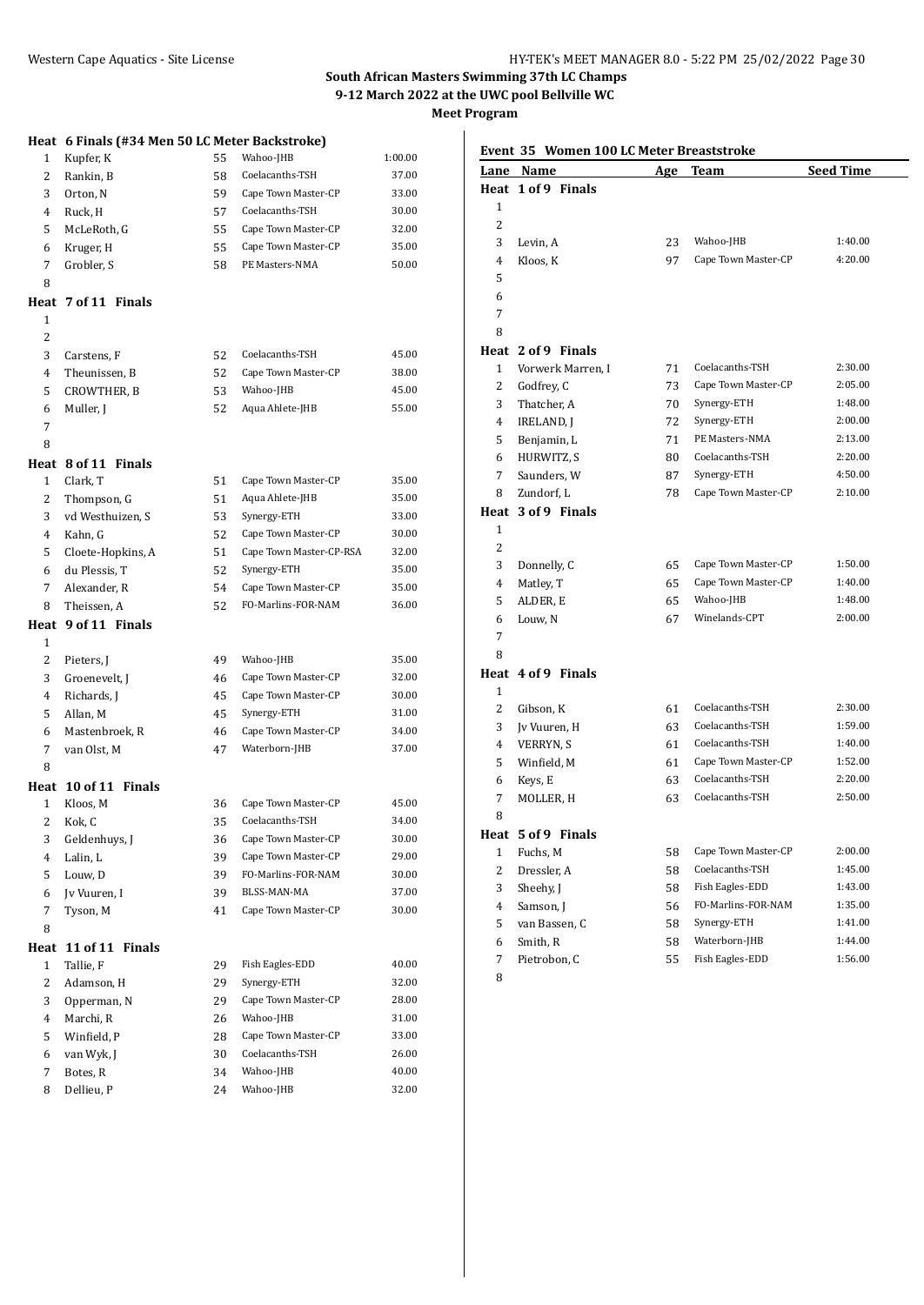|                | Heat 6 Finals (#35 Women 100 LC Meter Breaststroke) |    |                         |         |
|----------------|-----------------------------------------------------|----|-------------------------|---------|
| $\mathbf{1}$   |                                                     |    |                         |         |
| $\overline{c}$ |                                                     |    |                         |         |
| 3              | Hayes, A                                            | 53 | Wahoo-JHB               | 1:45.00 |
| 4              |                                                     |    |                         |         |
| 5              | Labuschagne, P                                      | 50 | Curro-EZD               | 1:27.00 |
| 6              |                                                     |    |                         |         |
| 7              |                                                     |    |                         |         |
| 8              |                                                     |    |                         |         |
| Heat           | 7 of 9 Finals                                       |    |                         |         |
| 1              | Venter, K                                           | 48 | Coelacanths-TSH         | 2:00.00 |
| $\overline{2}$ | Young, M                                            | 48 | PE Masters-NMA          | 1:50.00 |
| 3              | Osborne, T                                          | 49 | Fish Eagles-EDD         | 1:40.00 |
| 4              | Van Breda, B                                        | 47 | Cape Town Master-CP-RSA | 1:25.00 |
| 5              | Cairns, J                                           | 49 | Coelacanths-TSH         | 1:37.00 |
| 6              | Louw, W                                             | 45 | Ellisras-WB             | 1:40.00 |
| 7              | van Niekerk, C                                      | 49 | Aqua Ahlete-JHB         | 1:56.00 |
| 8              |                                                     |    |                         |         |
|                | Heat 8 of 9 Finals                                  |    |                         |         |
| 1              |                                                     |    |                         |         |
| 2              | Foot, L                                             | 39 | Wahoo-JHB               | 1:50.00 |
| 3              | Wolmarans, L                                        | 35 | Cape Town Master-CP     | 1:30.00 |
| 4              | Conradie, M                                         | 36 | Coelacanths-TSH         | 1:29.00 |
| 5              | Maritz, J                                           | 37 | Synergy-ETH             | 1:34.00 |
| 6              | Van Deventer, H                                     | 40 | Winelands-CPT           | 1:52.00 |
| 7              |                                                     |    |                         |         |
| 8              |                                                     |    |                         |         |
|                | Heat 9 of 9 Finals                                  |    |                         |         |
| $\mathbf{1}$   |                                                     |    |                         |         |
| $\overline{2}$ | Msomi, T                                            | 26 | Synergy-ETH             | 1:58.00 |
| 3              | Wolff, M                                            | 29 | Coelacanths-TSH         | 1:39.00 |
| 4              | Ledbitter, D                                        | 29 | Wahoo-JHB               | 1:45.00 |
| 5              | Botes, N                                            | 33 | Wahoo-JHB               | 1:36.00 |
| 6              | Westphal, J                                         | 31 | Amakhosi-BUF            | 1:43.00 |
| 7              |                                                     |    |                         |         |
| 8              |                                                     |    |                         |         |
|                |                                                     |    |                         |         |

# **Event 36 Men 100 LC Meter Breaststroke**

| Lane | Name               | Age | <b>Team</b>         | <b>Seed Time</b> |
|------|--------------------|-----|---------------------|------------------|
|      | Heat 1 of 6 Finals |     |                     |                  |
| 1    | Neu-Ner, M         | 75  | Wahoo-JHB           | 2:40.00          |
| 2    | HARROP-ALLIN, A    | 77  | Coelacanths-TSH     | 2:27.00          |
| 3    | McDonald, M        | 77  | Fish Eagles-EDD     | 2:10.00          |
| 4    | Du Toit, F         | 75  | Cape Town Master-CP | 1:50.00          |
| 5    | PETERSEN, J        | 77  | Phoenix-JHB         | 2:15.00          |
| 6    | Myers, W           | 78  | Wahoo-JHB           | 2:30.00          |
| 7    | Romer, J           | 91  | Cape Town Master-CP | 4:10.00          |
| 8    | Hills, D           | 90  | PE Masters-NMA      | 4:16.00          |
|      |                    |     |                     |                  |

|                | Heat 2 of 6 Finals |    |                     |         |
|----------------|--------------------|----|---------------------|---------|
| 1              |                    |    |                     |         |
| $\overline{c}$ | Jv Vuuren, C       | 67 | Coelacanths-TSH     | 2:15.00 |
| 3              | Louw, A            | 69 | Winelands-CPT       | 1:45.00 |
| 4              | Shead, T           | 70 | Cape Town Master-CP | 1:20.00 |
| 5              | Miller, M          | 70 | Wahoo-JHB           | 1:55.00 |
| 6              | Raccanello, G      | 52 | MEGA-EKU            | 1:50.00 |
| 7              |                    |    |                     |         |
| 8              |                    |    |                     |         |
|                | Heat 3 of 6 Finals |    |                     |         |
| 1              | Kok, J             | 60 | Fish Eagles-EDD     | 1:50.00 |
| 2              | Fechter, W         | 61 | Synergy-ETH         | 1:35.00 |
| 3              | Mc Lellan, N       | 63 | Fish Eagles-EDD     | 1:30.00 |
| 4              | van Dyk, e         | 60 | Coelacanths-TSH     | 1:25.00 |
| 5              | Frost, D           | 64 | Winelands-CPT       | 1:30.00 |
| 6              | Hendricks, N       | 64 | Cape Town Master-CP | 1:32.00 |
| 7              | Schoombie, E       | 64 | Fish Eagles-EDD     | 1:41.00 |
| 8              | Schoeman, D        | 61 | Coelacanths-TSH     | 1:53.00 |
|                | Heat 4 of 6 Finals |    |                     |         |
| $\mathbf{1}$   | Morgan, C          | 56 | Coelacanths-TSH     | 1:55.00 |
| 2              | Smith, D           | 55 | Waterborn-JHB       | 1:36.00 |
| 3              | Vd Merwe, J        | 57 | Cape Town Master-CP | 1:25.00 |
| $\overline{4}$ | Kruger, H          | 55 | Cape Town Master-CP | 1:20.00 |
| 5              | Seale, M           | 58 | Cape Town Master-CP | 1:25.00 |
| 6              | Uitenweerde, L     | 58 | Coelacanths-TSH     | 1:34.00 |
| 7              | Olivier, M         | 59 | Cape Town Master-CP | 1:42.00 |
| 8              | GREAVES, G         | 56 | Phoenix-JHB         | 1:56.00 |
|                | Heat 5 of 6 Finals |    |                     |         |
| $\mathbf{1}$   | STANTON, C         | 54 | Coelacanths-TSH     | 1:30.00 |
| 2              | Fubbs, M           | 50 | Wahoo-JHB           | 1:29.00 |
| 3              | van der Merwe, A   | 51 | MEGA-EKU            | 1:21.00 |
| $\overline{4}$ | Baleka Bey, S      | 52 | FO-Marlins-FOR-NAM  | 1:12.00 |
| 5              | Gilbert, O         | 52 | Cape Town Master-CP | 1:17.00 |
| 6              | vd Westhuizen, S   | 53 | Synergy-ETH         | 1:25.00 |
| 7              | Bradshaw, G        | 53 | Waterborn-JHB       | 1:30.00 |
| 8              | Theron, H          | 51 | Coelacanths-TSH     | 1:31.00 |
|                | Heat 6 of 6 Finals |    |                     |         |
| $\mathbf{1}$   | Bowers, M          | 27 | Cape Town Master-CP | 1:30.00 |
| 2              | Rothschild, B      | 29 | Wahoo-JHB           | 1:18.00 |
| 3              | Marchi, R          | 26 | Wahoo-JHB           | 1:20.00 |
| 4              | Parkin, T          | 42 | Wahoo-JHB           | 1:15.00 |
| 5              | Allan, B           | 41 | Synergy-ETH         | 1:32.00 |
| 6              | Gasson, M          | 49 | Wahoo-JHB           | 1:23.00 |
| 7              | Burger, J          | 49 | Cape Town Master-CP | 1:36.00 |

Parsons, A 38 Wahoo-JHB 1:24.00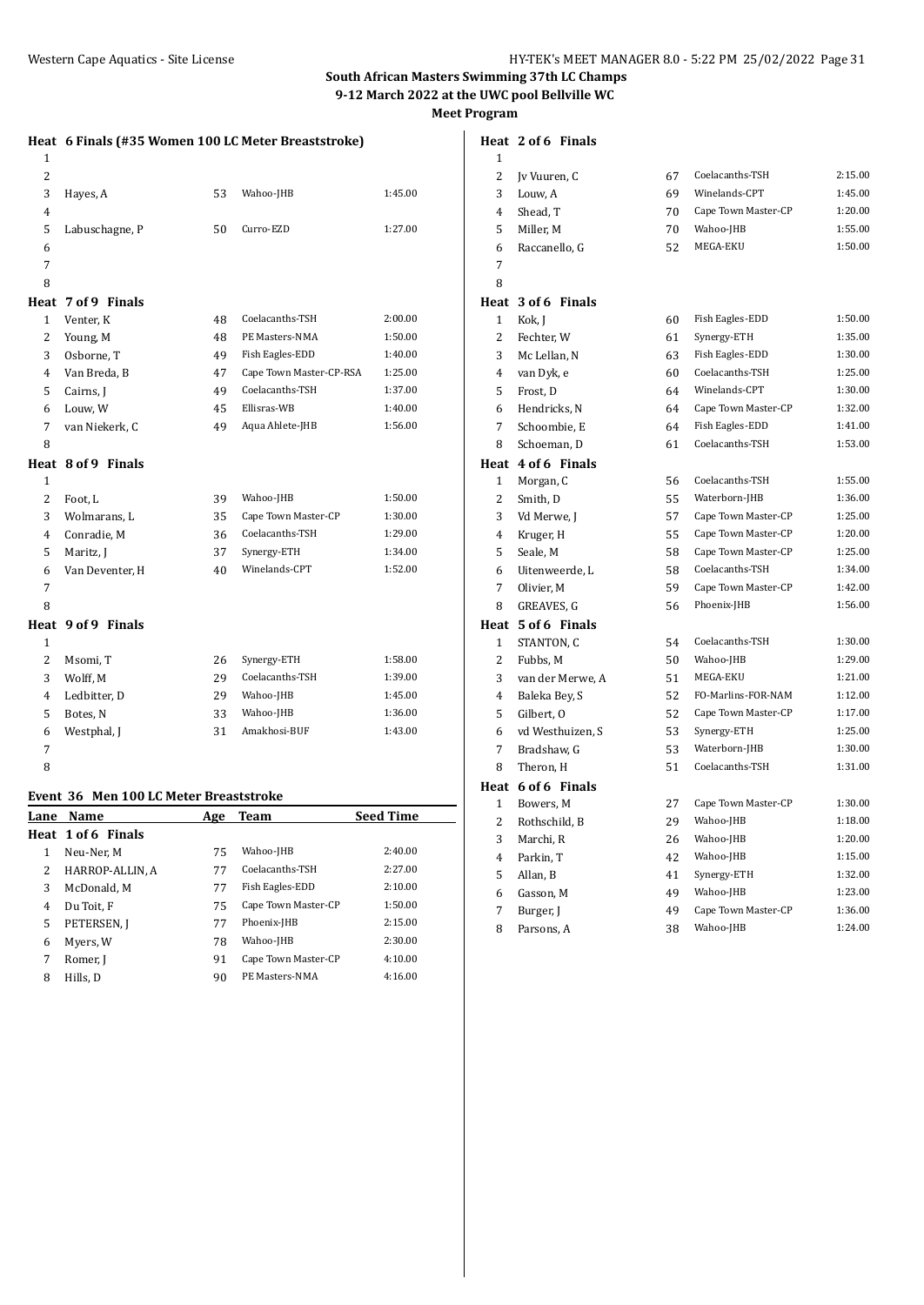#### **Event 37 Women 200 LC Meter Freestyle**

|                | Lane Name           | <b>Age</b> | Team                | <b>Seed Time</b> |
|----------------|---------------------|------------|---------------------|------------------|
|                | Heat 1 of 11 Finals |            |                     |                  |
| 1              | Hughes, D           | 76         | Synergy-ETH         | 6:00.00          |
| 2              | Rees, J             | 78         | Coelacanths-TSH     | 4:20.00          |
| 3              | Janssens, G         | 78         | Coelacanths-TSH     | 3:40.00          |
| 4              | FYFE, J             | 75         | Coelacanths-TSH     | 4:10.00          |
| 5              | Griffiths, C        | 78         | Fish Eagles-EDD     | 5:00.00          |
| 6              | Hulley, J           | 80         | Phoenix-JHB         | 5:00.00          |
| 7              | Dixon, J            | 81         | Fish Eagles-EDD     | 5:47.00          |
| 8              | Tottle, K           | 74         | Amakhosi-BUF        | 5:02.00          |
| Heat           | 2 of 11 Finals      |            |                     |                  |
| $\mathbf{1}$   | FERREIRA, M         | 73         | Wahoo-JHB           | 4:37.00          |
| $\overline{c}$ | Orren, M            | 70         | Fish Eagles-EDD     | 3:55.00          |
| 3              | CRAWFORD, L         | 72         | Phoenix-JHB         | 3:40.00          |
| 4              | Kruger, S           | 73         | Cape Town Master-CP | 3:00.00          |
| 5              | Mons, M             | 71         | Phoenix-JHB         | 3:05.00          |
| 6              | CLARK, R            | 74         | Synergy-ETH         | 3:41.00          |
| 7              | Meaker, J           | 74         | MEGA-EKU            | 4:25.00          |
| 8              | Vorwerk Marren, I   | 71         | Coelacanths-TSH     | 5:00.00          |
|                | Heat 3 of 11 Finals |            |                     |                  |
| 1              | Vorster, M          | 66         | Phoenix-JHB         | 4:05.00          |
| 2              | Louw, N             | 67         | Winelands-CPT       | 3:45.00          |
| 3              | <b>FOSTER, N</b>    | 65         | Cape Town Master-CP | 3:15.00          |
| 4              | Coetzee, D          | 67         | Cape Town Master-CP | 2:40.00          |
| 5              | Reen, P             | 65         | PE Masters-NMA      | 3:08.00          |
| 6              | Brewis, J           | 68         | Cape Town Master-CP | 3:20.00          |
| 7              | vd Berg, E          | 66         | Coelacanths-TSH     | 3:48.00          |
| 8              | Griffiths, B        | 68         | Synergy-ETH         | 5:00.00          |
|                | Heat 4 of 11 Finals |            |                     |                  |
| $\mathbf{1}$   |                     |            |                     |                  |
| 2              | Burbidge, F         | 58         | Amakhosi-BUF        | 4:50.00          |
| 3              | Boden, T            | 57         | PE Masters-NMA      | 3:10.00          |
| 4              | Pietrobon, C        | 55         | Fish Eagles-EDD     | 4:30.00          |
| 5              | vd Merwe, R         | 58         | Coelacanths-TSH     | 5:00.00          |
| 6              | Murray, S           | 62         | Wahoo-JHB           | 3:45.00          |
| 7              | Lloyd, D            | 64         | Synergy-ETH         | 4:16.00          |
| 8              |                     |            |                     |                  |
|                | Heat 5 of 11 Finals |            |                     |                  |
| $\mathbf{1}$   | BRIDGES, C          | 60         | Wahoo-JHB           | 3:30.00          |
| 2              | Bruining, C         | 62         | Coelacanths-TSH     | 3:15.00          |
| 3              | Fitzpatrick, M      | 60         | FO-Marlins-FOR-NAM  | 3:06.00          |
| $\overline{4}$ | Stanford, C         | 61         | Cape Town Master-CP | 2:26.00          |
| 5              | Trusler, I          | 63         | Coelacanths-TSH     | 2:32.00          |
| 6              | Clarke, J           | 61         | Cape Town Master-CP | 3:10.00          |
| 7              | FOSTER, K           | 63         | Coelacanths-TSH     | 3:15.00          |
| 8              | Gibson, K           | 61         | Coelacanths-TSH     | 3:40.00          |
|                |                     |            |                     |                  |

|                | Heat 6 of 11 Finals  |    |                     |         |
|----------------|----------------------|----|---------------------|---------|
| 1              | Mason, C             | 59 | Waterborn-JHB       | 2:55.00 |
| 2              | Ruck, C              | 57 | Coelacanths-TSH     | 2:50.00 |
| 3              | Kennedy, K           | 56 | Waterborn-JHB       | 2:45.00 |
| 4              | Fraatz, B            | 56 | Coelacanths-TSH     | 2:40.00 |
| 5              | Strauss, M           | 58 | Cape Town Master-CP | 2:45.00 |
| 6              | Pienaar, E           | 58 | Amakhosi-BUF        | 2:45.00 |
| 7              | van Bassen, C        | 58 | Synergy-ETH         | 2:52.00 |
| 8              | Naude, C             | 55 | Waterborn-JHB       | 2:59.00 |
| Heat           | 7 of 11 Finals       |    |                     |         |
| $\mathbf{1}$   |                      |    |                     |         |
| $\overline{2}$ | Dreyer, L            | 54 | Amakhosi-BUF        | 3:46.00 |
| 3              | Jankelow, K          | 52 | Wahoo-JHB           | 3:30.00 |
| 4              | Viljoen, S           | 51 | PE Masters-NMA      | 2:50.00 |
| 5              | Hayes, A             | 53 | Wahoo-JHB           | 3:00.00 |
| 6              | Rouessart, T         | 52 | Waterborn-JHB       | 3:30.00 |
| 7              | Munnik, E            | 54 | Coelacanths-TSH     | 4:20.00 |
| 8              |                      |    |                     |         |
| 1              | Heat 8 of 11 Finals  |    |                     |         |
| $\overline{2}$ | Botha, I             | 45 | Coelacanths-TSH     | 3:18.00 |
| 3              | Macaskill, M         | 47 | Coelacanths-TSH     | 2:50.00 |
| 4              | Gous, T              | 46 | PE Masters-NMA      | 2:30.00 |
| 5              | Fagan, J             | 47 | Wahoo-JHB           | 2:40.00 |
| 6              | Sickel, I            | 46 | FO-Marlins-FOR-NAM  | 2:50.00 |
| 7              |                      |    |                     |         |
| 8              |                      |    |                     |         |
|                |                      |    |                     |         |
| Heat           | 9 of 11 Finals       |    |                     |         |
| 1              | Coetzee, I           | 43 | Coelacanths-TSH     | 3:15.00 |
| 2              | Ambrose, N           | 42 | Waterborn-JHB       | 3:15.00 |
| 3              | King, S              | 42 | Cape Town Master-CP | 2:35.00 |
| 4              | Nurse, K             | 43 | Cape Town Master-CP | 2:25.00 |
| 5              | Saporta, A           | 42 | PE Masters-NMA      | 2:30.00 |
| 6              | Bruwer, C            | 42 | FO-Marlins-FOR-NAM  | 2:45.00 |
| 7              | Peters, G            | 43 | Coelacanths-TSH     | 3:15.00 |
| 8              |                      |    |                     |         |
|                | Heat 10 of 11 Finals |    |                     |         |
| 1              |                      |    |                     |         |
| 2              | Hudson, S            | 36 | Coelacanths-TSH     | 3:35.00 |
| 3              | Conradie, M          | 36 | Coelacanths-TSH     | 3:00.00 |
| 4              | Strydom, C           | 35 | Wahoo-JHB           | 2:16.00 |
| 5              | Maritz, J            | 37 | Synergy-ETH         | 2:50.00 |
| 6              | Theron, S            | 38 | Coelacanths-TSH     | 3:12.00 |
| 7              |                      |    |                     |         |
| 8              |                      |    |                     |         |
| Heat<br>1      | 11 of 11 Finals      |    |                     |         |
| 2              | Msomi, T             | 26 | Synergy-ETH         | 3:17.00 |
| 3              | Egner, K             | 26 | Cape Town Master-CP | 2:30.00 |
| 4              | Kupfer, K            | 25 | Wahoo-JHB           | 2:30.00 |
| 5              | Botha, C             | 27 | Cape Town Master-CP | 2:54.00 |
| 6              | Bester, E            | 34 | Coelacanths-TSH     | 2:35.00 |
| 7              | Enslin, D            | 30 | Coelacanths-TSH     | 3:24.00 |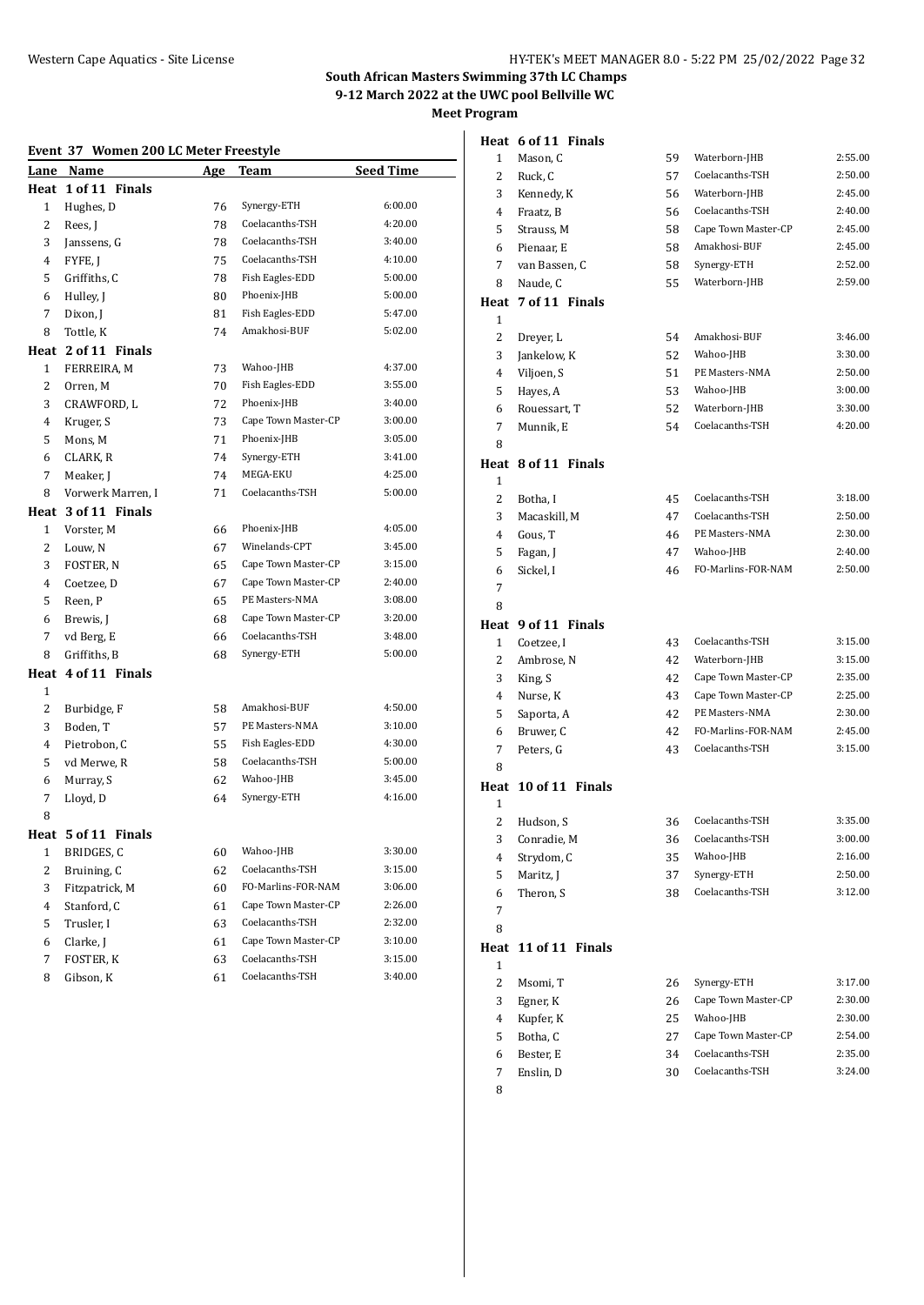#### **Event 38 Men 200 LC Meter Freestyle**

| 1 of 12 Finals<br>Heat<br>1<br>2<br>3<br>Coelacanths-TSH<br>Duncombe, B<br>80<br>5:10.00<br>Coelacanths-TSH<br>4<br>FYFE, D<br>82<br>3:30.00<br>Cape Town Master-CP<br>3:50.00<br>5<br>McLachlan, D<br>85<br>Phoenix-JHB<br>6<br>WOLPE, R<br>85<br>5:00.00<br>7<br>8<br>2 of 12 Finals<br>Heat<br>Coelacanths-TSH<br>$\mathbf{1}$<br>77<br>Jennings, R<br>4:35.00<br>Phoenix-JHB<br>3:40.00<br>2<br>MALTBY, D<br>75<br>Synergy-ETH<br>3:20.00<br>3<br>LARCOMBE, P<br>75<br>Cape Town Master-CP<br>77<br>2:50.00<br>4<br>Matisonn, C<br>Cape Town Master-CP<br>3:10.00<br>5<br>Wilson, D<br>75<br>Wahoo-JHB<br>3:30.00<br>Mitchell, T<br>75<br>6<br>7<br>Myers, W<br>78<br>Wahoo-JHB<br>3:45.00<br>8<br>Heat 3 of 12 Finals<br>Wahoo-JHB<br>1<br>Selmer-Olsen, S<br>3:55.00<br>70<br>2<br>Pieterse, T<br>Fish Eagles-EDD<br>73<br>3:40.00<br>Cape Town Master-CP<br>2:50.00<br>3<br>Howieson, D<br>70<br>Coelacanths-TSH<br>2:35.00<br>4<br>DOWNES, T<br>73<br>5<br>Bolstridge, M<br>Synergy-ETH<br>2:45.00<br>73<br>Coelacanths-TSH<br>3:30.00<br>Sundelowitz, S<br>72<br>6<br>Coelacanths-TSH<br>3:45.00<br>7<br>SWANEPOEL, P<br>73<br>8<br>4 of 12 Finals<br>Heat<br>1<br>2<br>3<br>MEGA-EKU<br>GORDON-DAVIS, B<br>69<br>3:45.00<br>Cape Town Master-CP<br>3:15.00<br>4<br>Kloos, R<br>67<br>Wahoo-JHB<br>3:30.00<br>5<br>Harker, G<br>67<br>PE Masters-NMA<br>6<br>Henry JR, P<br>58<br>3:45.00<br>7<br>8<br>Heat 5 of 12 Finals<br>69<br>3:05.00<br>1 van Niekerk, J<br>Coelacanths-TSH<br>Cape Town Master-CP<br>2<br>2:40.00<br>Cones, K<br>67<br>Cape Town Master-CP<br>3<br>Spies, I<br>2:30.00<br>68<br>MEGA-EKU<br>Semple, M<br>65<br>2:27.00<br>4<br>Upneck, R<br>Synergy-ETH<br>2:28.00<br>5<br>66<br>Cape Town Master-CP<br>Roothman, A<br>2:40.00<br>6<br>68<br>FO-Marlins-FOR-NAM<br>Salamon, G<br>2:55.00<br>7<br>66 |   | Lane Name   | <u>Age</u> | Team                | <b>Seed Time</b> |
|--------------------------------------------------------------------------------------------------------------------------------------------------------------------------------------------------------------------------------------------------------------------------------------------------------------------------------------------------------------------------------------------------------------------------------------------------------------------------------------------------------------------------------------------------------------------------------------------------------------------------------------------------------------------------------------------------------------------------------------------------------------------------------------------------------------------------------------------------------------------------------------------------------------------------------------------------------------------------------------------------------------------------------------------------------------------------------------------------------------------------------------------------------------------------------------------------------------------------------------------------------------------------------------------------------------------------------------------------------------------------------------------------------------------------------------------------------------------------------------------------------------------------------------------------------------------------------------------------------------------------------------------------------------------------------------------------------------------------------------------------------------------------------------------------------------------------------------|---|-------------|------------|---------------------|------------------|
|                                                                                                                                                                                                                                                                                                                                                                                                                                                                                                                                                                                                                                                                                                                                                                                                                                                                                                                                                                                                                                                                                                                                                                                                                                                                                                                                                                                                                                                                                                                                                                                                                                                                                                                                                                                                                                      |   |             |            |                     |                  |
|                                                                                                                                                                                                                                                                                                                                                                                                                                                                                                                                                                                                                                                                                                                                                                                                                                                                                                                                                                                                                                                                                                                                                                                                                                                                                                                                                                                                                                                                                                                                                                                                                                                                                                                                                                                                                                      |   |             |            |                     |                  |
|                                                                                                                                                                                                                                                                                                                                                                                                                                                                                                                                                                                                                                                                                                                                                                                                                                                                                                                                                                                                                                                                                                                                                                                                                                                                                                                                                                                                                                                                                                                                                                                                                                                                                                                                                                                                                                      |   |             |            |                     |                  |
|                                                                                                                                                                                                                                                                                                                                                                                                                                                                                                                                                                                                                                                                                                                                                                                                                                                                                                                                                                                                                                                                                                                                                                                                                                                                                                                                                                                                                                                                                                                                                                                                                                                                                                                                                                                                                                      |   |             |            |                     |                  |
|                                                                                                                                                                                                                                                                                                                                                                                                                                                                                                                                                                                                                                                                                                                                                                                                                                                                                                                                                                                                                                                                                                                                                                                                                                                                                                                                                                                                                                                                                                                                                                                                                                                                                                                                                                                                                                      |   |             |            |                     |                  |
|                                                                                                                                                                                                                                                                                                                                                                                                                                                                                                                                                                                                                                                                                                                                                                                                                                                                                                                                                                                                                                                                                                                                                                                                                                                                                                                                                                                                                                                                                                                                                                                                                                                                                                                                                                                                                                      |   |             |            |                     |                  |
|                                                                                                                                                                                                                                                                                                                                                                                                                                                                                                                                                                                                                                                                                                                                                                                                                                                                                                                                                                                                                                                                                                                                                                                                                                                                                                                                                                                                                                                                                                                                                                                                                                                                                                                                                                                                                                      |   |             |            |                     |                  |
|                                                                                                                                                                                                                                                                                                                                                                                                                                                                                                                                                                                                                                                                                                                                                                                                                                                                                                                                                                                                                                                                                                                                                                                                                                                                                                                                                                                                                                                                                                                                                                                                                                                                                                                                                                                                                                      |   |             |            |                     |                  |
|                                                                                                                                                                                                                                                                                                                                                                                                                                                                                                                                                                                                                                                                                                                                                                                                                                                                                                                                                                                                                                                                                                                                                                                                                                                                                                                                                                                                                                                                                                                                                                                                                                                                                                                                                                                                                                      |   |             |            |                     |                  |
|                                                                                                                                                                                                                                                                                                                                                                                                                                                                                                                                                                                                                                                                                                                                                                                                                                                                                                                                                                                                                                                                                                                                                                                                                                                                                                                                                                                                                                                                                                                                                                                                                                                                                                                                                                                                                                      |   |             |            |                     |                  |
|                                                                                                                                                                                                                                                                                                                                                                                                                                                                                                                                                                                                                                                                                                                                                                                                                                                                                                                                                                                                                                                                                                                                                                                                                                                                                                                                                                                                                                                                                                                                                                                                                                                                                                                                                                                                                                      |   |             |            |                     |                  |
|                                                                                                                                                                                                                                                                                                                                                                                                                                                                                                                                                                                                                                                                                                                                                                                                                                                                                                                                                                                                                                                                                                                                                                                                                                                                                                                                                                                                                                                                                                                                                                                                                                                                                                                                                                                                                                      |   |             |            |                     |                  |
|                                                                                                                                                                                                                                                                                                                                                                                                                                                                                                                                                                                                                                                                                                                                                                                                                                                                                                                                                                                                                                                                                                                                                                                                                                                                                                                                                                                                                                                                                                                                                                                                                                                                                                                                                                                                                                      |   |             |            |                     |                  |
|                                                                                                                                                                                                                                                                                                                                                                                                                                                                                                                                                                                                                                                                                                                                                                                                                                                                                                                                                                                                                                                                                                                                                                                                                                                                                                                                                                                                                                                                                                                                                                                                                                                                                                                                                                                                                                      |   |             |            |                     |                  |
|                                                                                                                                                                                                                                                                                                                                                                                                                                                                                                                                                                                                                                                                                                                                                                                                                                                                                                                                                                                                                                                                                                                                                                                                                                                                                                                                                                                                                                                                                                                                                                                                                                                                                                                                                                                                                                      |   |             |            |                     |                  |
|                                                                                                                                                                                                                                                                                                                                                                                                                                                                                                                                                                                                                                                                                                                                                                                                                                                                                                                                                                                                                                                                                                                                                                                                                                                                                                                                                                                                                                                                                                                                                                                                                                                                                                                                                                                                                                      |   |             |            |                     |                  |
|                                                                                                                                                                                                                                                                                                                                                                                                                                                                                                                                                                                                                                                                                                                                                                                                                                                                                                                                                                                                                                                                                                                                                                                                                                                                                                                                                                                                                                                                                                                                                                                                                                                                                                                                                                                                                                      |   |             |            |                     |                  |
|                                                                                                                                                                                                                                                                                                                                                                                                                                                                                                                                                                                                                                                                                                                                                                                                                                                                                                                                                                                                                                                                                                                                                                                                                                                                                                                                                                                                                                                                                                                                                                                                                                                                                                                                                                                                                                      |   |             |            |                     |                  |
|                                                                                                                                                                                                                                                                                                                                                                                                                                                                                                                                                                                                                                                                                                                                                                                                                                                                                                                                                                                                                                                                                                                                                                                                                                                                                                                                                                                                                                                                                                                                                                                                                                                                                                                                                                                                                                      |   |             |            |                     |                  |
|                                                                                                                                                                                                                                                                                                                                                                                                                                                                                                                                                                                                                                                                                                                                                                                                                                                                                                                                                                                                                                                                                                                                                                                                                                                                                                                                                                                                                                                                                                                                                                                                                                                                                                                                                                                                                                      |   |             |            |                     |                  |
|                                                                                                                                                                                                                                                                                                                                                                                                                                                                                                                                                                                                                                                                                                                                                                                                                                                                                                                                                                                                                                                                                                                                                                                                                                                                                                                                                                                                                                                                                                                                                                                                                                                                                                                                                                                                                                      |   |             |            |                     |                  |
|                                                                                                                                                                                                                                                                                                                                                                                                                                                                                                                                                                                                                                                                                                                                                                                                                                                                                                                                                                                                                                                                                                                                                                                                                                                                                                                                                                                                                                                                                                                                                                                                                                                                                                                                                                                                                                      |   |             |            |                     |                  |
|                                                                                                                                                                                                                                                                                                                                                                                                                                                                                                                                                                                                                                                                                                                                                                                                                                                                                                                                                                                                                                                                                                                                                                                                                                                                                                                                                                                                                                                                                                                                                                                                                                                                                                                                                                                                                                      |   |             |            |                     |                  |
|                                                                                                                                                                                                                                                                                                                                                                                                                                                                                                                                                                                                                                                                                                                                                                                                                                                                                                                                                                                                                                                                                                                                                                                                                                                                                                                                                                                                                                                                                                                                                                                                                                                                                                                                                                                                                                      |   |             |            |                     |                  |
|                                                                                                                                                                                                                                                                                                                                                                                                                                                                                                                                                                                                                                                                                                                                                                                                                                                                                                                                                                                                                                                                                                                                                                                                                                                                                                                                                                                                                                                                                                                                                                                                                                                                                                                                                                                                                                      |   |             |            |                     |                  |
|                                                                                                                                                                                                                                                                                                                                                                                                                                                                                                                                                                                                                                                                                                                                                                                                                                                                                                                                                                                                                                                                                                                                                                                                                                                                                                                                                                                                                                                                                                                                                                                                                                                                                                                                                                                                                                      |   |             |            |                     |                  |
|                                                                                                                                                                                                                                                                                                                                                                                                                                                                                                                                                                                                                                                                                                                                                                                                                                                                                                                                                                                                                                                                                                                                                                                                                                                                                                                                                                                                                                                                                                                                                                                                                                                                                                                                                                                                                                      |   |             |            |                     |                  |
|                                                                                                                                                                                                                                                                                                                                                                                                                                                                                                                                                                                                                                                                                                                                                                                                                                                                                                                                                                                                                                                                                                                                                                                                                                                                                                                                                                                                                                                                                                                                                                                                                                                                                                                                                                                                                                      |   |             |            |                     |                  |
|                                                                                                                                                                                                                                                                                                                                                                                                                                                                                                                                                                                                                                                                                                                                                                                                                                                                                                                                                                                                                                                                                                                                                                                                                                                                                                                                                                                                                                                                                                                                                                                                                                                                                                                                                                                                                                      |   |             |            |                     |                  |
|                                                                                                                                                                                                                                                                                                                                                                                                                                                                                                                                                                                                                                                                                                                                                                                                                                                                                                                                                                                                                                                                                                                                                                                                                                                                                                                                                                                                                                                                                                                                                                                                                                                                                                                                                                                                                                      |   |             |            |                     |                  |
|                                                                                                                                                                                                                                                                                                                                                                                                                                                                                                                                                                                                                                                                                                                                                                                                                                                                                                                                                                                                                                                                                                                                                                                                                                                                                                                                                                                                                                                                                                                                                                                                                                                                                                                                                                                                                                      |   |             |            |                     |                  |
|                                                                                                                                                                                                                                                                                                                                                                                                                                                                                                                                                                                                                                                                                                                                                                                                                                                                                                                                                                                                                                                                                                                                                                                                                                                                                                                                                                                                                                                                                                                                                                                                                                                                                                                                                                                                                                      |   |             |            |                     |                  |
|                                                                                                                                                                                                                                                                                                                                                                                                                                                                                                                                                                                                                                                                                                                                                                                                                                                                                                                                                                                                                                                                                                                                                                                                                                                                                                                                                                                                                                                                                                                                                                                                                                                                                                                                                                                                                                      |   |             |            |                     |                  |
|                                                                                                                                                                                                                                                                                                                                                                                                                                                                                                                                                                                                                                                                                                                                                                                                                                                                                                                                                                                                                                                                                                                                                                                                                                                                                                                                                                                                                                                                                                                                                                                                                                                                                                                                                                                                                                      |   |             |            |                     |                  |
|                                                                                                                                                                                                                                                                                                                                                                                                                                                                                                                                                                                                                                                                                                                                                                                                                                                                                                                                                                                                                                                                                                                                                                                                                                                                                                                                                                                                                                                                                                                                                                                                                                                                                                                                                                                                                                      |   |             |            |                     |                  |
|                                                                                                                                                                                                                                                                                                                                                                                                                                                                                                                                                                                                                                                                                                                                                                                                                                                                                                                                                                                                                                                                                                                                                                                                                                                                                                                                                                                                                                                                                                                                                                                                                                                                                                                                                                                                                                      |   |             |            |                     |                  |
|                                                                                                                                                                                                                                                                                                                                                                                                                                                                                                                                                                                                                                                                                                                                                                                                                                                                                                                                                                                                                                                                                                                                                                                                                                                                                                                                                                                                                                                                                                                                                                                                                                                                                                                                                                                                                                      |   |             |            |                     |                  |
|                                                                                                                                                                                                                                                                                                                                                                                                                                                                                                                                                                                                                                                                                                                                                                                                                                                                                                                                                                                                                                                                                                                                                                                                                                                                                                                                                                                                                                                                                                                                                                                                                                                                                                                                                                                                                                      |   |             |            |                     |                  |
|                                                                                                                                                                                                                                                                                                                                                                                                                                                                                                                                                                                                                                                                                                                                                                                                                                                                                                                                                                                                                                                                                                                                                                                                                                                                                                                                                                                                                                                                                                                                                                                                                                                                                                                                                                                                                                      |   |             |            |                     |                  |
|                                                                                                                                                                                                                                                                                                                                                                                                                                                                                                                                                                                                                                                                                                                                                                                                                                                                                                                                                                                                                                                                                                                                                                                                                                                                                                                                                                                                                                                                                                                                                                                                                                                                                                                                                                                                                                      |   |             |            |                     |                  |
|                                                                                                                                                                                                                                                                                                                                                                                                                                                                                                                                                                                                                                                                                                                                                                                                                                                                                                                                                                                                                                                                                                                                                                                                                                                                                                                                                                                                                                                                                                                                                                                                                                                                                                                                                                                                                                      |   |             |            |                     |                  |
|                                                                                                                                                                                                                                                                                                                                                                                                                                                                                                                                                                                                                                                                                                                                                                                                                                                                                                                                                                                                                                                                                                                                                                                                                                                                                                                                                                                                                                                                                                                                                                                                                                                                                                                                                                                                                                      |   |             |            |                     |                  |
|                                                                                                                                                                                                                                                                                                                                                                                                                                                                                                                                                                                                                                                                                                                                                                                                                                                                                                                                                                                                                                                                                                                                                                                                                                                                                                                                                                                                                                                                                                                                                                                                                                                                                                                                                                                                                                      |   |             |            |                     |                  |
|                                                                                                                                                                                                                                                                                                                                                                                                                                                                                                                                                                                                                                                                                                                                                                                                                                                                                                                                                                                                                                                                                                                                                                                                                                                                                                                                                                                                                                                                                                                                                                                                                                                                                                                                                                                                                                      |   |             |            |                     |                  |
|                                                                                                                                                                                                                                                                                                                                                                                                                                                                                                                                                                                                                                                                                                                                                                                                                                                                                                                                                                                                                                                                                                                                                                                                                                                                                                                                                                                                                                                                                                                                                                                                                                                                                                                                                                                                                                      | 8 | Bennetto, P | 69         | Cape Town Master-CP | 3:10.00          |

|                         | Heat 6 of 12 Finals  |    |                         |         |
|-------------------------|----------------------|----|-------------------------|---------|
| $\mathbf{1}$            | O'Brien, G           | 62 | Aqua Ahlete-JHB         | 3:05.00 |
| 2                       | Fechter, W           | 61 | Synergy-ETH             | 2:56.00 |
| 3                       | Holshausen, R        | 64 | Cape Town Master-CP     | 2:44.00 |
| 4                       | Duncan, R            | 60 | Wahoo-JHB               | 2:22.00 |
| 5                       | Stevens, D           | 61 | Cape Town Master-CP     | 2:40.00 |
| 6                       | Swart, X             | 62 | Coelacanths-TSH         | 2:45.00 |
| 7                       | Wallace, C           | 63 | Fish Eagles-EDD         | 2:58.00 |
| 8                       | Papadopoulos, T      | 50 | Coelacanths-TSH         | 3:00.00 |
|                         | Heat 7 of 12 Finals  |    |                         |         |
| 1                       | Morgan, C            | 56 | Coelacanths-TSH         | 2:55.00 |
| 2                       | Young, R             | 58 | Cape Town Master-CP     | 2:45.00 |
| 3                       | Collins, T           | 55 | Waterborn-JHB           | 2:32.00 |
| 4                       | Kruger, H            | 55 | Cape Town Master-CP     | 2:21.00 |
| 5                       | von Bardeleben, T    | 58 | Wahoo-JHB               | 2:30.00 |
| 6                       | Clark, D             | 55 | Synergy-ETH             | 2:35.00 |
| 7                       | Rankin, B            | 58 | Coelacanths-TSH         | 2:50.00 |
| 8                       | Uitenweerde, L       | 58 | Coelacanths-TSH         | 3:10.00 |
|                         | Heat 8 of 12 Finals  |    |                         |         |
| 1                       | Theissen, A          | 52 | FO-Marlins-FOR-NAM      | 2:45.00 |
| 2                       | Theunissen, B        | 52 | Cape Town Master-CP     | 2:45.00 |
| 3                       | du Plessis, T        | 52 | Synergy-ETH             | 2:25.00 |
| 4                       | Duffy, P             | 52 | PE Masters-NMA          | 2:20.00 |
| 5                       | van der Merwe, A     | 51 | MEGA-EKU                | 2:22.00 |
| 6                       | Riccardi, R          | 50 | MEGA-EKU                | 2:28.00 |
| 7                       | Grobler, F           | 54 | Waterborn-JHB           | 2:45.00 |
| 8                       | Collier, P           | 51 | Cape Town Master-CP     | 2:55.00 |
|                         | Heat 9 of 12 Finals  |    |                         |         |
| 1                       |                      |    |                         |         |
| 2                       | van Olst, M          | 47 | Waterborn-JHB           | 2:40.00 |
| 3                       | Pieters, J           | 49 | Wahoo-JHB               | 2:24.00 |
| 4                       | Markgraaff, R        | 48 | Wahoo-JHB               | 2:05.00 |
| 5                       | Ford, C              | 48 | Coelacanths-TSH         | 2:14.00 |
| 6                       | Steenkamp, N         | 45 | Cape Town Master-CP     | 2:25.00 |
| 7                       | Swart, M             | 46 | Coelacanths-TSH         | 4:00.00 |
| 8                       |                      |    |                         |         |
|                         | Heat 10 of 12 Finals |    |                         |         |
| 1                       |                      |    |                         |         |
| $\overline{\mathbf{c}}$ |                      |    |                         |         |
| 3                       | Sassen, G            | 40 | Synergy-ETH             | 2:35.00 |
| 4                       | Tyson, M             | 41 | Cape Town Master-CP     | 2:12.00 |
| 5                       | WOODS, D             | 44 | Cape Town Master-CP-RSA | 2:21.00 |
| 6                       | Gerber, E            | 44 | Fish Eagles-EDD         | 2:40.00 |
| 7                       |                      |    |                         |         |
| 8                       |                      |    |                         |         |
| Heat                    | 11 of 12 Finals      |    |                         |         |
| 1                       |                      |    |                         |         |
| 2                       | Krull, R             | 35 | Waterborn-JHB           | 4:00.00 |
| 3                       | Prodehl, M           | 36 | Cape Town Master-CP     | 2:17.00 |
| 4                       | Louw, D              | 39 | FO-Marlins-FOR-NAM      | 2:09.00 |
| 5                       | O'Rahilly, R         | 36 | Cape Town Master-CP     | 2:15.00 |
| 6                       | Kloos, M             | 36 | Cape Town Master-CP     | 3:00.00 |
| 7                       |                      |    |                         |         |